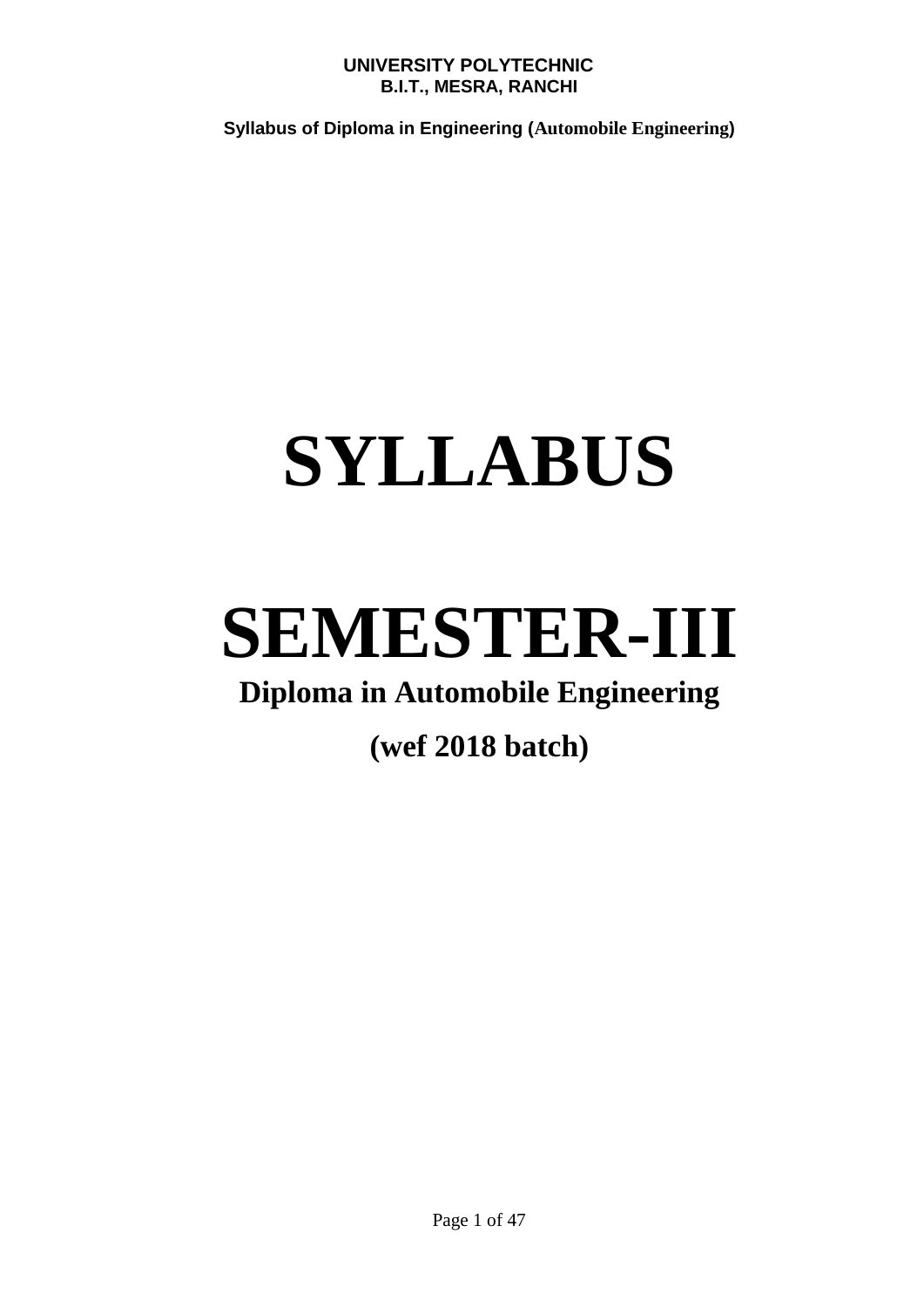# **Syllabus of Diploma in Engineering (Automobile Engineering)**

# **COURSE STRUCTURE (W.E.F. 2018 Batch Students) (Total Credits 24.0) Diploma in Automobile Engineering Third Semester**

| <b>Subject Code</b> | <b>Subject</b>                          | <b>Theory</b> | <b>Tutorial</b> | Lab.                        | <b>Credit</b> |
|---------------------|-----------------------------------------|---------------|-----------------|-----------------------------|---------------|
| <b>DMA 3101</b>     | <b>Applied Mathematics</b>              | 3             |                 | $\Omega$                    | 3             |
| <b>DMM 3201</b>     | <b>Thermal Engineering</b>              | 3             |                 | $\theta$                    |               |
| <b>DME 3007</b>     | <b>Manufacturing Process</b>            | 3             | 0               | $\Omega$                    | 3             |
| <b>DMM 3003</b>     | <b>Applied Mechanics</b>                | 3             |                 | $\theta$                    |               |
| <b>DMM 3005</b>     | <b>Mechanical Engineering Materials</b> | 3             | $\mathbf{0}$    | $\theta$                    | 3             |
| <b>DMM 3006</b>     | <b>Machine Drawing</b>                  | $\theta$      |                 | $\overline{2}$              | $\mathcal{D}$ |
| <b>DME 3106</b>     | Manufacturing Process Lab.              | $\theta$      | 0               | $\overline{2}$              |               |
| <b>DMM 3102</b>     | Thermal Engineering Lab.                | $\Omega$      | 0               | $\overline{2}$              |               |
| <b>DMM 3004</b>     | Applied Mechanics Lab.                  | $\theta$      | $\Omega$        | $\mathcal{D}_{\mathcal{L}}$ |               |
| <b>DHU 3002</b>     | <b>Professional Practices-II</b>        | $\Omega$      | $\Omega$        | $\overline{2}$              |               |
| DGA 3002/04/06/08   | PT and Games/NSS/NCC/CA                 | $\Omega$      | $\Omega$        | 3                           |               |
|                     | Periods per week                        | 15            | 3               | 13                          |               |
|                     | <b>Total credits</b>                    |               |                 |                             | 24            |
|                     | <b>Total periods per week</b>           |               |                 |                             | 31            |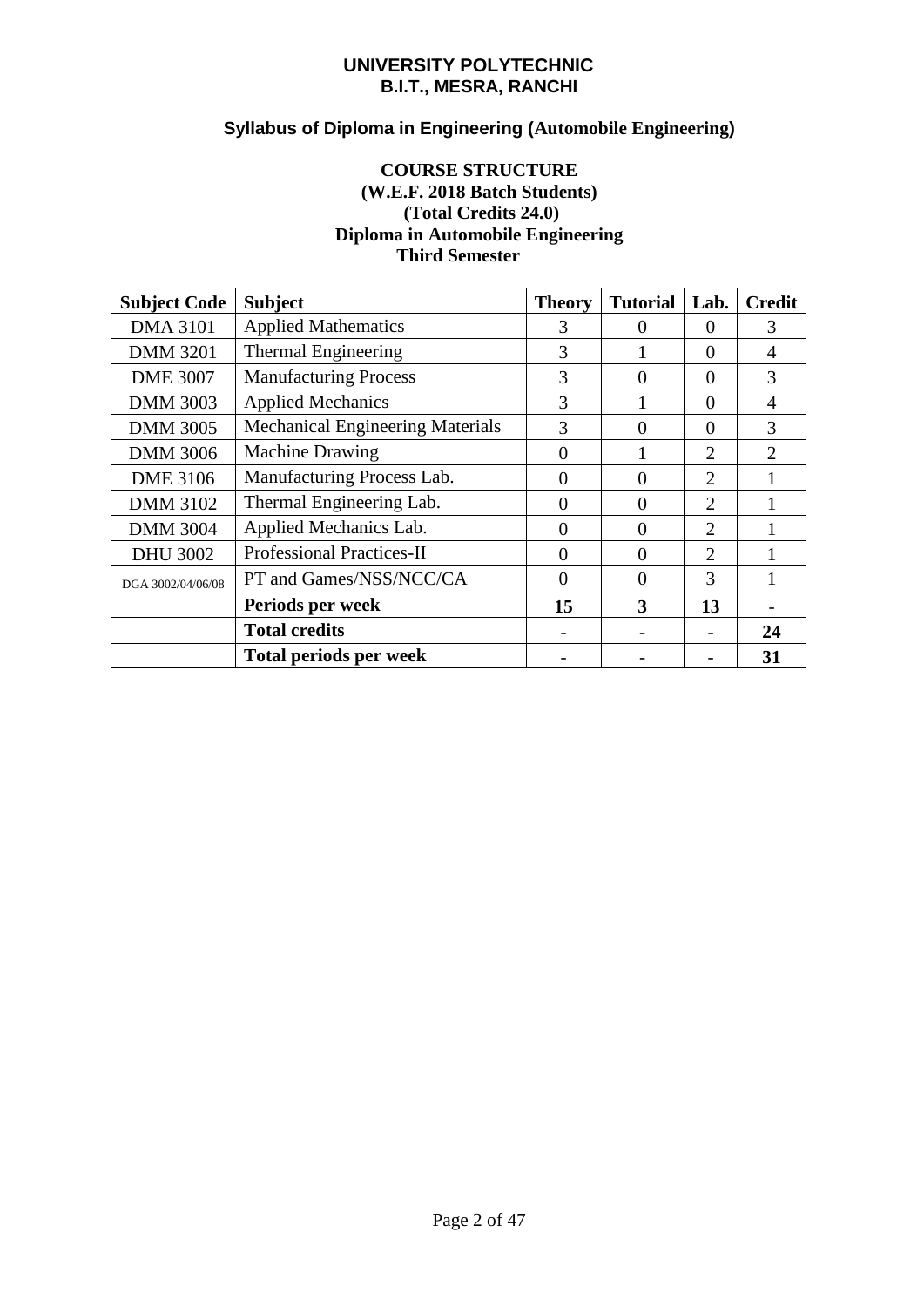# **Syllabus of Diploma in Engineering (Automobile Engineering)**

# **DMA 3201 APPLIED MATHEMATICS**

Objective: Students will be able to

- 1. Develop the essential skills for using Matrices and Determinant to solve system of linear equations.
- 2. Learn to use First order ODEs necessary for modelling engineering problems.
- 3. Acquire necessary ability to use Second or Higher Order ODEs to design engineering models.
- 4. Learn and appreciate Partial Differentiation and its applications.
- 5. Learn and apply Vector Calculus to solve technical problems.

# **Module-I:**

### **Determinant and Matrices with Solution of System Linear Equations**

Definition of a matrix of order *m* x *n* and types of matrices. Algebra of matrices such as equality, addition, subtraction, scalar multiplication, and transpose of a matrix.

Definition and expansion of determinants of order 2 and 3. Minor, cofactor of an element in a matrix, adjoint of matrix and inverse of matrix by adjoint method.

Solution of simultaneous equations containing 2 and 3 unknowns with applications.

### **Module-II:**

# **Ordinary Differential Equations (ODE) of First Order**

Definitions of ODE and meaning of solution of ODE. Formation of ODE.

Solution of ODE of first order and first degree: Variable separable method, Homogenous equations, Equations reducible to homogenous form, Exact equations, Linear equations, Bernoulli equations.

### **Module-III:**

# **Linear Differential Equations of Second and Higher Order**

Definition of linear ODE. The operator 'D'. Auxiliary Equations (A.E.) and rules of finding Complementary Function (C.F.).

The inverse Operator  $\frac{1}{f(D)}$ . Rules for finding the Particular Integral (P.E.).

### **Module-IV:**

# **Partial Differentiation and Multiple Integrals**

Functions of two or more variables. Partial derivatives of first and higher order.

Differentiation of composite functions. Jacobians and its properties.

Evaluation of double integral. Change of order of integration.

Finding area and volume using double integration. Change of variables from Cartesian to polar.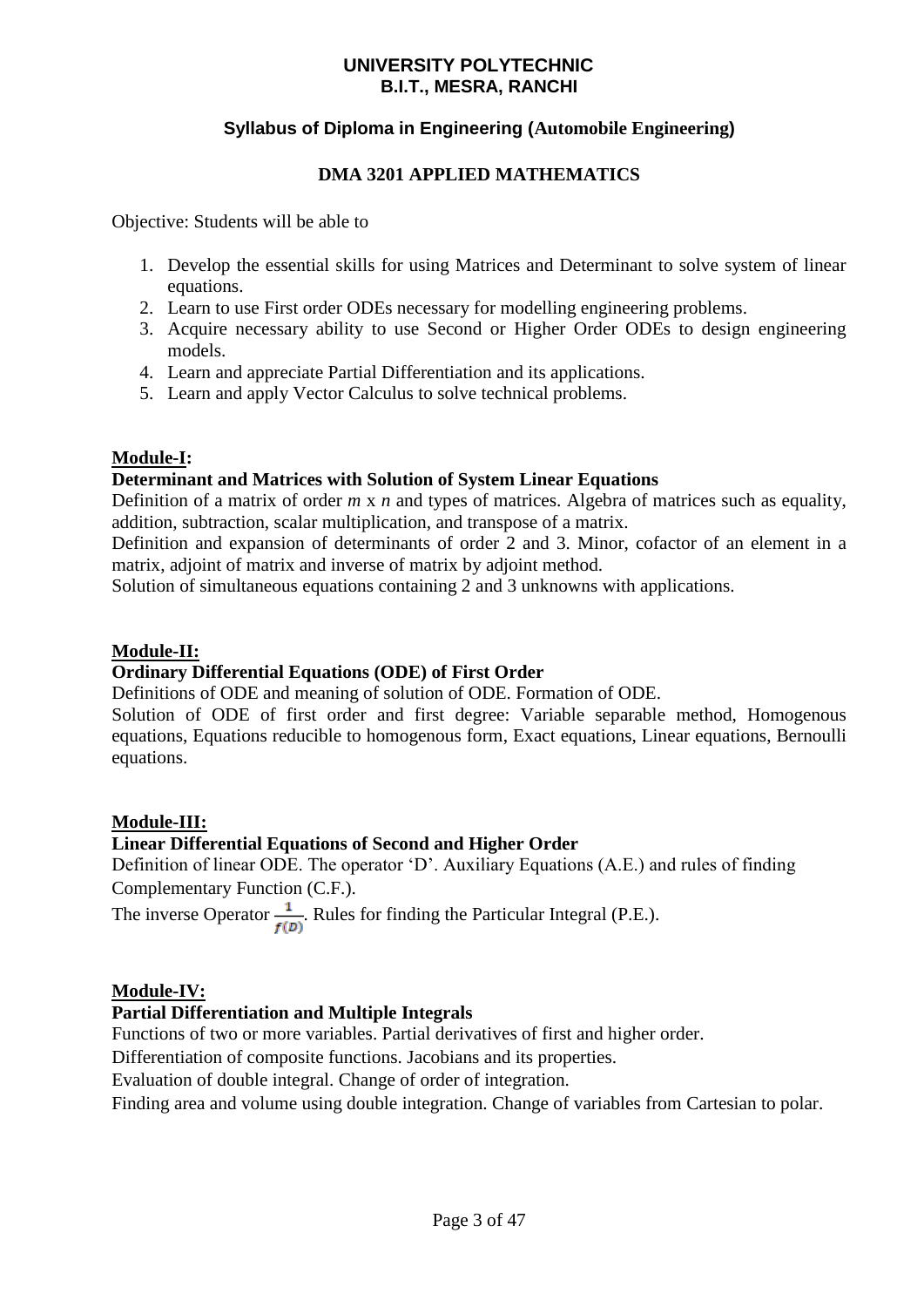# **Syllabus of Diploma in Engineering (Automobile Engineering)**

# **Module-V:**

# **Vector Calculus**

Definition Vector functions and its derivative. Velocity and acceleration.

Concepts of Scalar and Vector Fields. Gradient of scalar field. Directional Derivative and its geometrical interpretation. Properties of Gradient.

Divergence and Curl of a vector function and their properties. Physical interpretation of divergence and curl.

# **Text Books:**

- 1. N.P. Bali and Manish Goyal. "A Textbook of Engineering Mathematics". Laxmi Publications Pvt. Ltd.
- 2. R. S. Agarwal, "Senior Secondary School Mathematics for Class 12", Bharati Bhavan Publishers & Distributers.

# **Reference Books:**

- 1. B. S. Grewal. Higher Engineering Mathematics. Khanna Publication, New Dehli.
- 2. Erwin Kreyszig. Advanced Engineering Mathematics. John Wiley & Sons, Inc.
- 3. Murray R Spiegel. Vector Analysis and an Introduction to Tensor Analysis. Schaum's Outline series. McGraw-Hill.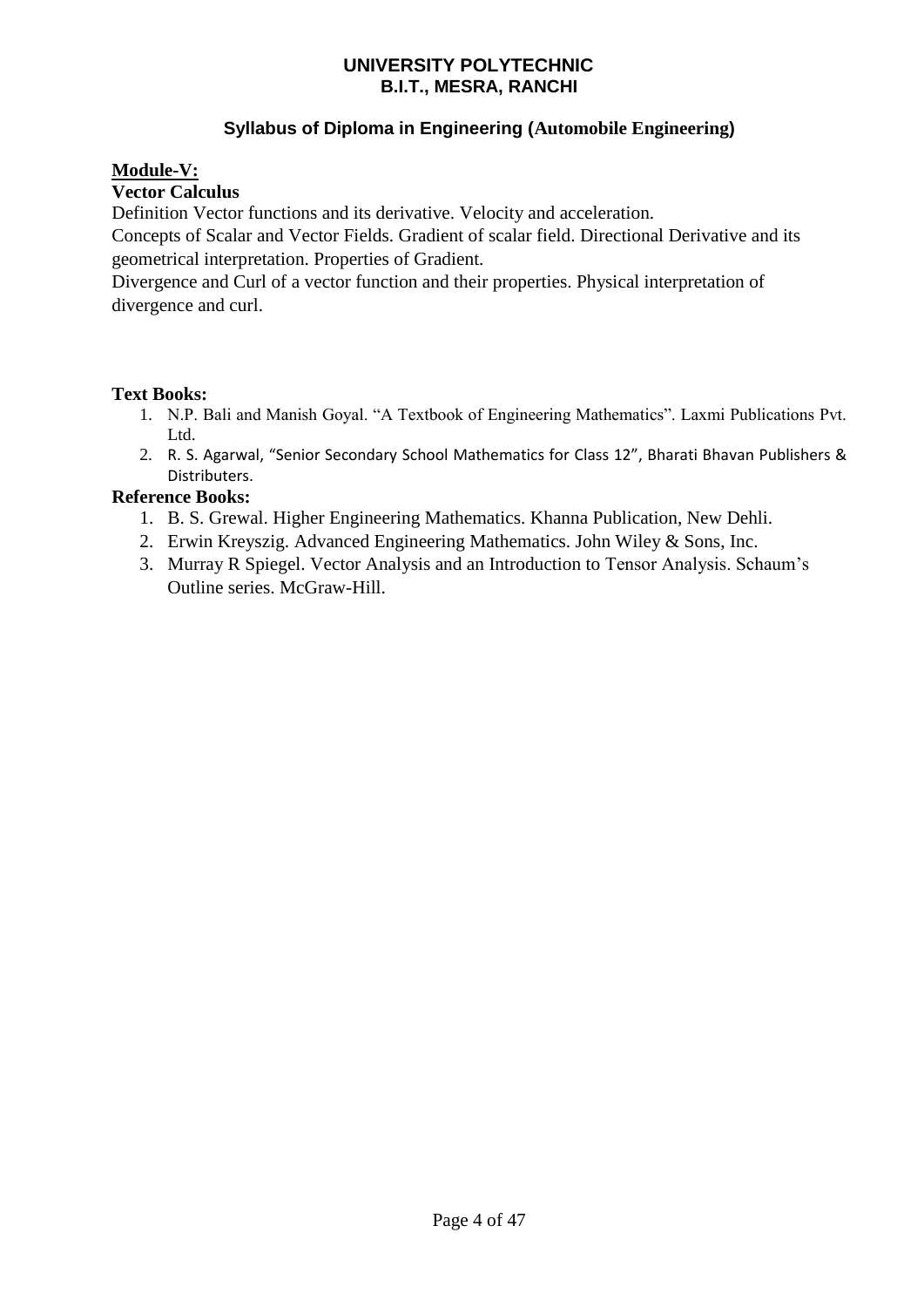# **Syllabus of Diploma in Engineering (Automobile Engineering)**

# **DMM 3101 THERMAL ENGINEERING**

### **OBJECTIVE: Students will be able to**

- 1 Know basic concepts of thermal engineering.
- 3. Significance of thermodynamic properties in order to analyse a thermodynamic system from macroscopic view point.
- 4. Computing work and heat transfers across system boundaries.
- 5. Applying first and second law of thermodynamics in closed and open systems involving steady flow.
- 6. Know about different laws and processes.
- 7. Learn about turbine, nozzle and compressor.

### **Module-I:**

### **Concepts and Terminology:**

Basic Concepts, Zeroth law of Thermodynamics and its significance, Concept of heat and work. Properties of steam, Properties of Ideal gas. Macroscopic and microscopic views of study, concept of continuum Thermodynamic properties of a system (Pressure, volume, temperature and units of measurement) Intensive and extensive properties, State and Process Thermodynamic equilibrium.

# **Energy and Work Transfer:**

Conceptual explanation of energy, work and heat, work transfer Path and point Function, Displacement work, forms of work transfer, Modes of Heat Transfer, introductory concepts of Conduction convection and Radiation, Sensible and latent heat, Specific heat, energy and its resources. Quasi static process.

### **Module-II:**

### **First Law of Thermodynamics:**

First Law of thermodynamics Energy as system property, forms of stored energy First law for a closed system undergoing a cyclic process First law for a closed system undergoing change of state Concept of Enthalpy, First law applied to steady flow processes, Steady Flow Energy Equation and its application to nozzle, turbine and compressor, Perpetual motion machine of first kind.

### **Module-III:**

# **Second law of Thermodynamics:**

Limitations of first law Thermal reservoir Concept of heat engine, heat pump and refrigerator Statement of Second law of thermodynamics (Clausius and Kelvin Planck), Perpetual motion machine of second kind, Carnot cycle Application of second law in heat engine, heat pump, refrigerator and determination of Efficiencies and C.O.P, Elementary knowledge of Entropy and Enthalpy and Third law of Thermodynamics.

### **Module-IV:**

### **Principles of Steam Turbine and Nozzle:**

Types of nozzle flow of steam through nozzles, steady flow energy equation in nozzles, principle of operation of steam turbine, types of steam turbine, difference between steam turbine and steam engine, difference between impulse turbine and reaction turbine.

### **Module-V:**

### **Thermodynamic Cycles and Air Compressor:**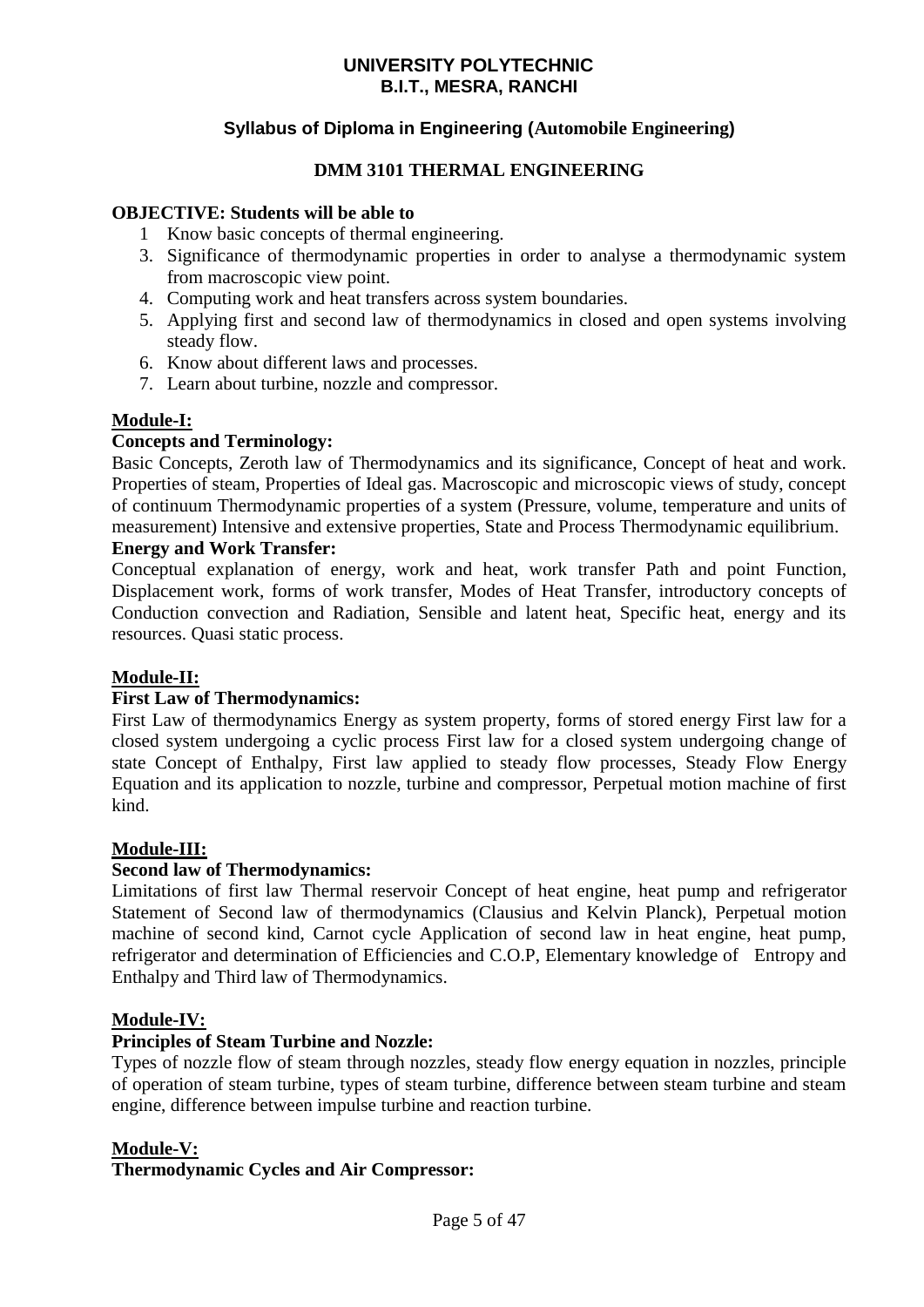# **Syllabus of Diploma in Engineering (Automobile Engineering)**

Otto-cycle, Diesel-cycle, Joule/Brayton-cycle.Introduction, classification, application, construction and working of single stage compressor, calculation of power.

# **Text Books:**

- 1. An Introduction to Thermodynamics P.K. Nag
- 2. Engineering Thermodynamics R.K. Rajput.
- 3. Thermal Engineering P.L. Ballaney.

### **Reference Books**:

- 1. Engineering Thermodynamics Arora & Domkundwar
- 2. Engineering. Thermodynamics Dr. D. S. Kumar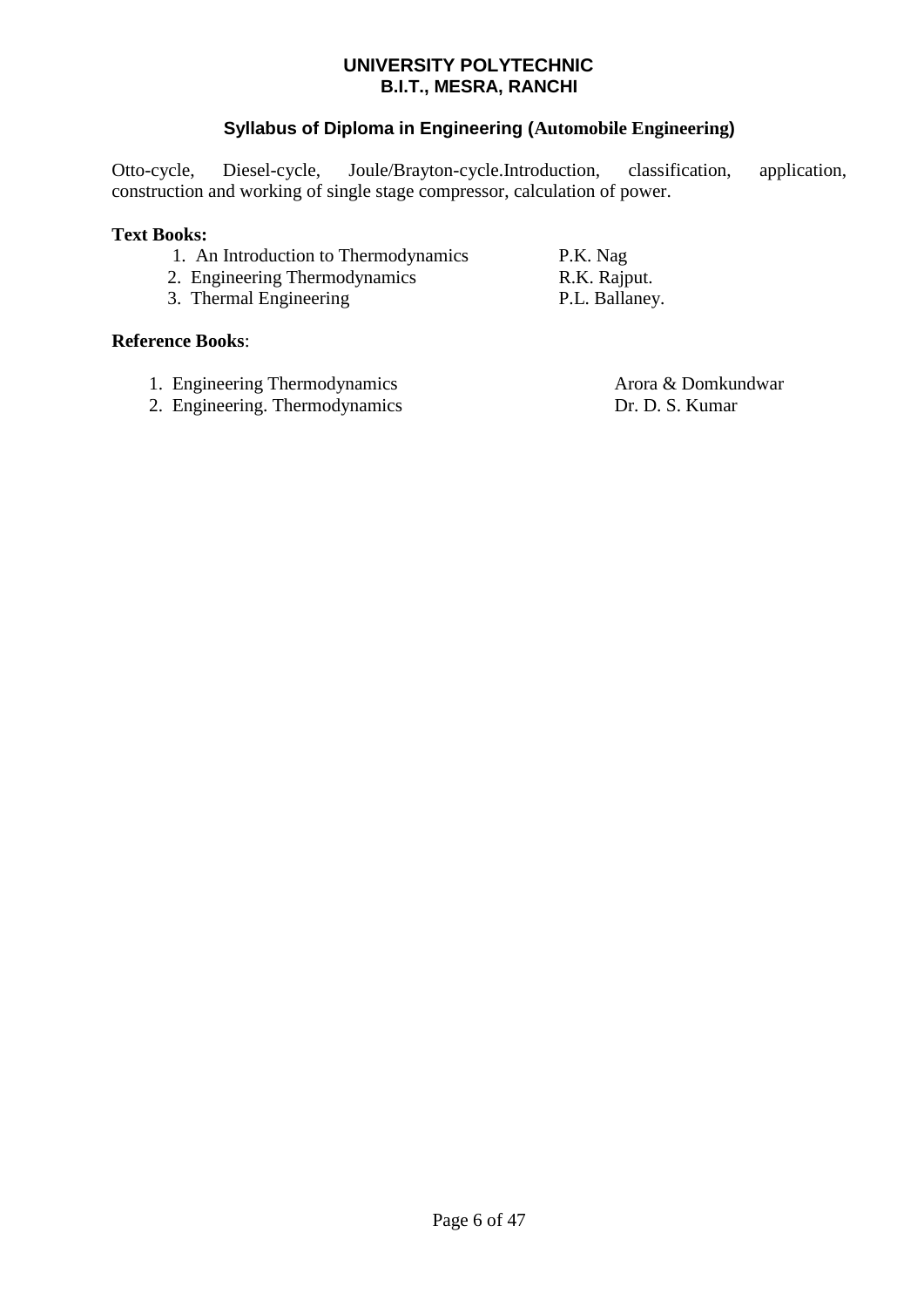# **Syllabus of Diploma in Engineering (Automobile Engineering)**

### **DME 3007 MANUFACTURING PROCESS**

### **OBJECTIVE: Students will be able to**

- 1. Learn basic ideas about foundry, pattern and its kinds.
- 2. Understand various sands, their properties, gating system.
- 3. Basic idea about different melting furnaces like cupola, electric arc furnace.
- 4. Will be able to know about special casting processes other than conventional methods.
- 5. Know the safety practices while working in workshop.

**Module – I Foundry:** Introduction to foundry, advantages and disadvantages, Pattern: pattern making, Type of patterns, pattern materials.

**Sand Moulding & Core making :** Introduction, mould material, sand grains, types of sand, sand properties, sand preparation, testing of moulding sand, types of mould, sand moulding techniques, conventional sand moulding,  $CO<sub>2</sub>$  moulding, Moulding materials, Cores: Core making materials, types of cores, Core prints. Gating System – Parts of the gating system – pouring basin, sprue, runner, riser.

**Module-II Melting furnaces and casting defects:** Arc furnace: types, operational features, advantages and disadvantages, Cupola: construction, different zones, working principle, advantages and disadvantages and efficiency of cupola, Cleaning of casting, Casting defects & Remedies.

# **Module-III Welding processes:**

Concepts, principle, application, advantages and disadvantage of Oxy-acetylene gas welding, Shielded metal arc welding, Electric resistance welding, Spot, Seam, Projection and Butt welding. Defects in welding. Concept of Brazing and Soldering.

### **Module-IV Introduction and classification of machine tool:**

Basic concept of machining, different type of tool material, Cutting fluid (Classification and purpose), Types of chip, Orthogonal and Oblique cutting. Lathe Machine: Type of Lathe machine, Specification of lathe machine, Type of accessories and attachment used, Types of operation which can be performed.

### **Module-V Drilling, Shaper and Milling Machine:**

Classification, specification, type of operations performed in shaper, drilling and milling machine, type of work holding and tool holding mechanism, up milling and down milling, types of milling cutter.

### **Text Books :**

- 1. Elements of Workshop Technology, Vol. I & II Hazra S. K. and Chaudhary
- 2. Workshop Technology by Raghuwanshi B. S.

# **Reference Books:**

- 1. Workshop Technology Vol. I & II by Gupta K. N. and Kaushin J. P.
- 2. Workshop Practice Vol. I & V by Atherton W. H.
- 3. Principle of Foundry Technology K. P. Sinha
- 4. Manufacturing Technology Vol. I & II O. P. Khanna
- 5. Welding Technology O.P. Khanna
- 6. Production Technology R. K. Jain
- 7. Workshop Technology-S.K.Garg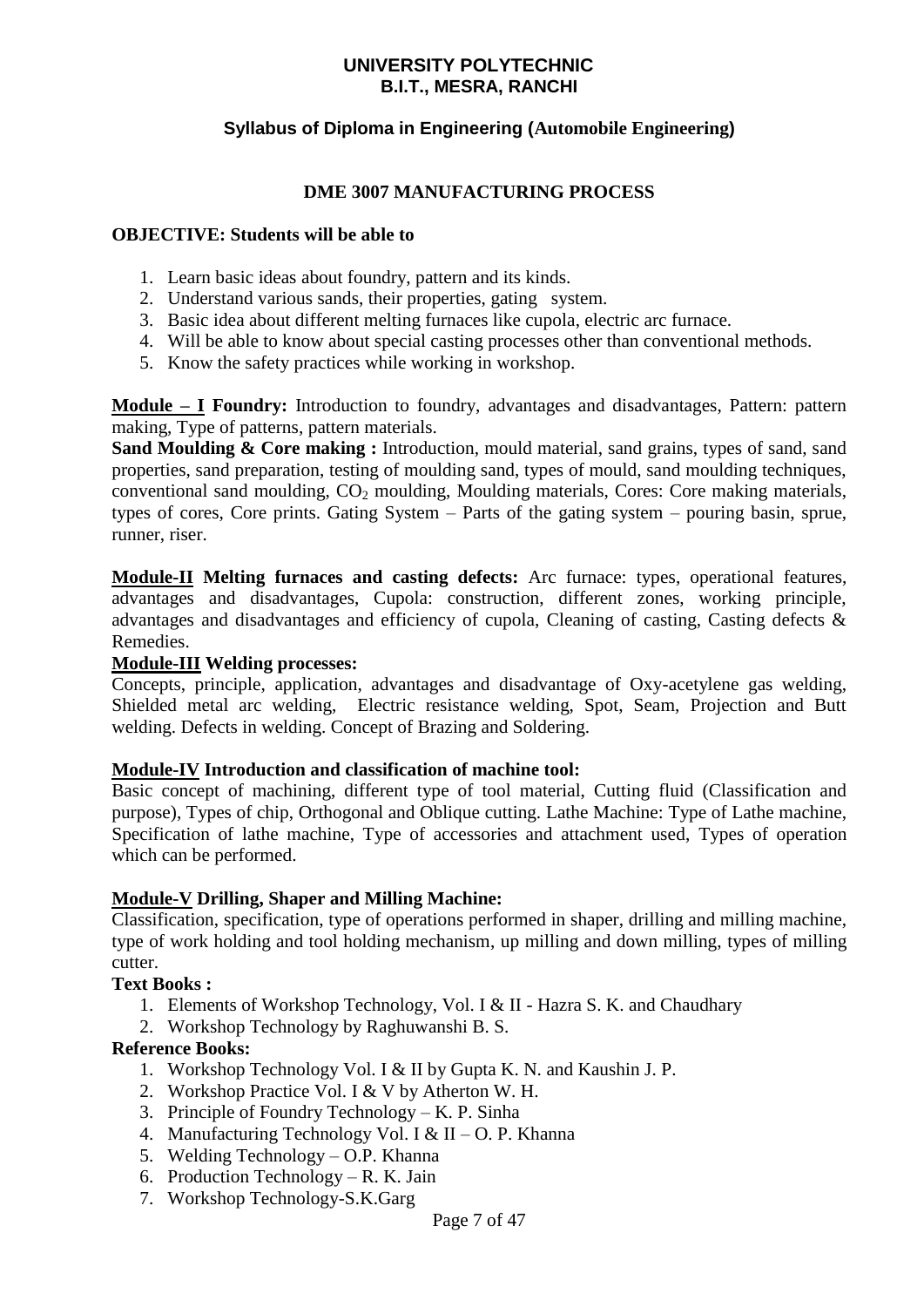# **Syllabus of Diploma in Engineering (Automobile Engineering)**

# **DMM 3003 APPLIED MECHANICS**

### **OBJECTIVE:** Students will be able to:

- 1. Know basic concepts about force system.
- 2. Learn to find the resultant of given force system.
- 3. Find the reactions of beam.
- 4. Find the centre of gravity of composite solids Find M.A., V.R.
- 5. Efficiency and establish law of machine.
- 6. To know about different laws and processes.

**Module-I Force System Fundamentals: -** Definitions of mechanics, statics and dynamics, scalar and vector, Engineering Mechanics law, principle of transmissibility, Triangle and parallelogram and polygon law, Resolution of forces, Resultant of a forces system, Moment of a force, Definition, geometrical meaning of moment of a force, classification of moments according to direction of rotation, sign convention, law of moments Varignon's theorem of moment, Couple.

### **Module-II Equilibrium:**

Definition, conditions of equilibrium, analytical and graphical conditions of equilibrium for concurrent, non-concurrent and parallel force system, free body and free body diagram, General condition of equilibrium, Action & reactions, Equilibrium of a particle under Three Forces.

### **Module-III Centroid and Moment of inertia:**

Centroid**:** Definition of centroid. Moment of an area about an axis, Centroid of basic geometrical figures such as square, rectangle, triangle, circle, semicircle and quarter circle. Centroid of composite figure, Center of gravity such as cylinder, sphere, hemisphere, cone, cube, and rectangular block , Radius of Gyration, parallel and perpendicular axis of Theorem, moment of inertia of standard forms and moment of inertia of composite Materials.

### **Module-IV Friction:**

Definition of friction, force of friction, limiting frictional force, coefficient of friction, angle of friction, angle of repose, relation between angle of friction angle of repose and coefficient of friction. Cone of friction, types of friction, and laws of friction, advantages and disadvantages of friction, Equilibrium of bodies on level plane external force applied horizontal and inclined up and down. Equilibrium of bodies on inclined plane

### **Module-V Simple Machines:**

Definitions of simple machine, compound machine, load, effort, mechanical advantage, velocity ratio. Input on a machine, output of a machine, and efficiency of a machine, expression for mechanical advantage, velocity ratio and efficiency of a machine. Ideal machine, ideal effort and ideal load, friction in machines, effort lost in friction and frictional load. Law of machine, maximum mechanical advantage and maximum efficiency of a machine, reversibility of a machine, condition for reversibility of a machine, self-locking machine.

### **Text Books:**

Engineering Mechanics - Beer – Johnson Engineering Mechanics - Basu **Reference Books**: Engineering Mechanics – R K Bansal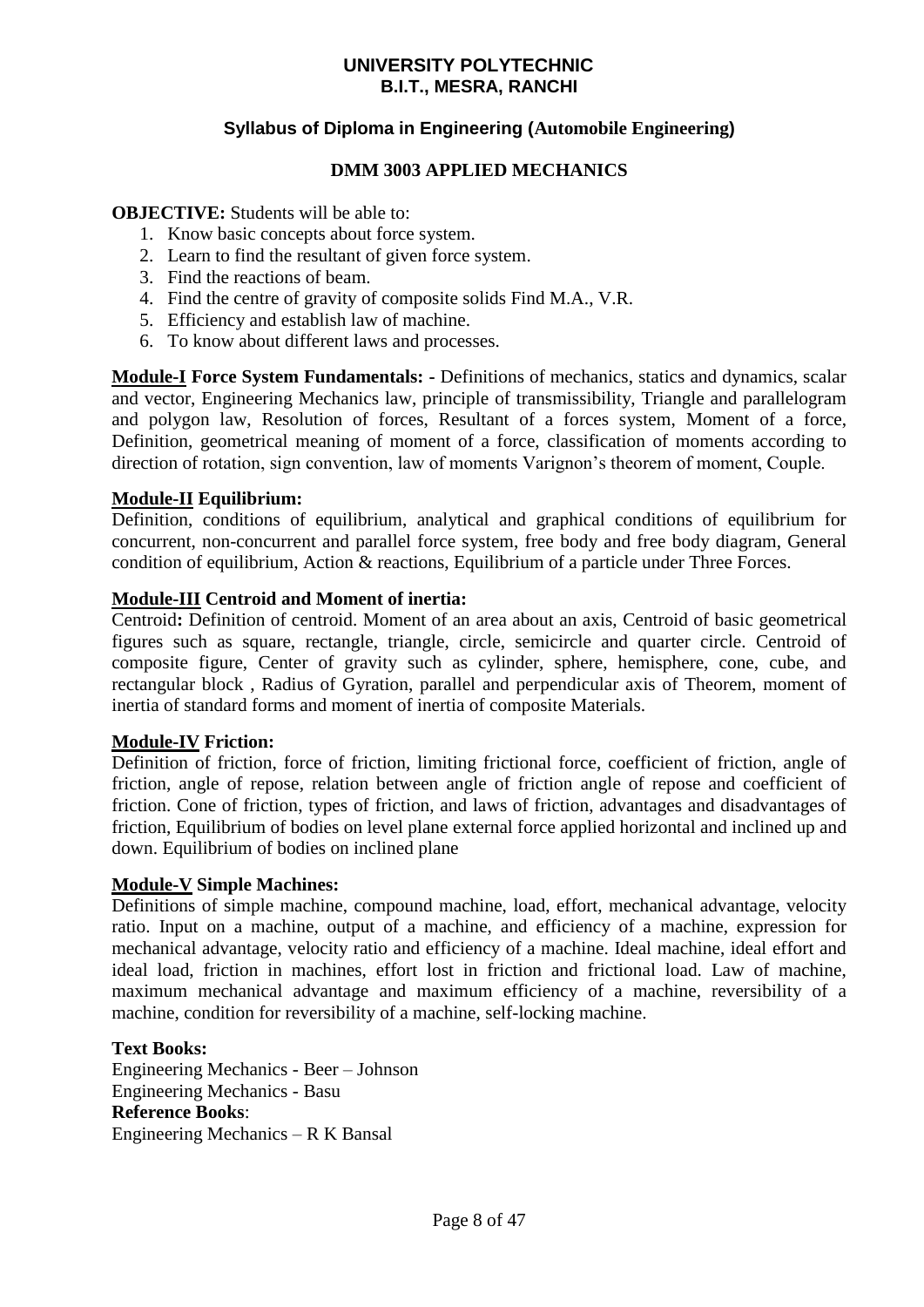# **Syllabus of Diploma in Engineering (Automobile Engineering)**

# **DMM 3005 MECHANICAL ENGINEERING MATERIALS**

### **OBJECTIVE:** Students will be able to

- 1. Understand the properties of engineering materials like metals and non-metals, ferrous and non - ferrous metals.
- 2. Know the phase diagram to find temperatures for heat treatment process.
- 3. Understand heat treatment process and its applications.
- 4. Learn non- destructive testing methods.
- 5. Know powder metallurgy methods and its applications.

### **Module –I Engineering materials and their properties:**

Material classification into ferrous and non- ferrous category and alloys, Properties of Materials: Physical and Chemical Performance requirements Material reliability and safety, Elementary description of Nano Materials, Smart materials, polymer, Composite and Polymer materials.

### **Module-II Crystal imperfections:**

Crystal defines, classification of crystals, ideal crystal and crystal imperfections, Classification of imperfection: Point defects, line defects, surface defects and volume defects, Types and causes of point defects: Vacancies, Interstitials and impurities, Types and causes of line defects: Edge dislocation and screw dislocation, Effect of imperfection on material properties, Deformation by slip and twinning, Effect of deformation on material properties

### **Module –III Ferrous and Non Ferrous Materials and alloys**

Characteristics and application of ferrous materials Classification, composition and application of low carbon steel, medium carbon steel and High carbon steel Alloy steel: Low alloy steel, high alloy steel, tool steel and stainless steel Tool steel: Effect of various alloying elements such as Cr, Mn, Ni, V, Mo, W. Properties, applications and chemical composition of Copper alloys (naval brass, muntz metal, gun metal and bronze), Aluminum alloys (Y-alloy and duralumin).

### **Module –IV Iron Carbon system:**

Concept of phase diagram and cooling curves Features of Iron-Carbon diagram with salient micro-constituents of Iron and Steel, Bearing and spring materials, Introduction to Corrosion, types of Corrosion, Corrosion resisting, Special Cutting Tool Materials – High speed steel, Diamond, Stellates & Tungsten Carbide

### **Module-V Heat Treatment:**

Introduction to heat treatment process such as Annealing, normalizing, hardening, tamperingtheir principle, applications, advantages and limitations. Surface hardening: Different methods like case hardening, flame hardening, induction hardening, carburizing and nitriding- their principle, applications, advantages and limitations. Effect of heat treatment on properties of steel Hardenability of steel, Powder Metallurgy & Non-destructive Testing Advantages, limitations and applications of Powder Metallurgy for engineering products. Brief Description of Process of Powder Metallurgy – Powder making.

### **Text Books:**

1. O. P. Khanna "A Textbook of Material Science and Metallurgy" Dhanpat Rai & Sons

2. R. K. Rajput "Engineering Materials and Metallurgy" S. K. Khatri & Sons.

### **Reference Book:**

1. S. K. Hazra and Choudhary" Material Science and Processes" Indian Book Distribution Co.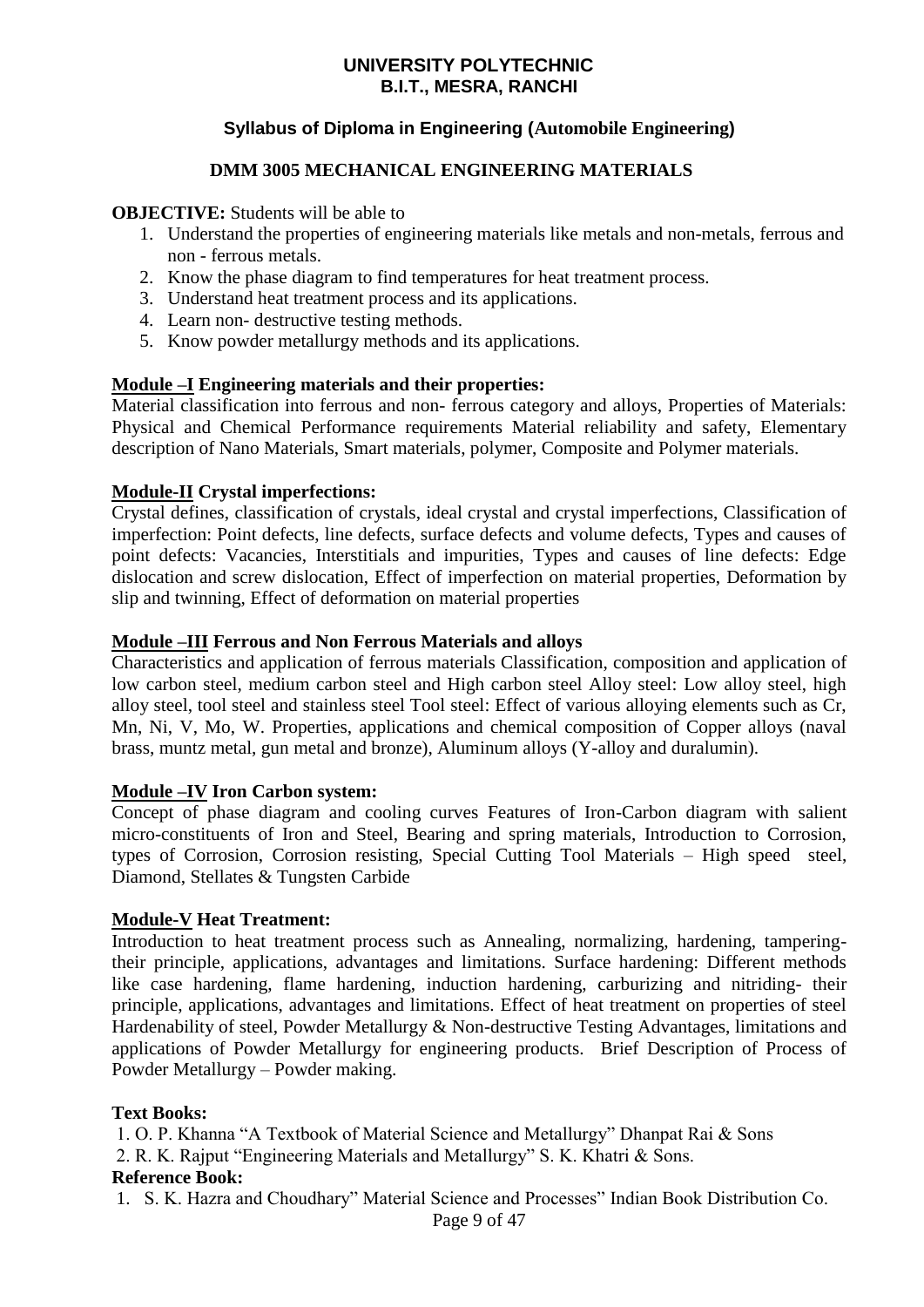# **Syllabus of Diploma in Engineering (Automobile Engineering)**

# **DMM 3006 MACHINE DRAWING**

### **OBJECTIVE:** Students will be able to

- 1. Develop ability towards recognizing significance of standardized representations
- 2. Understand various fastening elements and offer engineering drawing thereof in manual mode.
- 3. Learn geometrical constraints and function of components in assemblies such as bearings and screw jack.
- 4. Know functional requirement of major components and offer engineering drawing in manual mode thereof.
- 5. Know about different joints.

# **Module –I:**

### **Conventional-presentations:**

(a) Materials C.I., M.S, Brass, Bronze, Aluminum, wood, Glass, Concrete, and Rubber, (b) Long and short break in pipe, rod and shaft. (c) Ball and Roller bearing, pipe joints, cocks, valves, internal / external, threads. (d) Various sections- Half, removed, revolved, offset, partial and aligned sections. (e) Knurling, serrated shafts, splined shafts, and chain wheels. (f) Springs with square and flat ends, Gears, sprocket wheel (g) Countersunk & counter bore. (h) Tapers.

### **Module –II:**

### **Limits, Fits and Tolerances:**

Characteristics of surface roughness- Indication o machining symbol showing direction of lay, roughness grades, machining allowances, manufacturing methods. 2. Introduction to ISO system of tolerencing, dimensional tolerances, and elements of interchangeable system, hole & shaft based system, limits, fits & allowances. 3. Geometrical tolerances, tolerances of form and position and its geometric representation.

### **Module-III:**

### **Details to Assembly:**

1. Introduction. 2. Couplings – Universal couplings & Oldham's Coupling 3. Bearing – Foot Step Bearing & Pedestal Bearing, 4. Lathe tool Post, 5. Machine vice, 6. Screw Jack.

### **Module –IV:**

### **Assembly to Details:**

1. Introduction – 2. Pedestal Bearing, 3. Lathe Tail Stock, 4. Drilling Jig 5. Piston & connecting rod 6. Gland and Stuffing box Assembly, 7. Fast & loose pulley, Bolt, nut and threads, Screws and rivet.

### **Module –V:**

 **Pipe joint:**

Conventional symbols, Union joint, Nipple joint, Cotter and spigot joint, Knuckle joints and Universal joints. Pipe Vice, Valve – Not more than eight parts.

| <b>Text Books:</b>      |                                                           |
|-------------------------|-----------------------------------------------------------|
| N.D.Bhatt               | <b>Machine Drawing</b>                                    |
| IS Code SP 46 (1988)    | Code of practice for general engineering Drawing Practice |
| <b>Reference Books:</b> |                                                           |
| L.K.Narayanan           | P.Kannaich, Production Drawing                            |

Page 10 of 47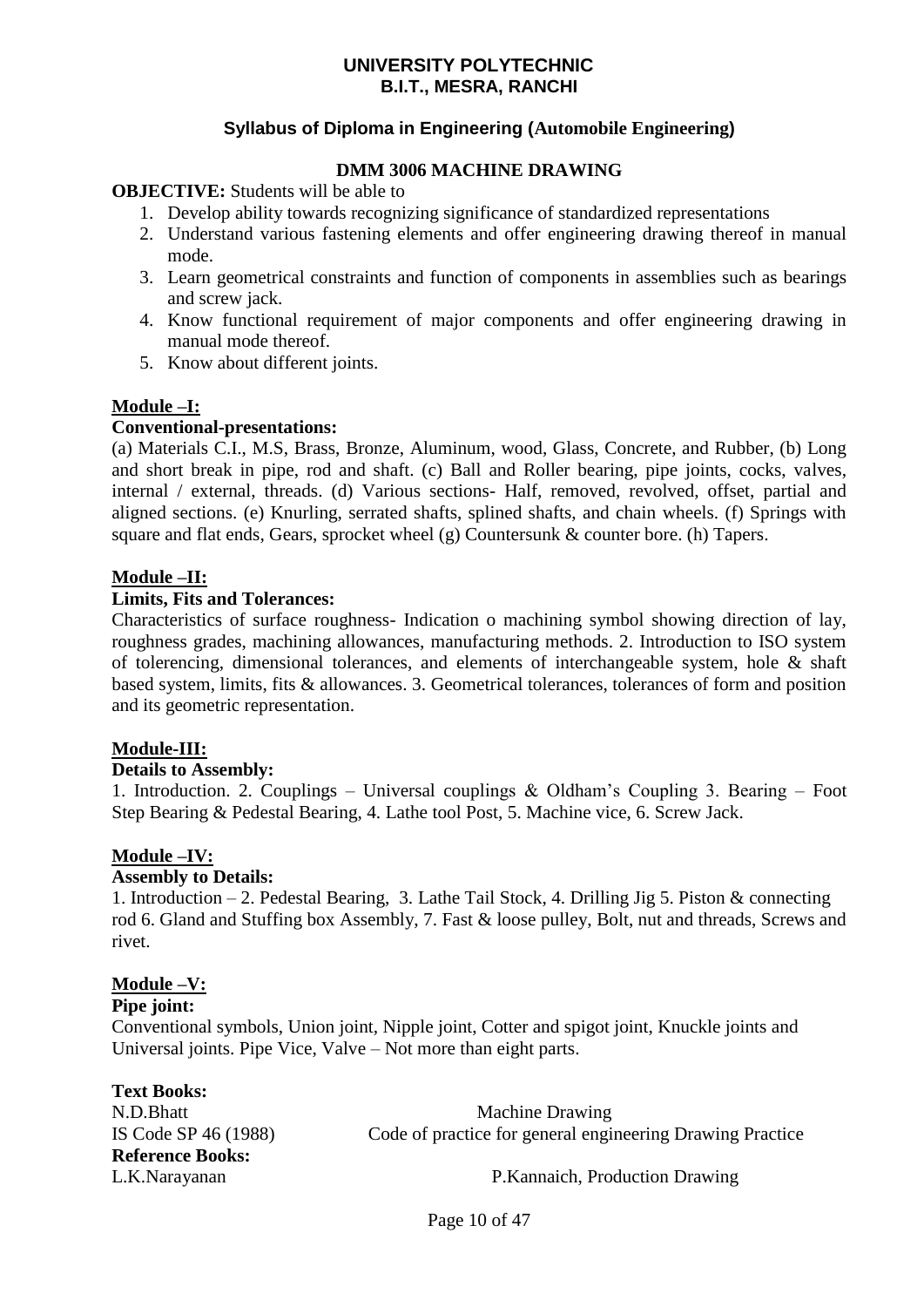# **Syllabus of Diploma in Engineering (Automobile Engineering)**

# **DME 3106 MANUFACTURING PROCESS LAB.**

# **LIST OF EXPERIMENTS**

- 1. Identification and Specification of Lathe machine.
- 2. Do some lathe operations on the given job.
- 3. Identification and Specification of Drilling machine.
- 4. Do some drilling operations on the given job.
- 5. Identification and Specification of Shaper machine.
- 6. Do some shaping operations on the given job.
- 7. Identification and Specification of Milling machine.
- 8. Do some milling operations on the given job.
- 9. To make a job like (nut & bolt) using all the above four machines.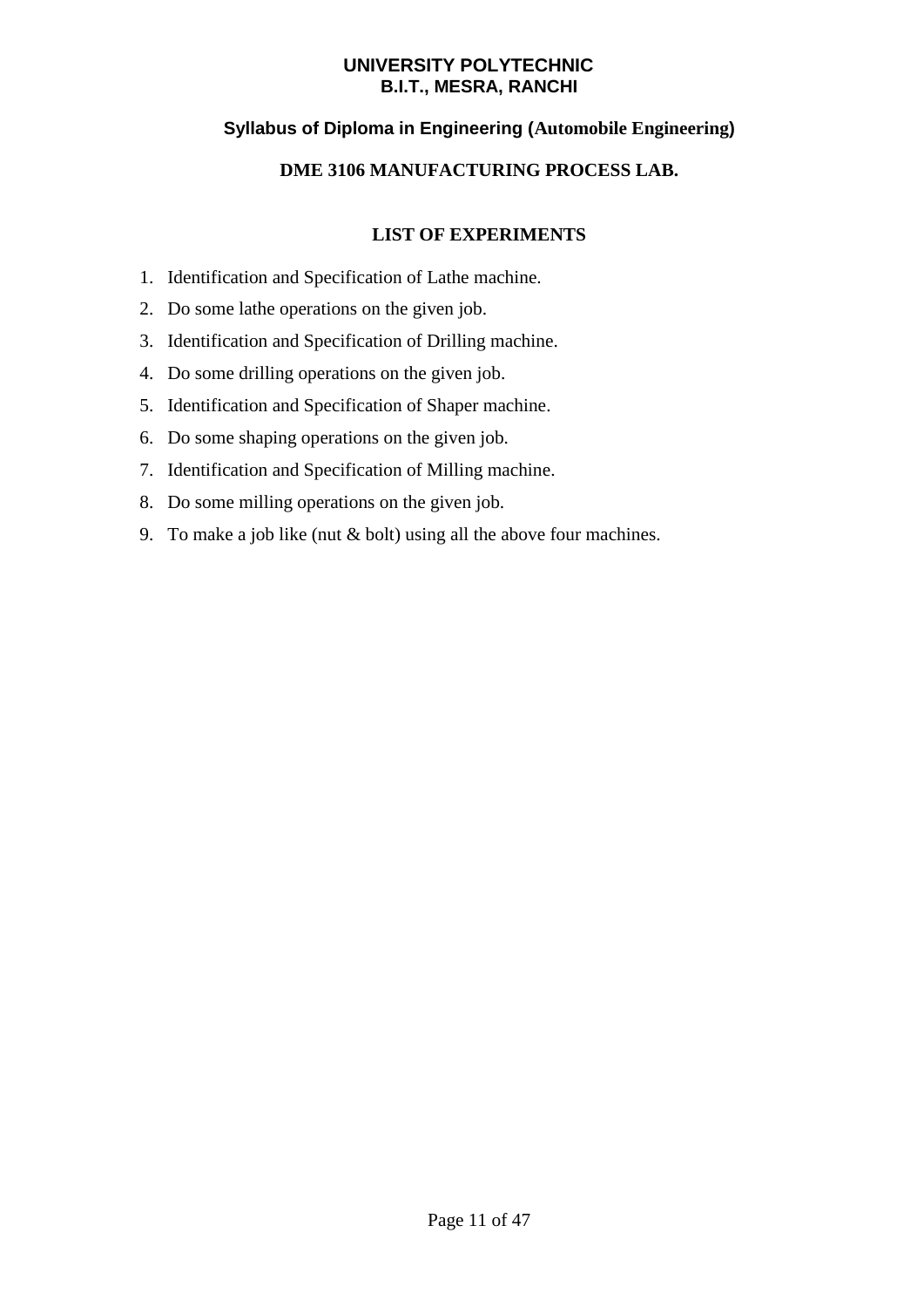# **Syllabus of Diploma in Engineering (Automobile Engineering)**

# **DMM 3102 THERMAL ENGINEERING LAB.**

# **LIST OF EXPERIMENTS**

- 1. Study of Lancashire boiler.
- 2. Study of Babcock and Wilcox boiler.
- 3. Study of Reverse flue gas oil fired packaged boiler.
- 4. Study of Rover gas turbine, its components and instrumentation provided over it.
- 5. Study of Steam turbine.
- 6. Study of Steam Power Plant.
- 7. Study of Single stage and multistage compressor.
- 8. Study of Refrigeration and Air conditioning.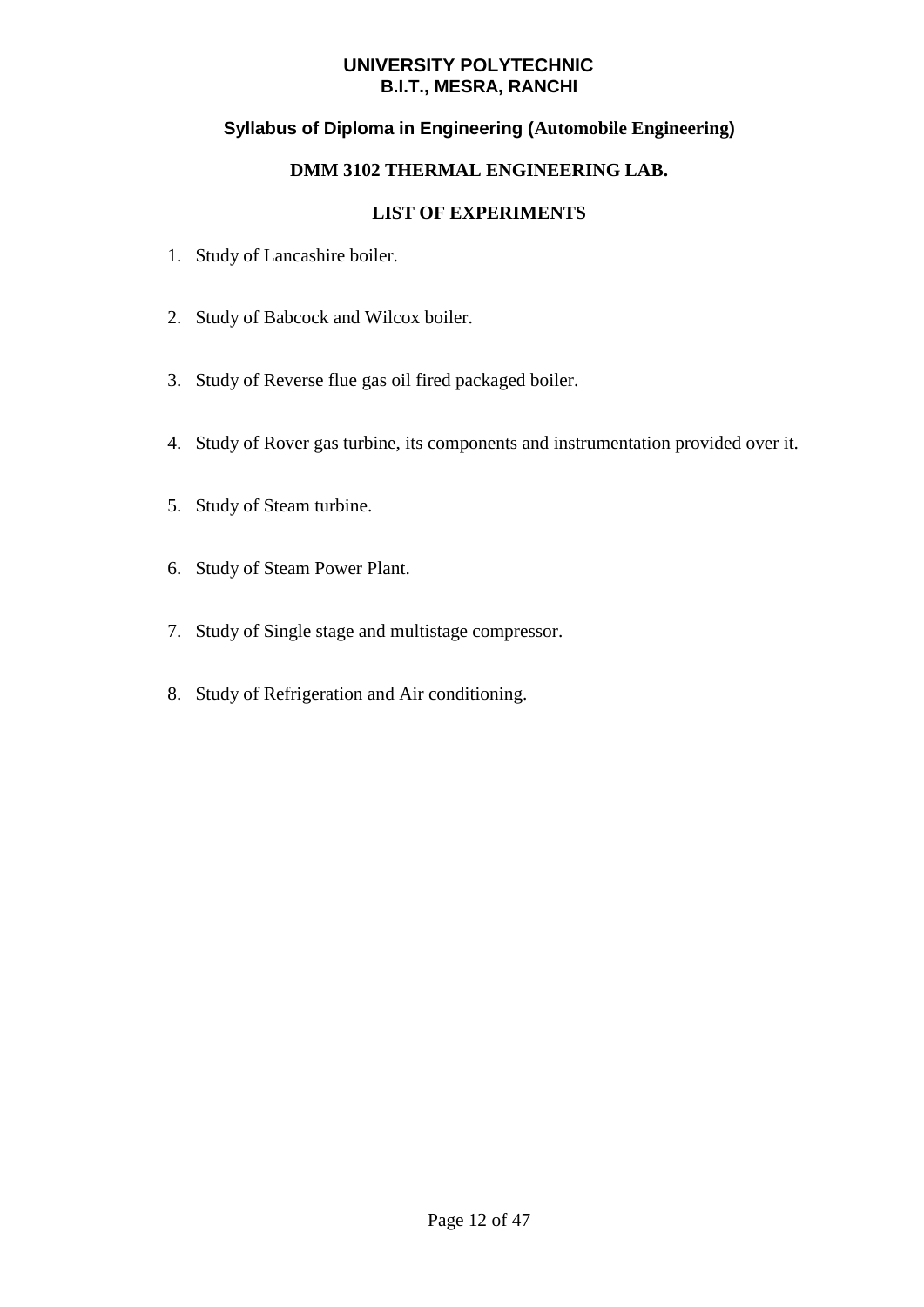# **Syllabus of Diploma in Engineering (Automobile Engineering)**

# **DMM 3004 APPLIED MECHANICS LAB.**

# **LIST OF EXPERIMENTS**

- a. To verify the Polygon Law of Forces, with the help of force polygon apparatus.
- b. To verify the parallelogram law of forces.
- c. To study Lami's theorem using universal force table apparatus.
- d. To verify the forces in the different members of a jib crane.
- e. To find out centre of gravity of regular laminas.
- f. To find out centre of gravity of irregular laminas.
- g. To find moment of inertia of flywheel.
- h. Comparison of coefficient of friction of various pairs of surfaces & determination of angle of repose.
- i. To find the mechanical advantage, velocity ratio and efficiency in the case of Screw Jack.
- j. Deflections of a truss-horizontal deflections & vertical deflections of various joints of a pin-jointed truss.
- k. To find the mechanical advantage, velocity ratio and efficiency in the case of Winch Crab Single Graphical Representation.
- l. To study the performance of differential axle and wheel and find its velocity ratio, efficiency and law of machine.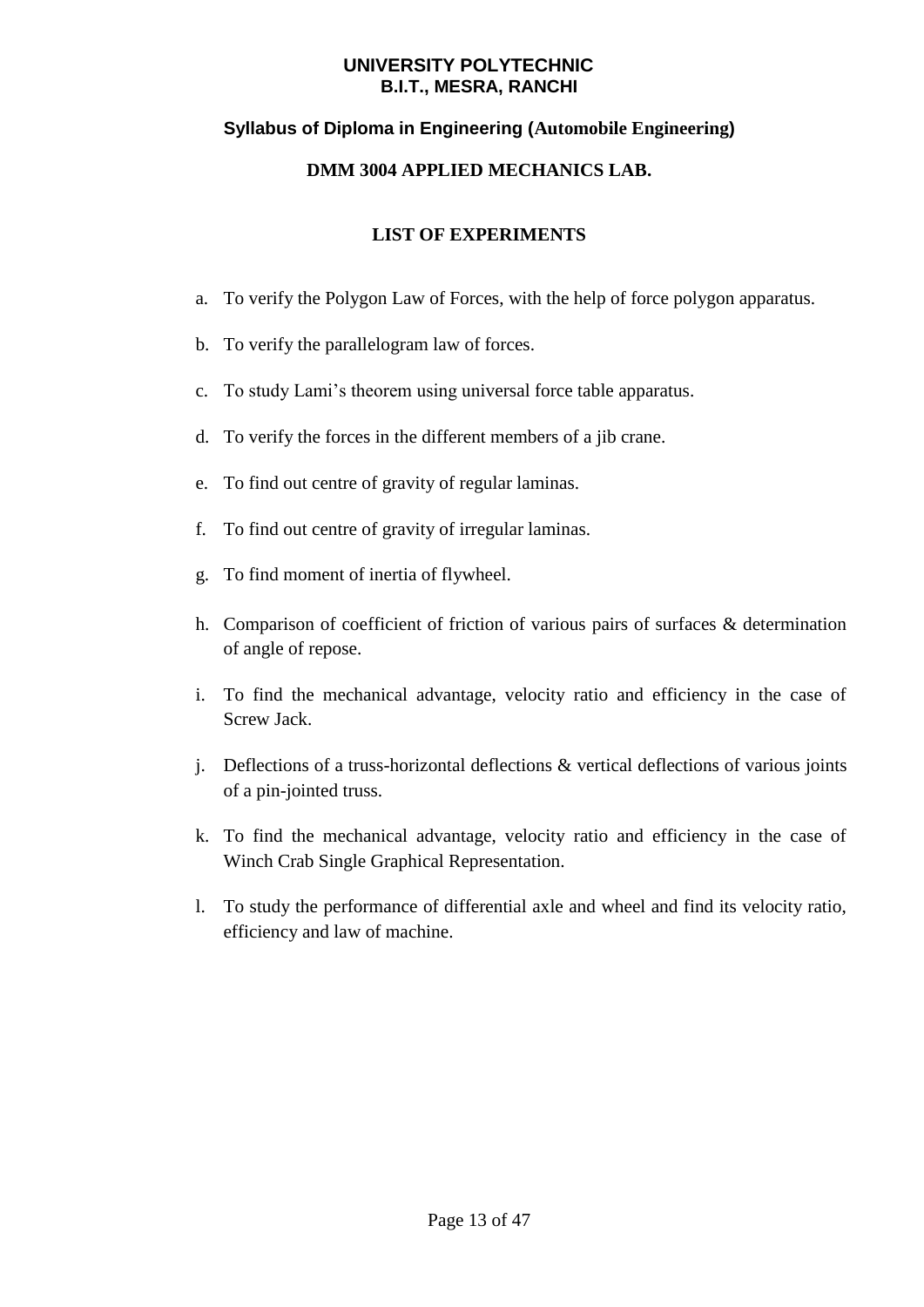# **Syllabus of Diploma in Engineering (Automobile Engineering)**

# **DHU 3002 PROFESSIONAL PRACTICES-II**

### **Module-I:**

**Industrial visit:** Industrial visit be arrange and report of the same should be submitted by the individual student, to form a part of team work. TWO industrial visits be arranged.

### **Module-II:**

### **Lectures by professional /Industrial expert be organised from any one of the following areas:**

- i. Use of plastics in automobiles
- ii. Non-ferrous metals and alloys for engineering applications
- iii. Industrial hygiene
- iv. Composite materials
- v. Heat treatment processes
- vi. Ceramics
- vii. Safety engineering and waste elimination

### **Module-III:**

### **Individual assignments:**

Any two from the following lists;

- i. Process sequence of any two machine operations
- ii. Write material specification of any two composite jobs
- iii. Collections of different plastic material or cutting tools with properties, applications and specifications
- iv. List the various properties and applications of following materials**a)** Ceramics, b) Thermoplastic plastics, c) thermo setting plastics and d) rubbers.

# **Module-IV:**

**Conduct any one of the following activities through active participation of the students and write report:**

- i. Survey for local social problems such as malnutrition, unemployment, cleanliness, illiteracy
- ii. Conduct aptitude, general knowledge test, IQ test.

# **Module-V:**

### **Seminar:**

Seminar on any advanced technical topic to be presented by individual student in a batch of 5.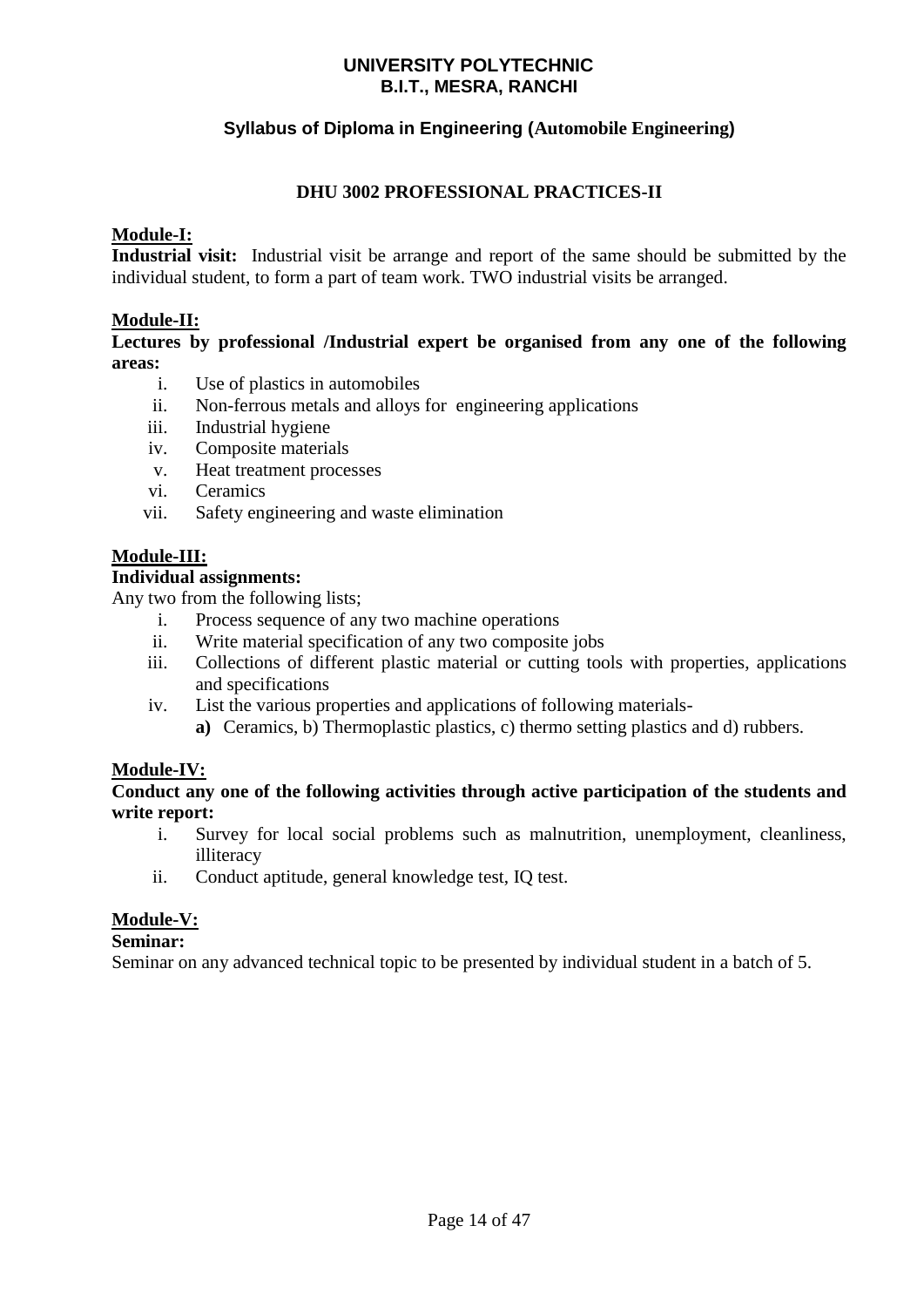**Syllabus of Diploma in Engineering (Automobile Engineering)** 

# **SYLLABUS**

# **SEMESTER-IV**

# **Diploma in Automobile Engineering**

**(wef 2018 batch)**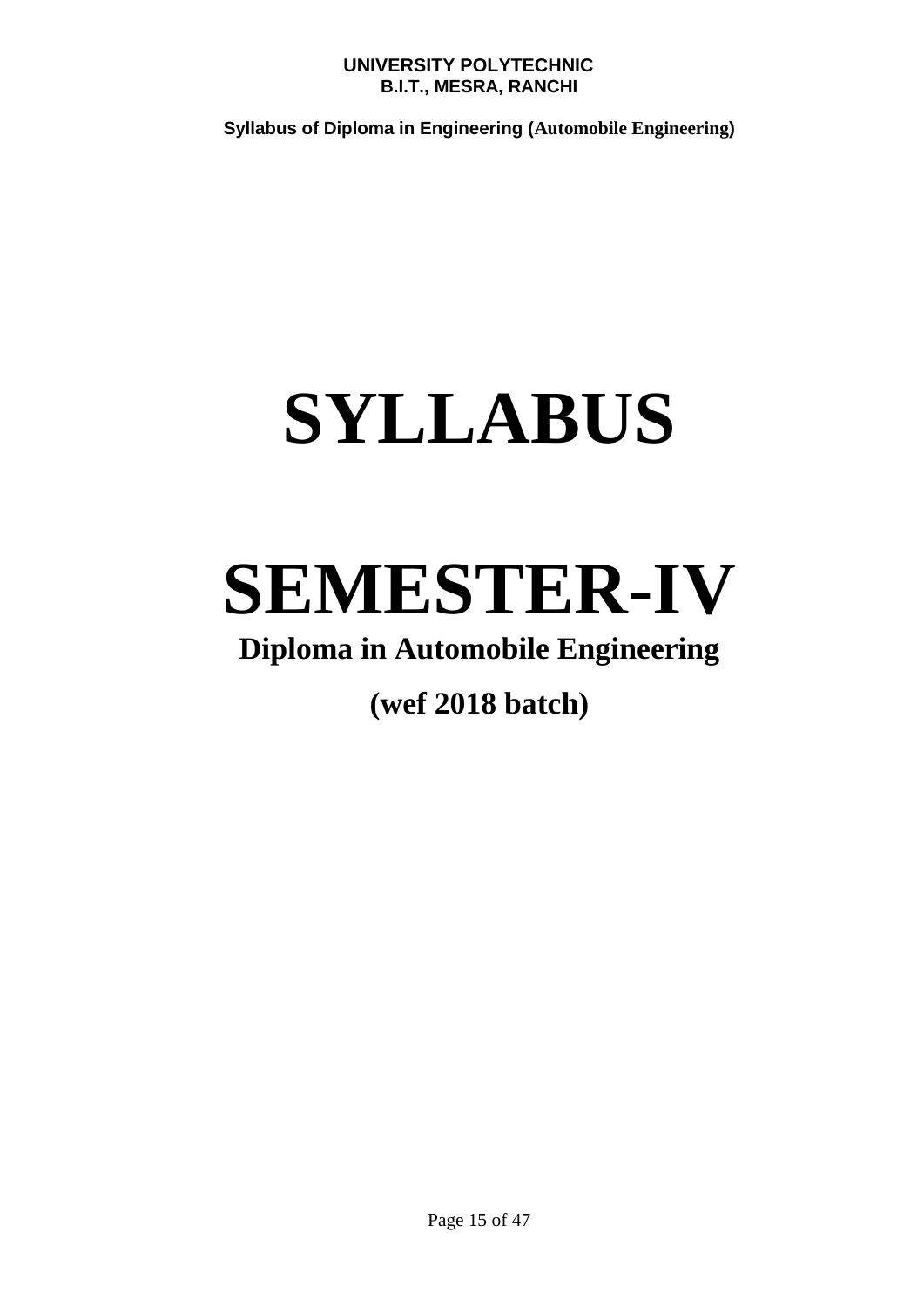# **Syllabus of Diploma in Engineering (Automobile Engineering)**

# **COURSE STRUCTURE (W.E.F. 2018 Batch Students) (Total Credits 26.0)**

### **Fourth Semester**

| <b>Subject Code</b> | <b>Subject</b>                      | <b>Theory</b>  | <b>Tutorial</b> | Lab.                        | <b>Credit</b>               |
|---------------------|-------------------------------------|----------------|-----------------|-----------------------------|-----------------------------|
| <b>DMM 4007</b>     | <b>Strength of Materials</b>        | 3              |                 | $\Omega$                    | 4                           |
| <b>DMM 4103</b>     | <b>Fluid Mechanics and Machines</b> | 3              |                 | $\Omega$                    | 4                           |
| <b>DAE 4011</b>     | <b>Automotive Engine</b>            | 3              |                 | $\Omega$                    | $\overline{4}$              |
| DAE 4113            | Autotronics                         | 3              |                 | $\Omega$                    | 4                           |
| <b>DCS 4011</b>     | <b>Computer Programming</b>         | 3              | 0               | $\Omega$                    | 3                           |
| <b>DAC</b> 4001     | <b>Environmental Science</b>        | $\overline{2}$ | 0               | $\Omega$                    | $\mathcal{D}_{\mathcal{L}}$ |
| <b>DMM 4008</b>     | Strength of Materials Lab.          | $\Omega$       | 0               | $\overline{2}$              |                             |
| <b>DAE 4012</b>     | Automotive Engine Lab.              | $\theta$       | 0               | $\mathcal{D}_{\mathcal{L}}$ |                             |
| <b>DHU 4002</b>     | <b>Professional Practices-III</b>   | $\Omega$       | 0               | $\overline{2}$              |                             |
| <b>DAE 4014</b>     | Autotronics Lab.                    | $\Omega$       | 0               | $\overline{2}$              |                             |
| <b>DCS 4012</b>     | Computer Programming Lab.           | $\Omega$       | 0               | $\overline{2}$              |                             |
|                     | Periods per week                    | 17             | 4               | 10                          |                             |
|                     | <b>Total credits</b>                |                |                 |                             | 26                          |
|                     | <b>Total periods per week</b>       |                |                 |                             | 31                          |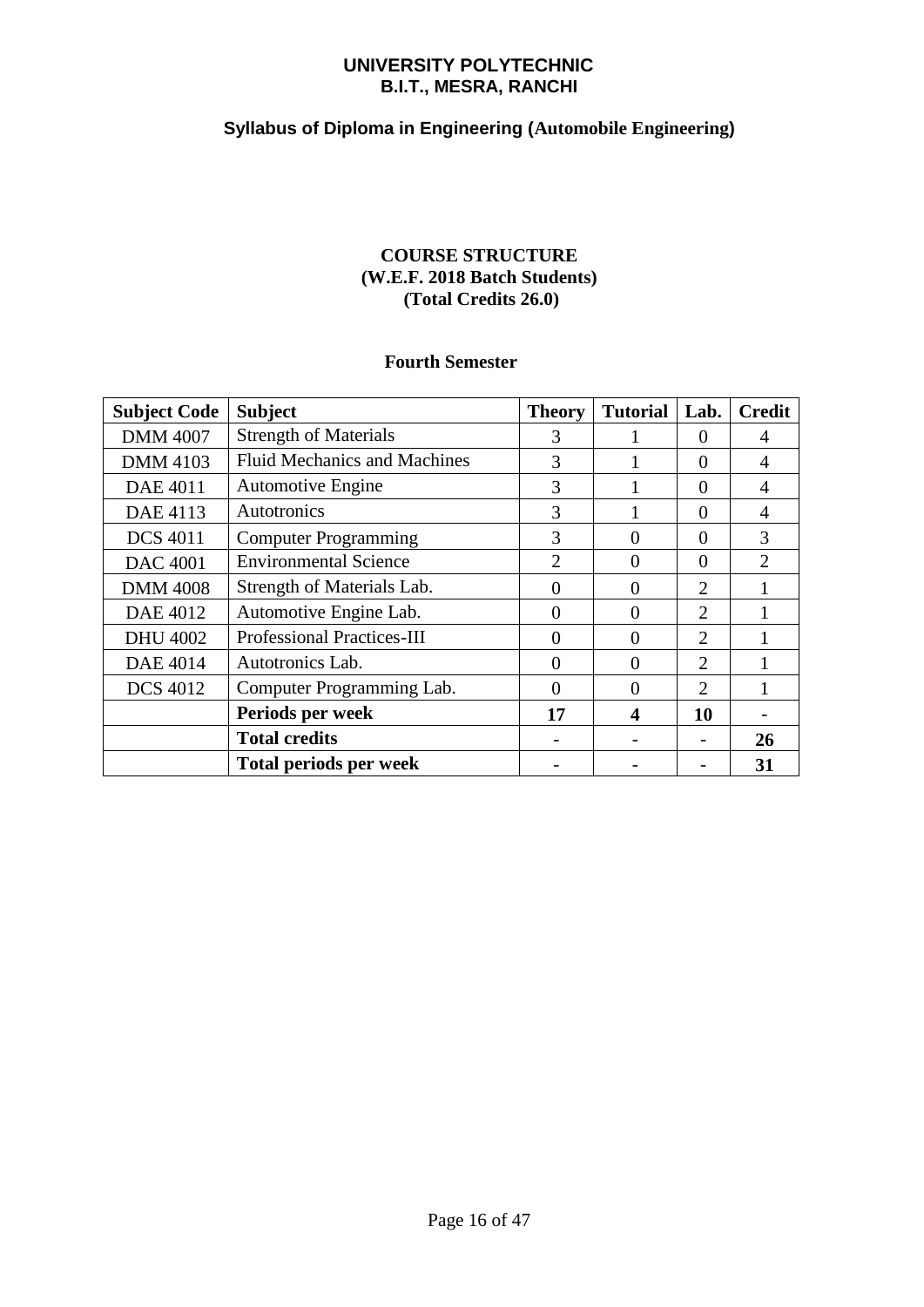# **Syllabus of Diploma in Engineering (Automobile Engineering)**

# **DMM 4007 STRENGTH OF MATERIALS**

### **OBJECTIVE: The Student should be able to**

- 1. Understand the fundamentals of solid mechanics.
- 2. Acquire elementary knowledge of stresses, strains & material properties.
- 3. Understand & analyse the basic principles involved in the behaviour of machine parts under load in the context of designing it.
- 4. Understand & analyse the mechanical properties of the various materials.

### **Module–I:**

**Basic Concepts:** Definition, elastic & plastic properties of material, stress & strain diagram for ductile & brittle materials, introductory remarks on fatigue, creep & fracture .Simple stresses and strains: Stress & strain, Simple stress and strain in composite sections, Thermal stresses, relation between elastic constants.

# **Module –II:**

**Principal Planes and Stresses:** Principal stresses and principal planes, Mohr's circle for biaxial stresses.

### **Module –III:**

**Bending Moment and shearing forces :** Types of beams, types of support, shear force and bending moment diagram for simply supported, and cantilever subjected to point and uniformly distributed loads, relation between intensity of loading shear force and bending moment.

### **Module-IV:**

**Bending, slope and deflection of beams:** Definitions, theory of simple bending, relation between slope and deflection calculations for cantilever  $\&$  simply supported beams.

### **Module –V:**

**Torsion & Vibration:** Concept of Pure Torsion, Torsion equation for solid and hollow circular shaft**s**, power Transmitted and stiffness of shaft. Assumptions in theory of pure Torsion, Comparison between Solid and Hollow Shafts, Theory of Failure for Brittle and Ductile material. Types of vibrations, free vibrations.

### **Text Books:**

- 1. Strength of materials Ryder
- 2. Strength of materials Sadhu Singh
- 3. Strength of materials Rajput

### **Reference Books:**

4. Strength of materials – Bansal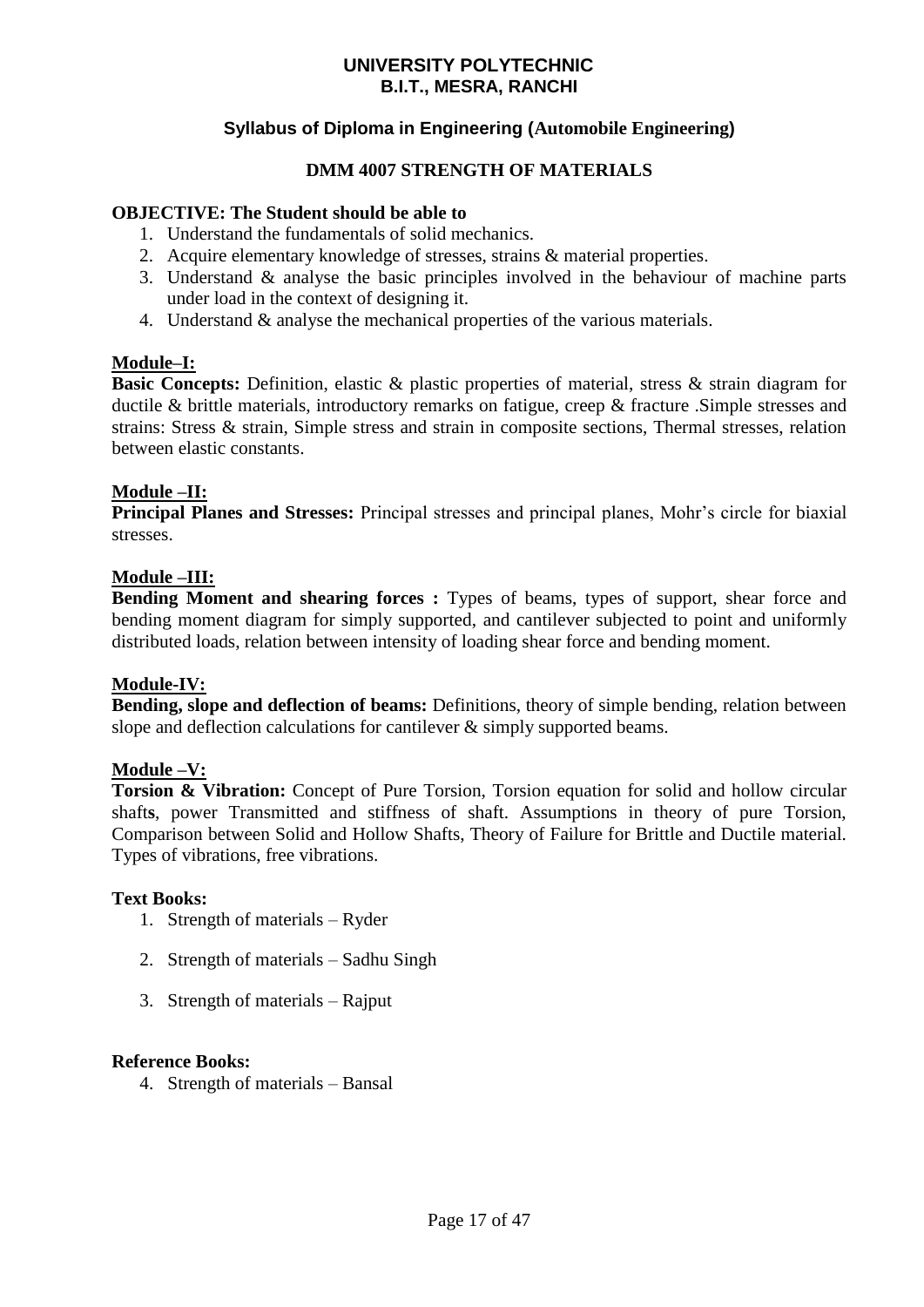# **Syllabus of Diploma in Engineering (Automobile Engineering)**

# **DMM 4103 FLUID MECHANICS AND MACHINES**

**Objective:** The Student should be able to

- 1. Measure various properties such as pressure, velocity and flow rate using various instruments.
- 2. Calculate different parameters such as co-efficient of friction, power, efficiency etc. of various Systems
- 3. Describe the construction and working of turbines and pumps.
- 4. Test the performance of turbines and pumps.
- 5. Plot characteristics curves of turbines and pumps.

### **Module-I: Properties of fluid:**

Density, Specific gravity, Specific Weight, Specific Volume, Dynamic Viscosity, Kinematic Viscosity, Surface tension, Capillarity, Vapour Pressure, Compressibility, , laws of viscosity, Hydrostatic and Pascal's law.

### **Module-II: Fluid Pressure & Pressure Measurement:**

Fluid pressure, Pressure head, Pressure intensity, Concept of absolute vacuum, gauge pressure, atmospheric Pressure, absolute pressure, Simple and differential manometers, Bourdon pressure, gauge. Concept of total pressure on immersed bodies, centre of pressure, Buoyancy, centre of Buoyancy, Metacenter and metacentric Height, conditions of Equilibrium of a Floating and submerged Bodies

### **Module –III: Fluid Flow and Measurement**:

Types of fluid flows, Continuity equation, Bernoulli's theorem, Venturimeter – Construction, principle of working, Coefficient of discharge, Derivation for discharge through Venturimeter, Orifice meter –Construction, Principle of working, hydraulic coefficients, Derivation for discharge through Orifice meter Pitot tube –Construction, Principle of Working.

# **Module –IV: Hydraulic Turbines:**

Impact of jet on fixed vertical, moving vertical flat plates, Impact of jet on curved vanes with special reference to turbines & pumps, Classification of hydraulic turbines, Selection of turbine on the basis of head and discharge available Construction and working principle of Pelton wheel, Francis and Kaplan turbine. Draft tubes-types and construction, Concept of cavitations in turbines Calculation of Work done, Power, efficiency of turbine.

# **Module-V: Hydraulics pump and Hydraulic Devices:**

Construction, working principle and applications of single and double acting reciprocating pumps. Concept of Slip, Negative slip, Cavitations and separation, Use of air Vessel, Construction, principle of working and applications of centrifugal Pump, Types of casings and impellers. Concept of multistage Priming and its methods, Cavitations, Manometric head, Work done, Manometric efficiency, overall, efficiency, NPSH, Performance, Hydraulic Device -Construction, working and applications of submersible, jet pump, Hydraulic Ram, Hydraulic press, Hydraulic Accumulator, Fluid coupling and Torque converter.

### TEXT BOOKS:

- 1. R.K.Bansal," Textbook of Fluid Mechanics and Hydraulic Machines", Laxmi Publication.
- 2. Kothandaraman, C.P.and Roodramoorthy,R."Basic Fluid Mechanics", New Age International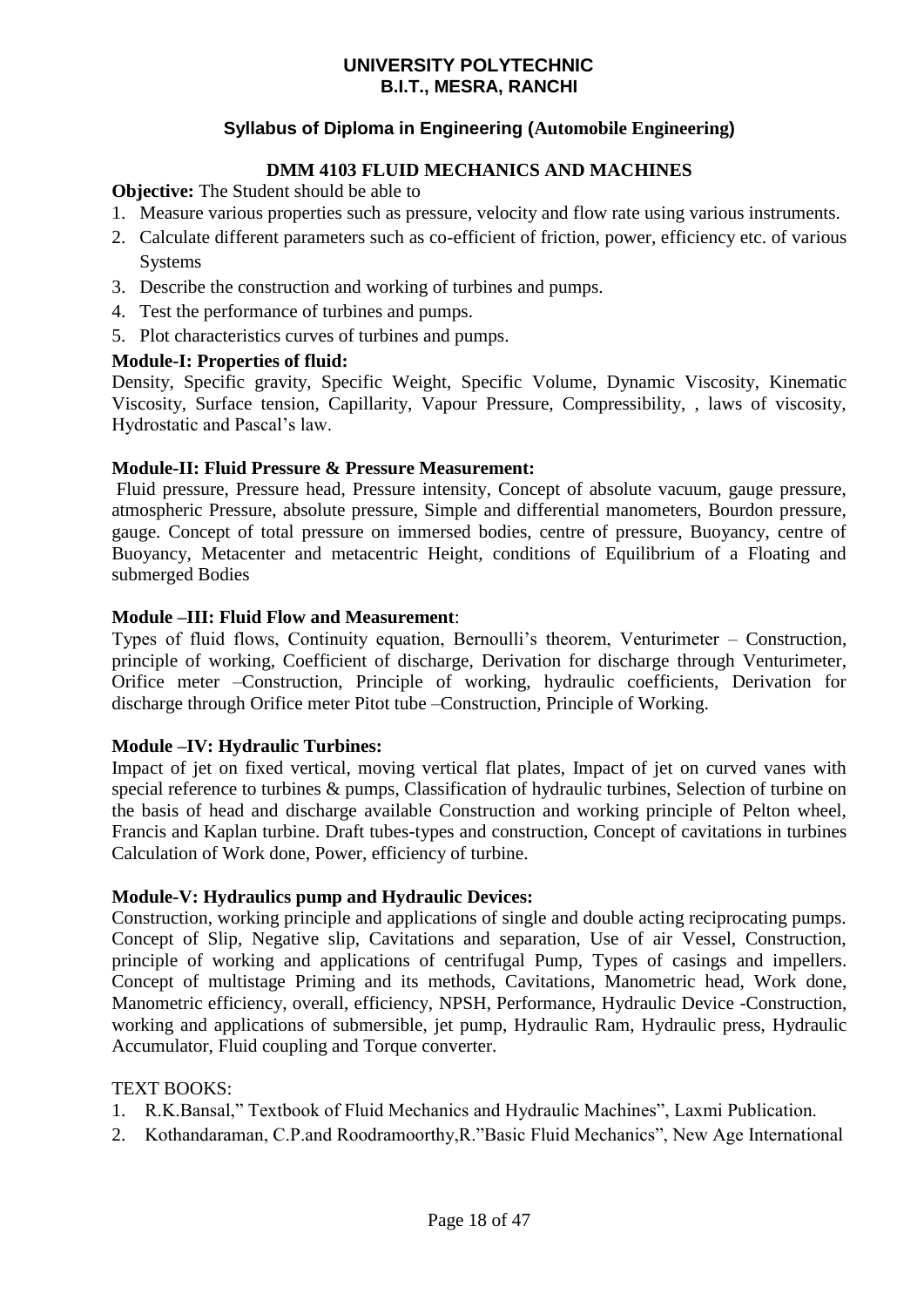# **Syllabus of Diploma in Engineering (Automobile Engineering)**

# **DAE 4011 AUTOMOTIVE ENGINE**

### **OBJECTIVE**

- 1. To understand the various concept and basic principles of the ENGINE
- 2. To understand the basics components and their working principles of the Engine.
- 3. Combustion of S.I and CI Engine and their mechanism of the combustion process
- 4. Students will be enable to understand the air- fuel ratio and ignition systems.
- 5. Modern trends and technological trends in the Automobile sector

# **Module-I:**

### **Introduction:**

Basic units, major components of engine, mechanism of operation, Four-Stroke and two – Stroke Petrol and diesel engine, their applications, specification of Auto – engines, classification of automobile engine.

# **Module-II:**

### **Constructional details of automotive engine :**

Introduction, multi-valve overhead cam system, Crank case, Cylinder liner, piston, rings, Connecting rod, crank shaft, Main bearing, Cam shaft, Valves, Valves seats, Valve mechanism, Valve timing gears, balancing, flywheel, Vibration damper, timing order.

### **Module-III:**

### **Combustion Phenomenon**:

Characteristics of petrol and diesel engine fuels, additives, Combustion in S.I. and C.I. engines, flame propagation, Detonation, Pre-ignition and diesel knock, Combustion chamber of S.I. and C.I. engines, HUCR, octane and cetane number, E.G.R. system.

# **Module-IV:**

### **Fuel Feed System Engine**:

Petrol fuel feed system, Petrol pumps, carburettors, Air fuel ratio of combustion, electronic control of A / F ratios, Petrol injection, M.P.F.I. system, injection timing, Air cleaners, manifold, exhaust pipe, Muffler, supercharging, Turbo charger. Fuel feed system, fuel injection pump, fuel injection system testing, fuel feed pump, injector, fuel pump governor, fuel filters, devices for cold starting , emission control

# **Module-V:**

### **Cooling systems & lubricating system**:

Significance, types of cooling systems and their description, water pump, fan , radiator, cooling system cleaning and maintenance, anti – freeze solution. Signification, components, Oil strainer, Oil filter, Oil cooler, Oil seal, Crank case ventilation, Oil pressure gauge, Oil level indicator, properties of lubricating oil, Servicing and trouble shooting of lubrication system.

### **Text Books:**

| 1. Automotive Engines          | S. Srinivasan          |
|--------------------------------|------------------------|
| 2. Automobile Engineering      | K.M. Gupta             |
| 3. Automobile Engineering      | K.K. Ramalingam        |
| <b>References Books:</b>       |                        |
| 4. Internal Combustion Engines | Shyam K. Agrawal       |
| 5. Internal Combustion Engines | Feruson & Kirkpartrick |
|                                | Page 19 of 47          |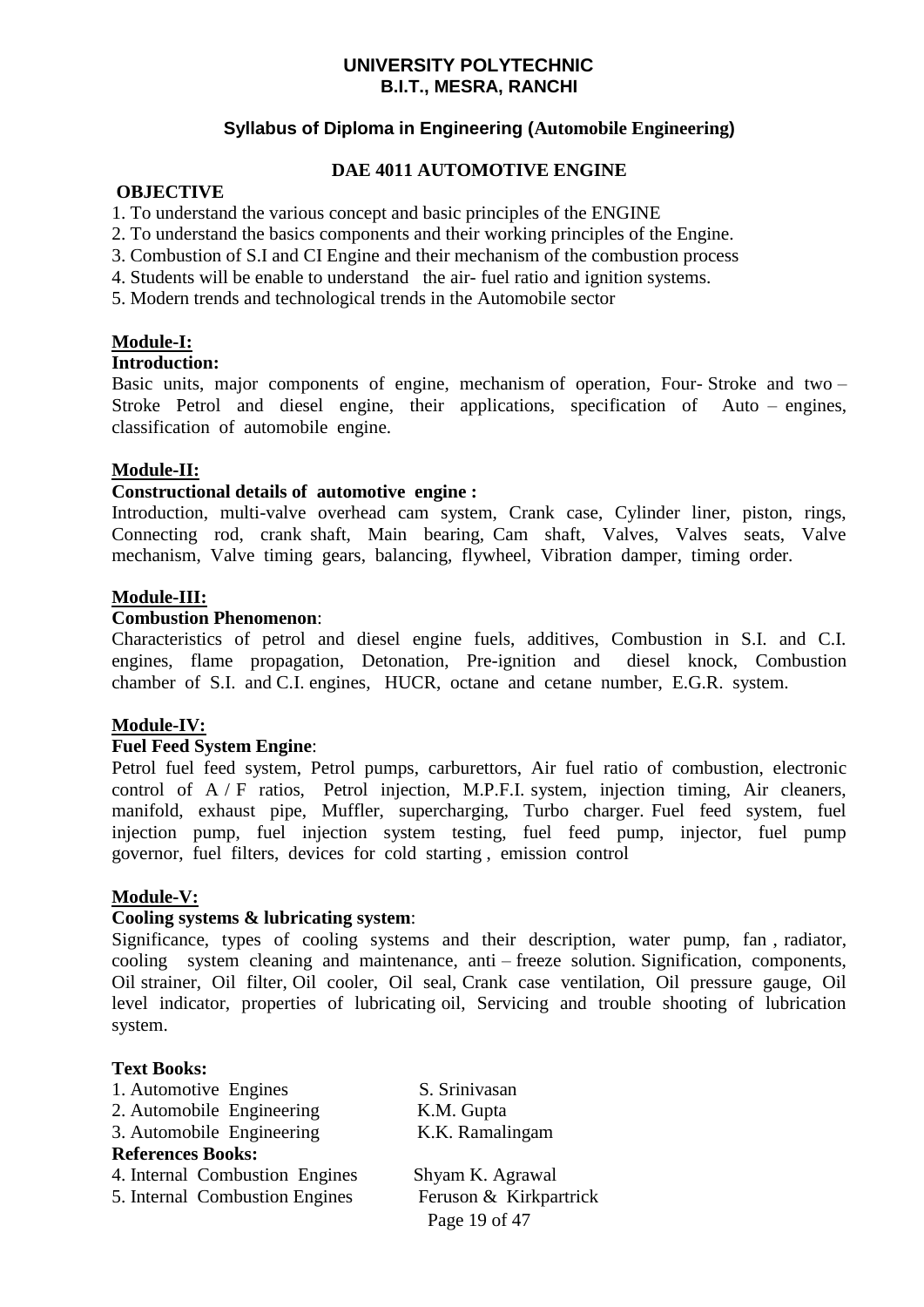# **Syllabus of Diploma in Engineering (Automobile Engineering)**

# **DAE 4113 AUTOTRONICS**

Objective:

1. The students should be able to Familiarize on concepts of electric vehicle &performance of electric vehicles

2. The students should be able to Gain knowledge on Electric Propulsion Systems& **Generators** 

3. The students should be able to acquire the knowledge on hybrid electric drive train systems

4. The students should be able to attain the knowledge on Energy Storages -Fuel Cells & Solar Cars and Control Systems

# **MODULE- 1**

### **Fundamentals of Automotive Electronics**

Current trends in automotive electronic engine management system, electromagnetic interference suppression, electromagnetic compatibility, electronic dashboard instruments, onboard diagnostic system, security and warning system.

# **MODULE -2**

### **Fuel Cells & Solar Cars**

Fuel cell, construction, working, equations, possible fuel sources, fuel reformer, design. Solar cars, photovoltaic cells, tracking, efficiency and cost comparison, series and parallel hybrid electric drive train design.

# **MODULE 3**

# **Electric Vehicles and Hybrid Vehicles**

Layout of an electric vehicle, performance of electric vehicles – traction motor characteristics, tractive effort, transmission requirements, vehicle performance, energy consumption, advantage and Limitations, specifications, system components, electronic control system. Concepts of hybrid electric drive train, types, architecture of series and parallel hybrid electric drive train, merits and demerits, series and parallel hybrid electric drive train design.

### **MODULE 4**

### **Motor Controllers & Energy Storages**

Control system principles, speed and torque control-DC motors and AC motors. Electromechanical batteries, types of batteries –lead acid batteries, nickel based batteries, lithium based batteries, electrochemical reactions, thermodynamic voltage, specific energy, specific power, energy efficiency, ultra-capacitors.

# **MODULE 5**

### **Sensors and Actuators**

Types of sensors: sensor for speed, throttle position, exhaust oxygen level, manifold pressure, crankshaft position, coolant temperature, exhaust temperature, air mass flow for engine application. Solenoids, stepper motors, relay.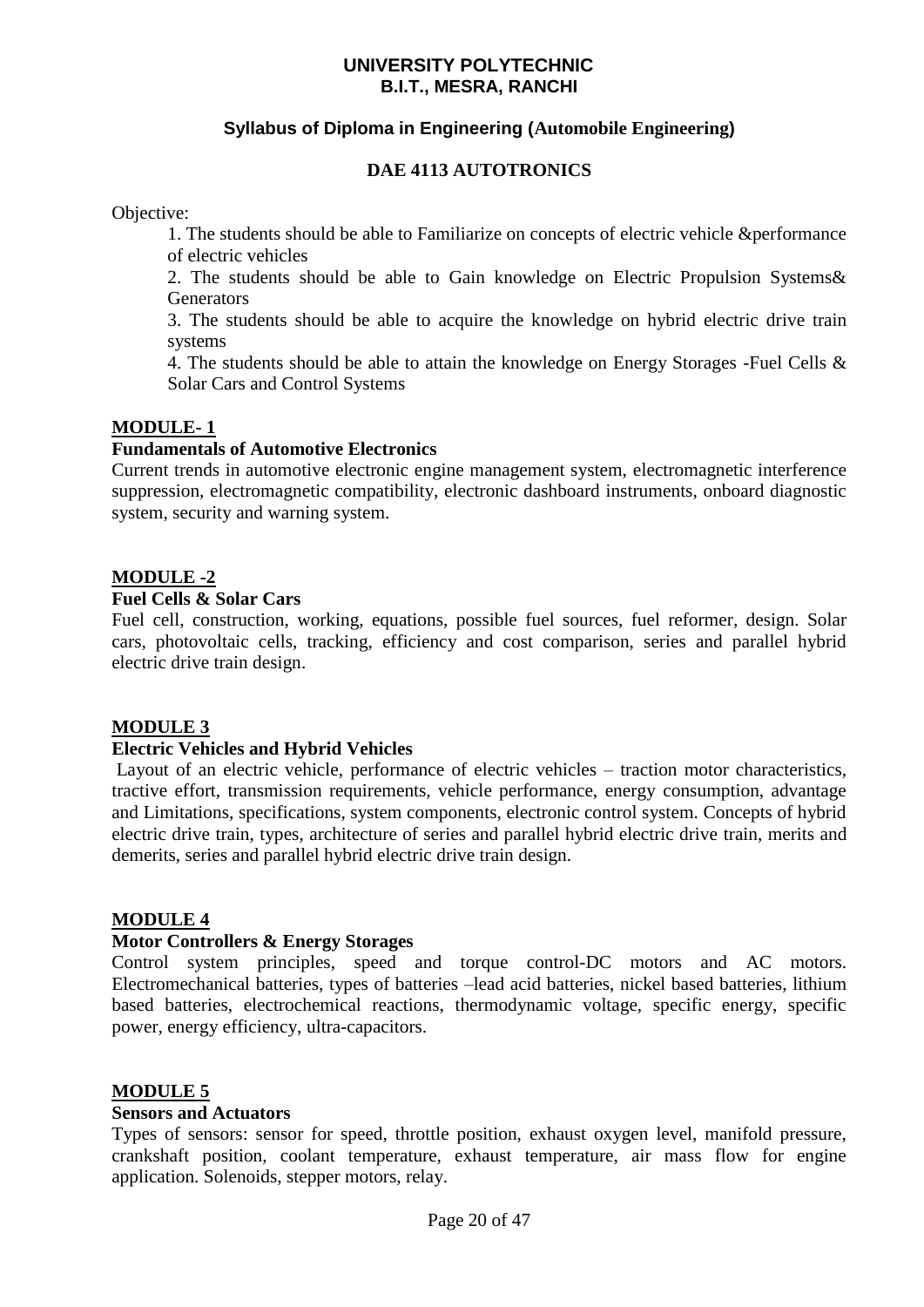# **Syllabus of Diploma in Engineering (Automobile Engineering)**

# TEXT BOOKS

- 1. Young A.P. & Griffiths. L. "Automotive Electrical Equipment", ELBS & New Pressreprint 2010.
- 2. Crouse, W.H "Automobile Electrical Equipment", McGraw-Hill Book Co., Inc., New York, 3rd edition, reprint 2010.

# REFERENCE BOOKS

- 1. Kholi.P.L "Automotive Electrical Equipment", Tata McGraw-Hill Co., Ltd., New Delhi, Reprint 2011
- 2. Robert Bosch "Automotive Hand Book", SAE (5th Edition), 2010.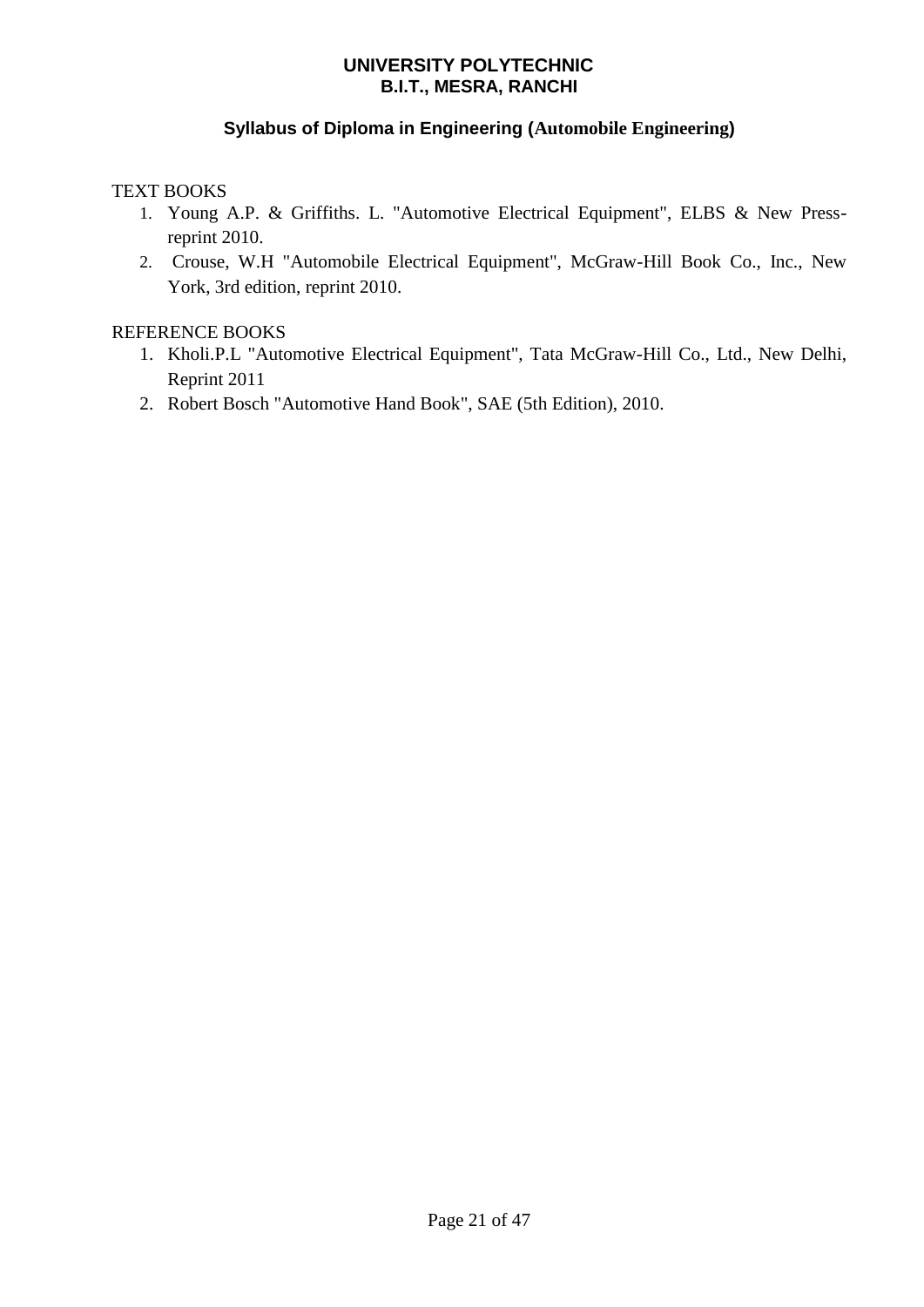# **Syllabus of Diploma in Engineering (Automobile Engineering)**

# **DCS 4011 COMPUTER PROGRAMMING**

# **OBJECTIVE:**

- 1. To develop programming skills using the fundamentals and basics of C language.
- 2. To present the syntax and semantics of the "C" language as well as data types offered by the language.
- 3. To study the advantages of user defined data type which provides flexibility for application development?
- 4. To teach the basics of pre-processors available with C compiler.
- **5.** To impart the knowledge about pointers which is the backbone of effective memory handling?

# **Module-I:**

# **Programming techniques and overview of c language:**

Algorithm and Programming Development, Steps in development of a program. Flow charts, Algorithm development, Program Debugging, Program Structure. Formatted input, formatted output., assignment statements, Constants, variables and data types.

# **Module-II:**

# **Operators and Expressions:**

Arithmetic, Relational, Increment, increment, Assignment, logical and Conditional Operators, Operator precedence and associativity, type casting, size of () operator, Math functions sqrt ()),  $pow(), sin(), cos()$  and  $tan()$ .

# **Module-III:**

# **Decision making and branching:**

if statement (if, if-else, else-if ladder, nested if-else), Switch case statement, break statement, goto.

# **Decision making and looping:**

while, do, do-while statements for loop, continue statement

# **Module-IV:**

# **Arrays and Strings:**

Declaration and initialization of one dimensional, two dimensional and character arrays, accessing array elements. Declaration and initialization of string variables, string handling functions from standard library (strlen (), strcpy (), strcat (), strcmp ()).

# **Module –V:**

# **Functions:**

Need of functions, scope and lifetime of variables, defining functions, function call (call by value, call by reference), return values, storage classes. Category of function (No argument No return value, No argument with return value, argument with return value), recursion.

Pointers:- Understanding pointers, declaring and accessing pointers, Pointers arithmetic, pointers and arrays.

# **Text Books:-**

1. E Balagurusamy, "Programming in ANSI C" Tata McGraw-Hill, New Delhi.

### **Reference Books:**

1. Ashok N. Kamthane, "Programming in C" Pearson Education India, New Delhi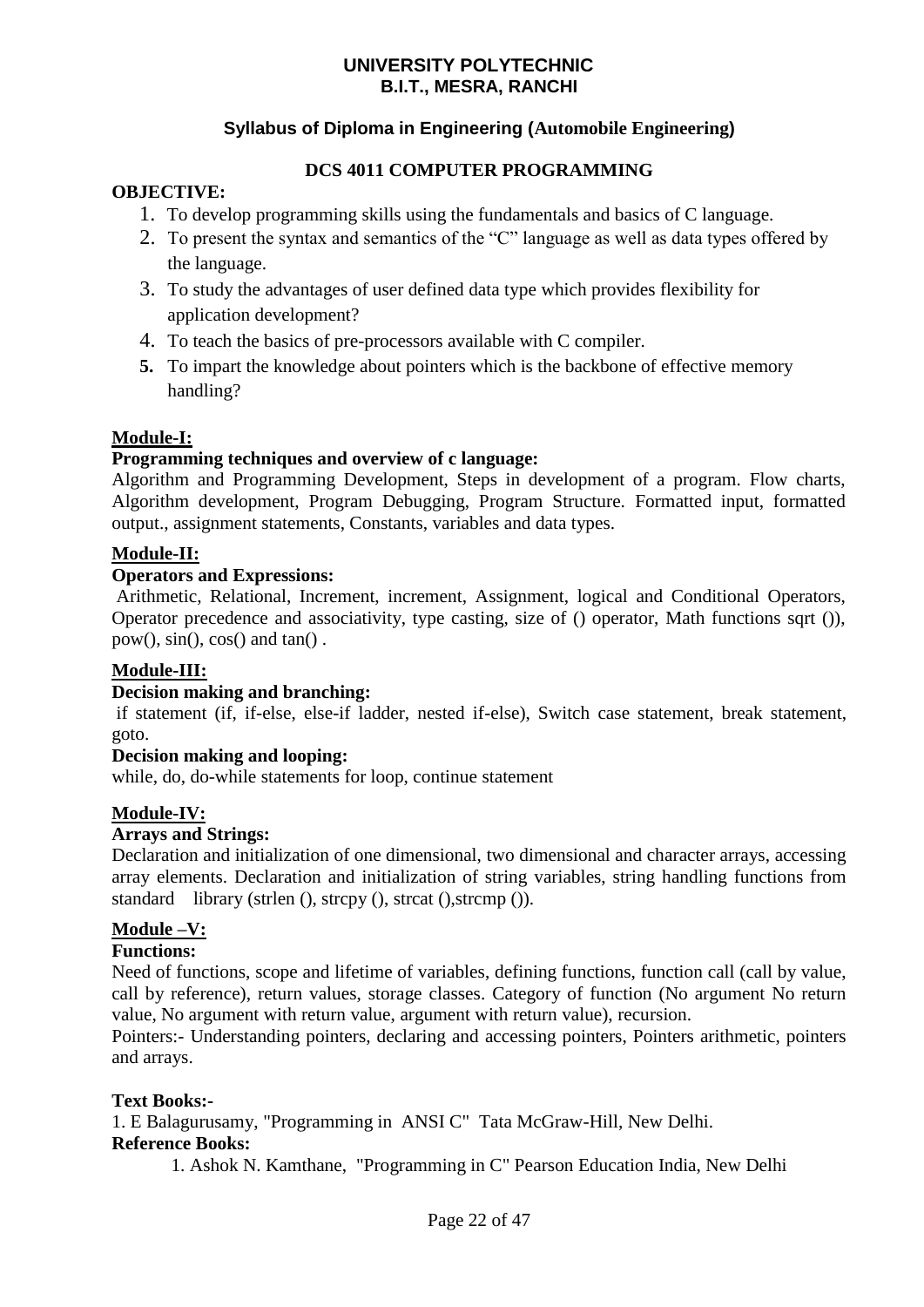# **Syllabus of Diploma in Engineering (Automobile Engineering)**

# **SUBJECT: DAC 4001 ENVIRONMENTAL SCIENCE**

# **OBJECTIVE**

The main aim of Environmental Science is to make the students acquainted with various types of pollution hazards, which are becoming more critical every day and also acquire the knowledge to participate in solving environmental problems for green earth.

Students will be able to understand:

- 1. Importance of Environmental Science as well as biogeochemical cycles and food chain
- 2. Composition and function of various segments of environment
- 3. Water pollution, various pollutants, their toxic effects and water treatment process
- 4. Classification, toxic effects and sources of air pollutants and their control measures
- 5. Brief introduction to Noise Pollution, Soil Pollution and radiation pollution

# **Module I:**

# **Multidisciplinary nature of Environmental Science & Ecology:**

Definition & importance of Environmental Science. Ecosystem, basic structure of an ecosystem (abiotic and biotic components), nutrient and biogeochemical cycles (carbon cycle, nitrogen cycle, and hydrological cycle), food chain, food web.

# **Module II:**

# **Segments of environment:**

Atmosphere, hydrosphere, lithosphere, soil profile and composition of soil, biosphere.

# **Module III:**

# **Water Pollution & Waste water treatment:**

Water resources, sources of water pollution, various pollutants, their toxic effect, portability of water, rain water harvesting, primary and secondary waste water treatment (Trickling filter & Activated sludge process.

# **Module IV:**

# **Air Pollution:**

Classification of air pollutants, toxic effects, sources and their control measures like ESP, catalytic converter and bag house filter.

# **Module V:**

A brief introduction to Noise Pollution, Soil Pollution and radiation pollution.

# **Text books:**

- 1. Environmental Chemistry A. K. Dey
- 2. A basic course in Environmental studies Deswal & Deswal

### **Reference books:**

- 1. Environmental pollution B. K. Sharma
- 2. Environmental pollution and control C. S. Rao
- 3. Essentials of ecology & environmental Sciences S.V.S. Rana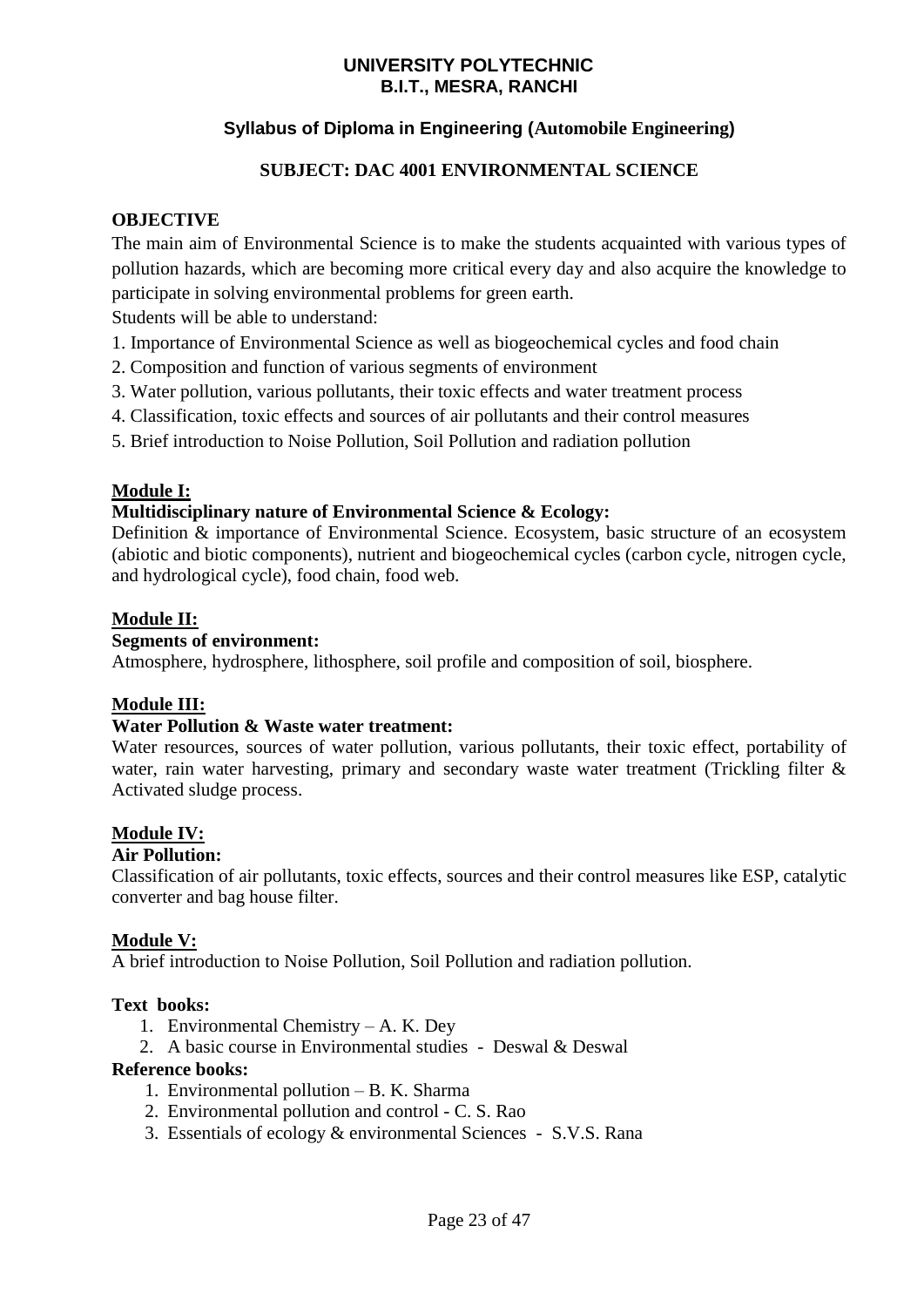# **Syllabus of Diploma in Engineering (Automobile Engineering)**

# **DMM 4008 STRENGTH OF MATERIALS LAB**

# **LIST OF EXPERIMRNTS**

- 1. Study of Rockwell Hardness Machine.
- 2. Study of Brinell hardness Machine.
- 3. Study of Tensile Strength of mild steel
- 4. Study of Young Modulus of bending.
- 5. Study of torsion test.
- 6. Study of Universal Testing Machine.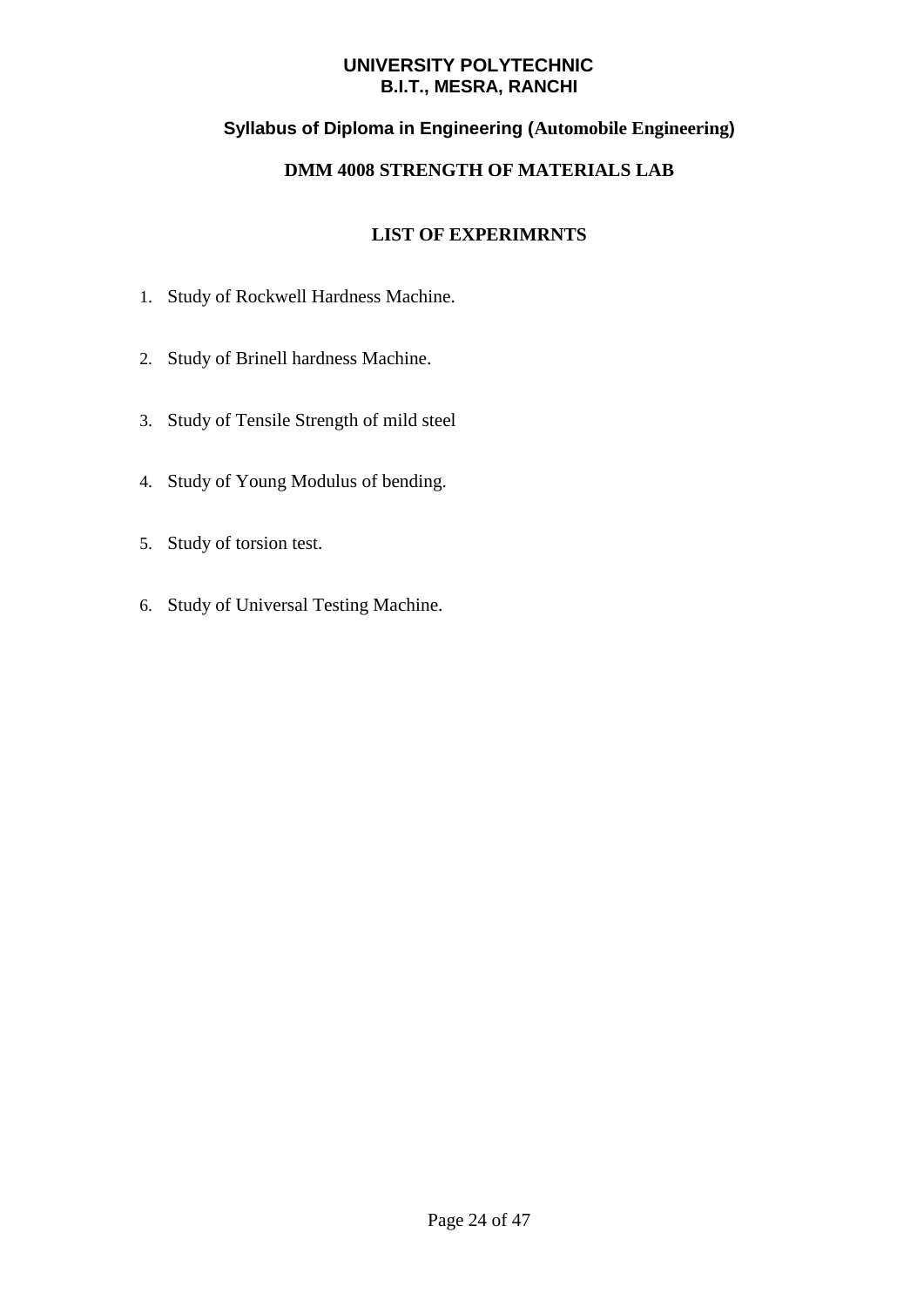# **Syllabus of Diploma in Engineering (Automobile Engineering)**

# **DAE 4012 AUTOMOTIVE ENGINE LAB.**

# **LIST OF EXPERIMRNTS**

- 1. Small Engine Dynamometer Experiment Manual.
- 2. Diesel Engine Test Bed System
- 3. Shock Absorber Trainer
- 4. Brake Test hydraulic Dual circuit Breaker system
- 5. Wheel Alignment Trainer
- 6. Petrol Engine Test Bed System
- 7. Hydraulic Engine Dynamometer
- 8. Gas Turbine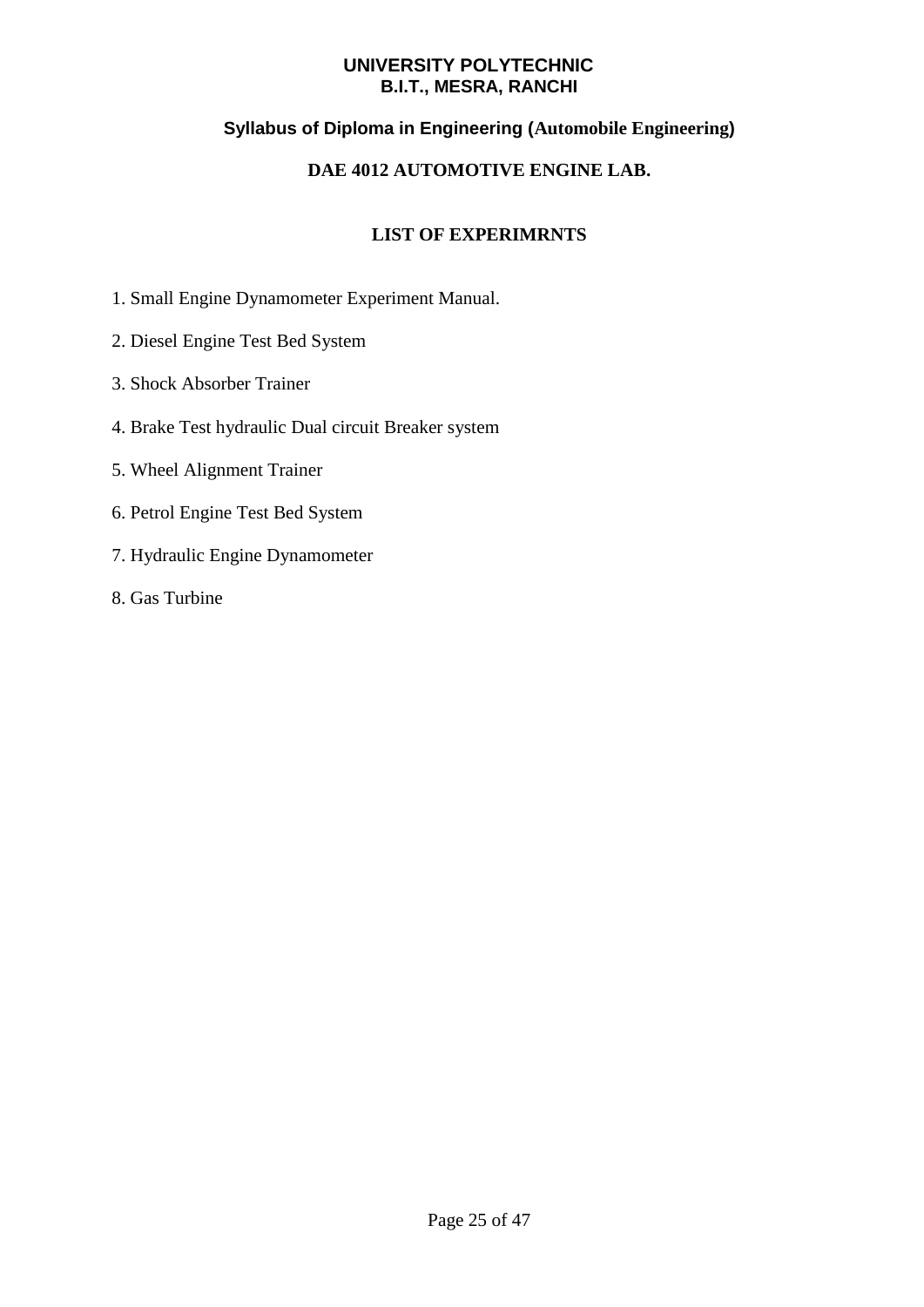# **Syllabus of Diploma in Engineering (Automobile Engineering)**

# **DHU 4002 PROFESSIONAL PRACTICES-III**

### **Module-I:**

### **Industrial visit:**

Industrial visit be arranged and report of the same be submitted by the individual student, to form a part of term work. One industrial visit may be arranged in the following areas to observe material handling system, Quality control chart/ production records/ layout system/ hydraulic and pneumatic system/working of boilers and steam engineering applications.

### **Module –II:**

**Lectures by professionals/ industrial expert be organised from any one of the following areas.**

- Use of plastics in automobiles
- Non-ferrous metals and alloys for engineering applications
- Industrial hygiene
- Composite materials
- Heat treatment processes
- Ceramics
- Safety engineering and waste elimination

### **Module –III:**

### **Group-Discussion:**

The students shall discuss in group of six to eight students and write a brief report on the same as a part of term work.

### **Module –IV:**

### **Student Activities:**

The students in a group of 3 or 4 will perform any two of the following activities and write a report as a part of term work.

Activity:

- i. Study any one type of CNC machine centre and prepare on tooling and tool holding devices.
- ii. For a given job write a sequence of operations performed by automated manufacturing system. Draw a block diagram of control system to perform above operations.
- iii. For a drilling or milling operations on a simple machine component, draw a jig or fixtures showing various features like locating clamping tool.
- iv. For a given job involving 3 to 4 operations suggest to prepare a report.

# **Module –V:**

### **Seminar:**

Seminar on any advanced technical topic to be presented by individual student.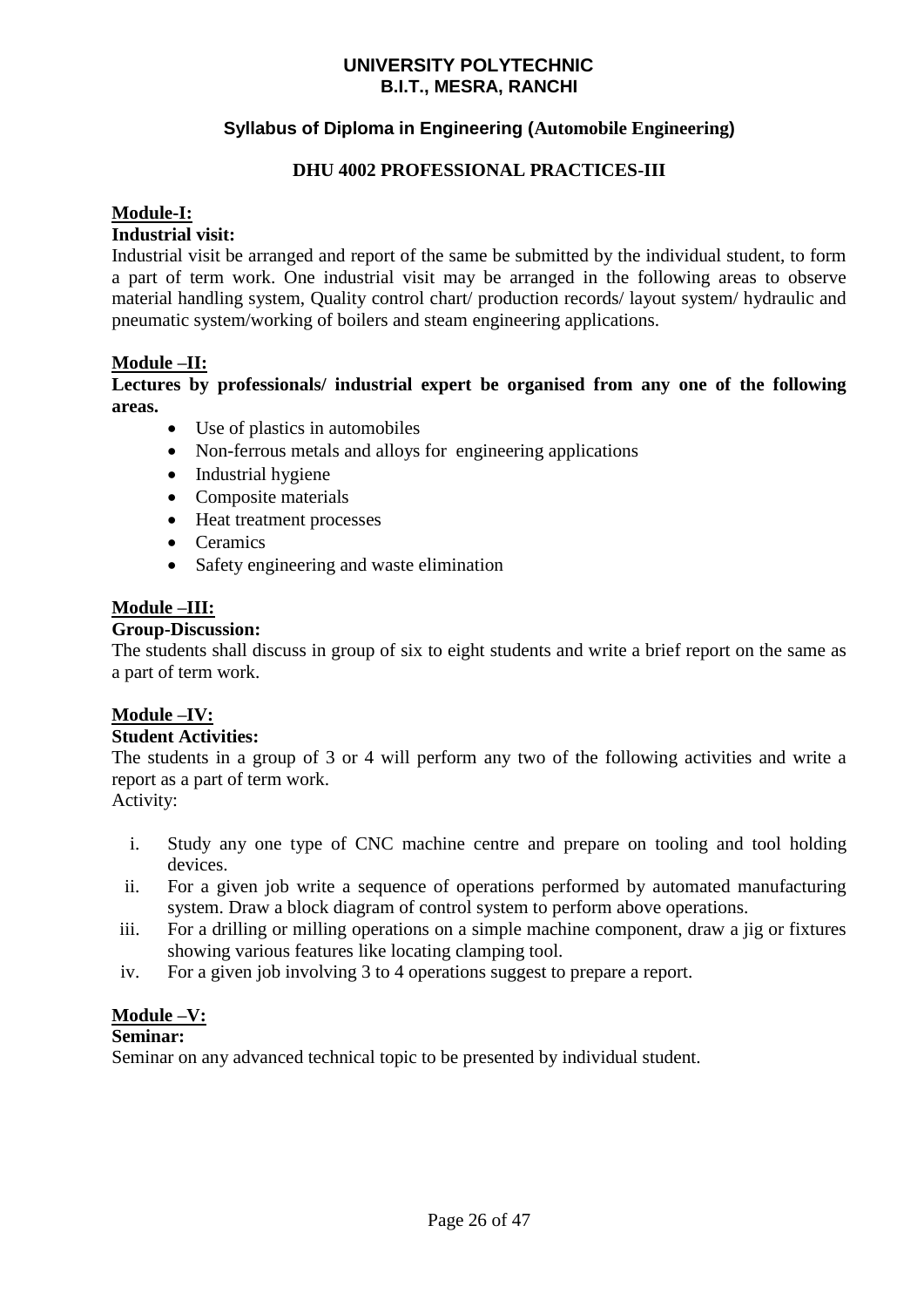# **Syllabus of Diploma in Engineering (Automobile Engineering)**

# **DAE 4014 AUTOTRONICS LAB.**

# **LIST OF EXPERIMRNTS**

- 1. Multipoint Injection
- 2. Electronic injection
- 3. ABS4 Channel Systems
- 4. Engine control and sensors
- 5. Car Air-Conditioning
- 6. Suspension simulator
- 7. Transmission simulator
- 8. Safety system simulator
- 9. Automotive Electrical
- 10. Hybrid Vehicle System.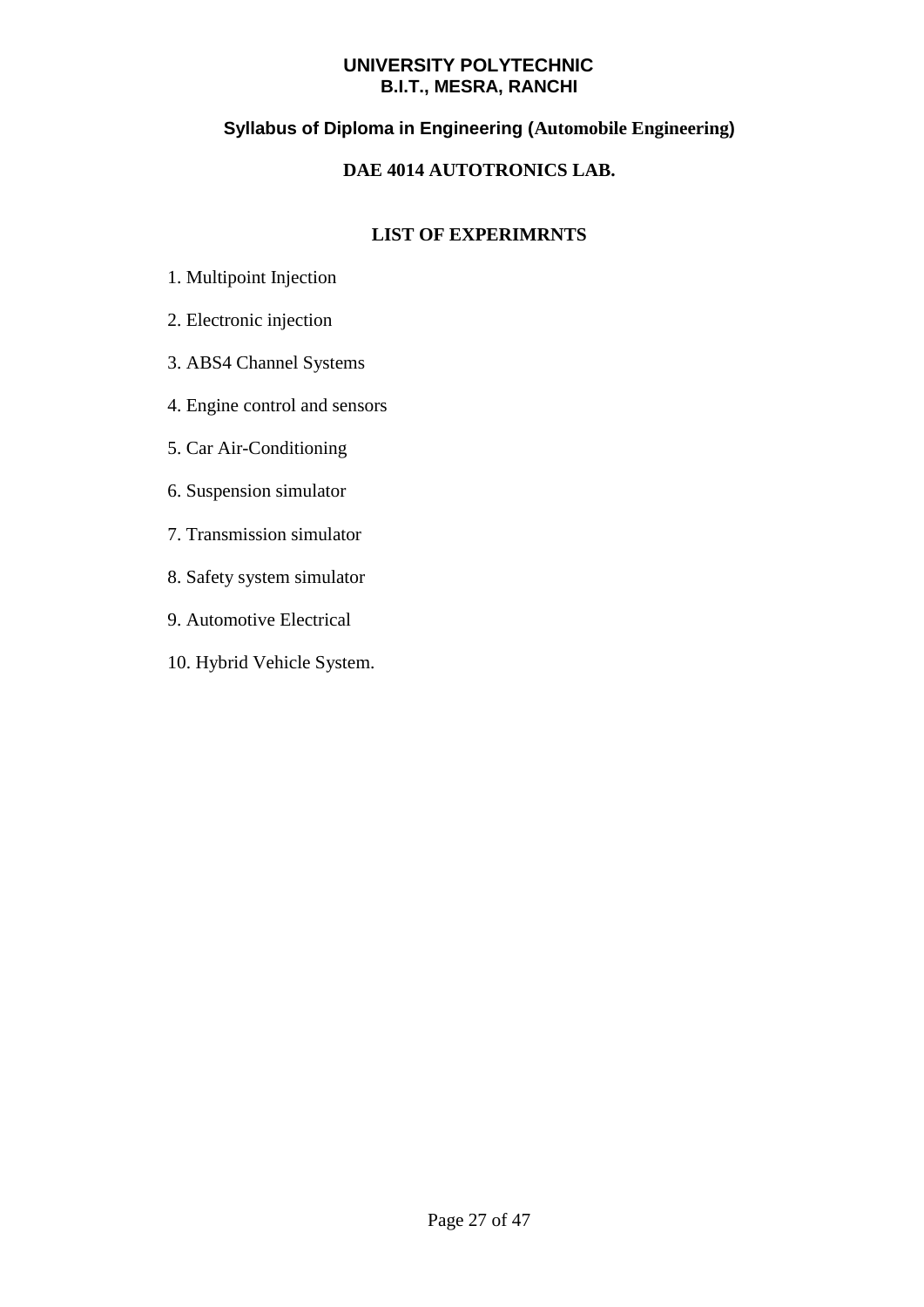**Syllabus of Diploma in Engineering (Automobile Engineering)** 

# **SYLLABUS**

# **SEMESTER-V**

# **Diploma in Automobile Engineering**

# **(wef 2018 batch)**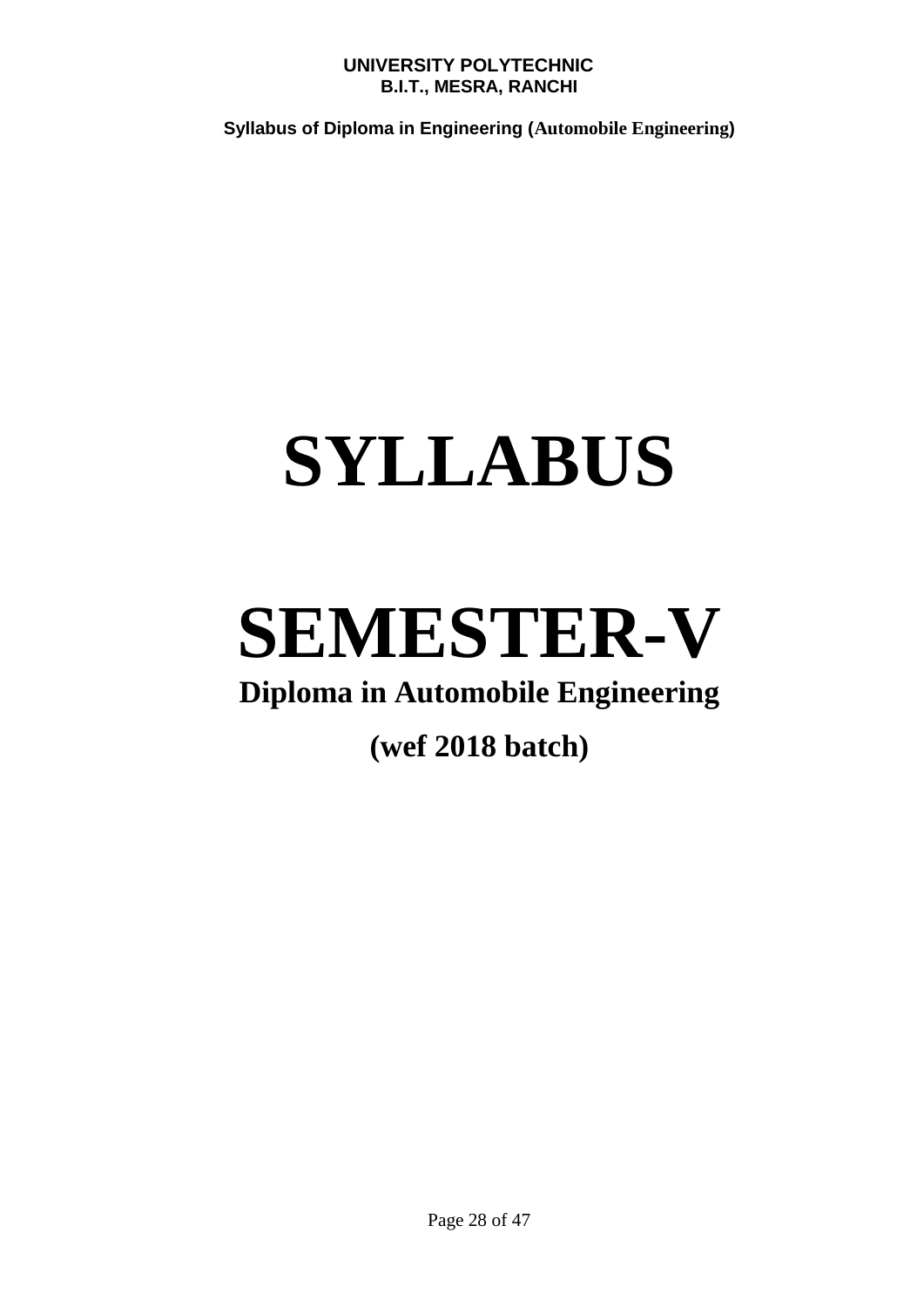# **Syllabus of Diploma in Engineering (Automobile Engineering)**

# **COURSE STRUCTURE (W.E.F. 2018 Batch Students) (Total Credits 22.0) Diploma in Automobile Engineering**

# **Fifth Semester**

| <b>Subject Code</b> | <b>Subject</b>                          | <b>Theory</b> | <b>Tutorial</b> | Lab.          | <b>Credit</b>               |
|---------------------|-----------------------------------------|---------------|-----------------|---------------|-----------------------------|
| <b>DMM 5013</b>     | Theory of Machine                       | 3             |                 | $\Omega$      | 3                           |
| <b>DME 5013</b>     | <b>Quality Control</b>                  | 3             | 0               | $\Omega$      | 3                           |
| <b>DAE 5011</b>     | Automotive Equipment and Maintenance    | 3             |                 | $\Omega$      | 3                           |
| DAE 5015            | <b>Automotive Design</b>                | 3             |                 | $\Omega$      | 3                           |
| DAE 5017            | Motor Vehicle Technology                | 3             | 0               | $\Omega$      | 3                           |
| <b>DAE 5010</b>     | <b>Driving Practice</b>                 | $\Omega$      | 0               | 3             | $\mathcal{D}_{\mathcal{L}}$ |
| <b>DAE 5014</b>     | Theory of Machine Lab.                  | $\Omega$      | 0               | 3             |                             |
|                     | Automotive Repair and Maintenance Lab.- |               |                 |               |                             |
| DAE 5016            |                                         |               | 0               | $\mathcal{R}$ |                             |
| DAE 5012            | Project-I                               | $\Omega$      | 0               | 6             | 3                           |
|                     | Periods per week                        | 15            | 3               | 15            |                             |
|                     | <b>Total credits</b>                    |               |                 |               | 22                          |
|                     | <b>Total periods per week</b>           |               |                 |               | 33                          |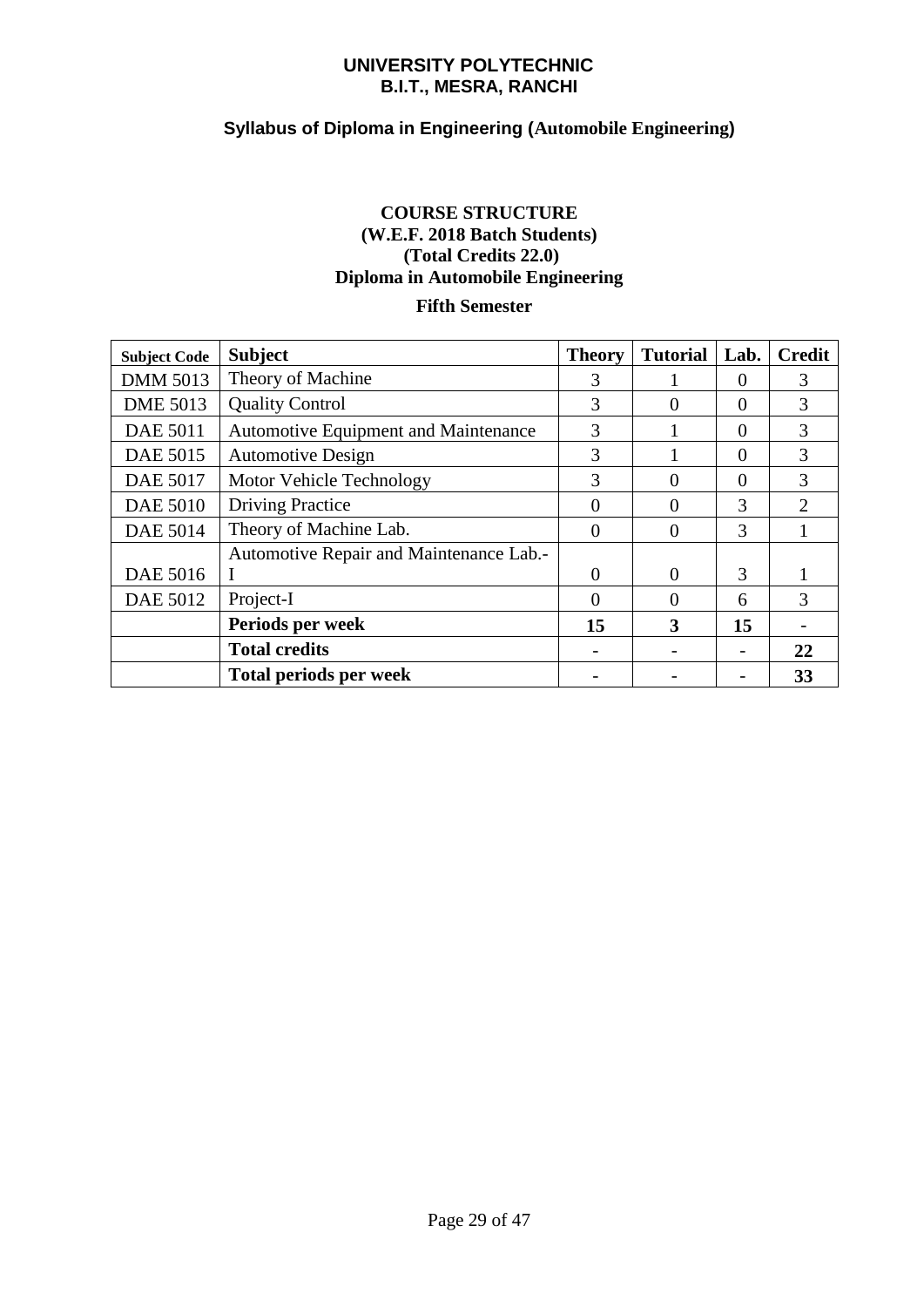# **Syllabus of Diploma in Engineering (Automobile Engineering)**

# **DMM 5013 THEORY OF MACHINE**

# **OBJECTIVE: The Student should be able to**

- 1. To focus on understanding the concept of machines, mechanisms and their elements. Also study kinematics aspects of various links in mechanisms. To form foundation for kinematics synthesis, analysis and design of mechanism.
- 2. To know different machine elements and mechanisms.
- 3. Understand Kinematics and dynamics of different machines and mechanisms.
- 4. Select Suitable drives and mechanisms for a particular application,
- 5. Appreciate concept of balancing.
- 6. Develop ability to come up with innovative ideas.

### **Module-I**:

**Mechanisms**: Kinematic concept of Link, Kinematic chain, Mechanism, degree of freedom, Inversions of four bar mechanism, single slider crank mechanism and double slider crank mechanisms.

### **Module-II**:

**Motion Analysis**: Types of motion: Kinematic and Dynamic quantities; Vector diagrams, Velocity and acceleration diagram of plane mechanism.

### **Module-III**:

**Flywheel & Belt:** Concept, function and application of flywheel with the help of Turning Moment diagram; Fluctuation of energy and speed. Types of belt, ration of tension in belt, Centrifugal tension in belt & Power transmission

### **Module-IV:**

**Gears:** Fundamental laws of gearing: classification and basic terminology, involute tooth profile and its kinematic consideration, spur gears, other types of gears, standards in tooth forms. Gear trains: Simple and, compound gear trains.

### **Module-V:**

**CAM & Balancing**: Balancing of Rotating masses by a single mass in same plane, Balancing of a single rotating mass by two masses rotating in different planes, Balancing of several masses rotating in same plane. Various types of cams, Displacement, velocity and acceleration of followers, Graphical determination of CAM profiles with simple followers.

| <b>Text Book:</b>       |                   |
|-------------------------|-------------------|
| 1. Khurmi.R.S           | Theory of Machine |
| <b>Reference Books:</b> |                   |
| 1. Singh. Sadhu         | Theory of Machine |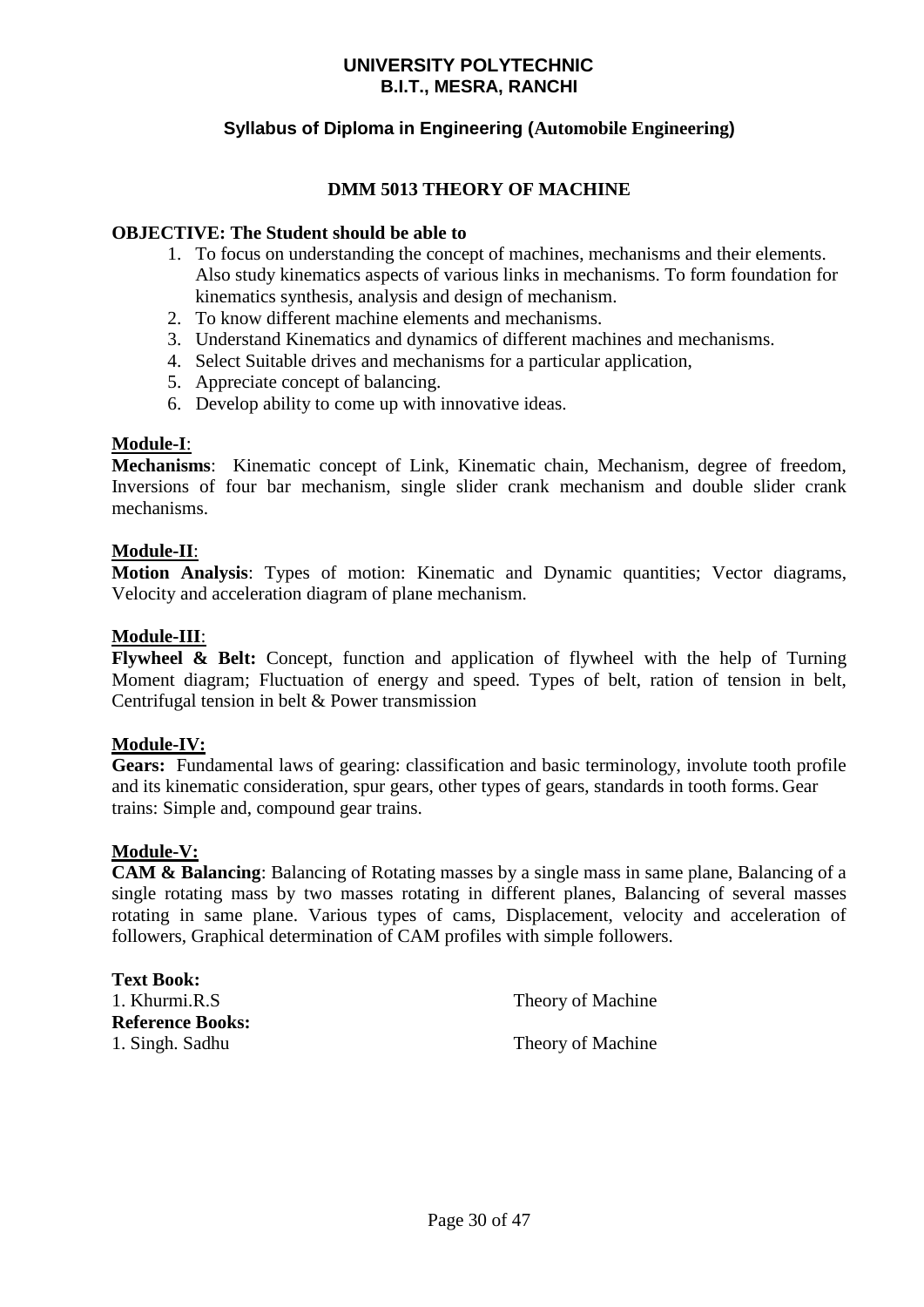# **Syllabus of Diploma in Engineering (Automobile Engineering)**

# **DME 5013 QUALITY CONTROL**

### **OBJECTIVE: Students will be able to**

- 1. Understand the terms like quality, quality control, inspection, value of quality, cost of quality.
- 2. Know about reliability and statistical quality control.
- 3. Construct and draw control charts.
- 4. Understand different sampling methods and draw OC curve.
- 5. Understand ISO certification procedure and quality system.

### **Module-I:**

**Concept of Quality**: Definition of quality cost of quality, value of quality. Quality control, objectives of quality control, quality control and inspection.

### **Module-II:**

**Statistical concepts and Reliability:** Definition of probability, laws of probability. Normal and Binomial probability distributions. Statistical Quality Control, Definition of reliability, basic concept. Failure patterns for complex product, designing for reliability, System reliability.

### **Module-III:**

**Control Charts for Variables and Attributes:** Introduction, objectives, theories of control charts for averages, ranges, standard deviations. Process capability study, Fraction defectives and number of defects. Interpretation of control charts.

### **Module-IV:**

**Acceptance Sampling by attributes**: Concepts of acceptance sampling, advantages and limitations, sampling methods, single, double and- multiple sampling plants .operating characteristic curves.

### **Module-V:**

**Total Quality Management and ISO 9000 Quality System:** Concept of Total Quality management, Principle objectives of TQM, History of ISO: 9000, ISO: 9000 series in general, benefits by becoming an ISO: 9000 company, steps to registration, India and ISO: 9000.

### **Text Books:**

| 1. Statistical Quality Control   | - M.Mahahjan                 |
|----------------------------------|------------------------------|
| 2. Quality Planning and Analysis | - J.M .Juran & Frank M Gryna |

### **Reference Books:**

| 1. Statistical Quality Control | by Eugune L. Grant & Richard S Leaven worth |
|--------------------------------|---------------------------------------------|
| 2. Total Quality Management    | by John M Kelly                             |
| 3. TOM                         | by R.P. Mohanty & R.R. Lakhe.               |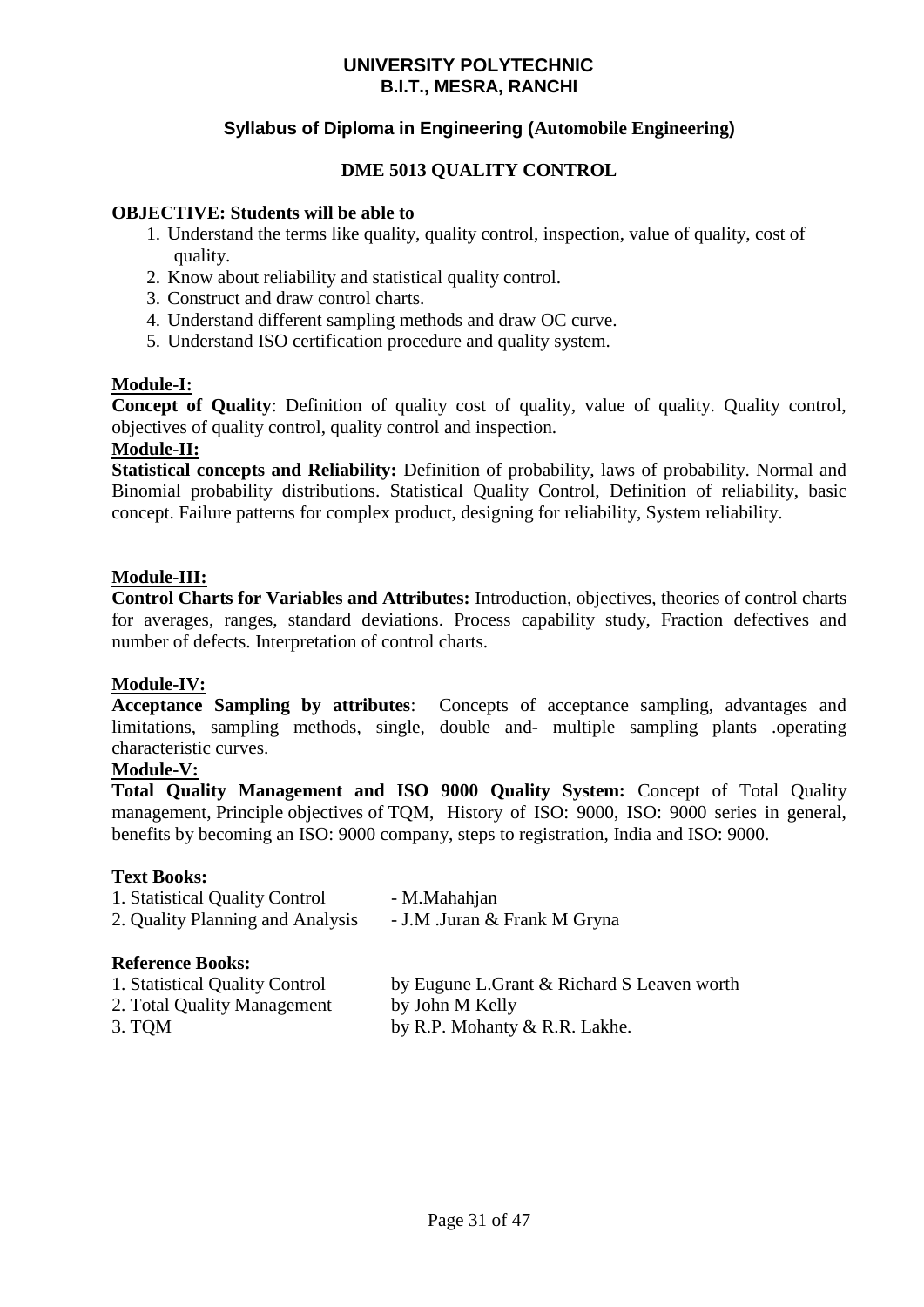# **Syllabus of Diploma in Engineering (Automobile Engineering)**

# **DAE 5011 AUTOMOTIVE EQUIPMENT AND MAINTENANCE**

### **OBJECTIVE: Students will be able to**

- 1. Understand the terminology of the Automobile components and their function
- 2. Know about inspection and engineering performance.
- 3. Constructional and Design details of the Automobile transmission and drive systems.
- 4. Focusing of head lamp and maintenance of electrical accessories
- 5. Trouble-shooting, and fault diagnosis of the Various Automobile systems

### **Module-I:**

### **Inspection of cylinder**

Inspection of cylinder wears Changing of ring set, Measurement of Quality & tapered ness, Cylinder boring, Honing process, changing of liners.

### **Module-II:**

# **Inspections of Crankshaft**

Inspections of Crankshaft for wear ovality & tapper, Crankshaft grinding procedure corresponding under sized bearing. Bearing effect of crankshaft & bearing wear on engineering performance.

### **Module-III:**

### **Transmission maintenance**

Transmission system maintenance, adjustment of clutch, causes & remedies of gear box faults, causes & remedies of propeller shaft, causes & remedies of differential & Rear axle, inspection & adjustment of brakes, hydraulic brake system & brake bleeding, air assisted hydraulic brakes, air brakes and their adjustment.

### **Module-IV:**

### **Body Maintenance**

Adjustment of doors and Locks, Frame repairs and alignments, Front wheel alignment procedures & steering linkage, care of wheels & tyres, reclaiming & re-treading of tyres, vulcanising, focusing of head lamp and maintenance of electrical accessories.

### **Module-V:**

### **Carburettors Adjustment**

Tuning of carburettors, adjustment of idle speed, winter & summer adjustment, float level adjustment, metering pin adjustment. Theories & Maintenance of MPFI System, trouble shooting, and fault diagnosis of MPFI engines, Testing & replacing of sensors and injectors.

### **Books Recommended**

- 1. Automotive mechanics by Williams H Course and Donald
- 2. Car maintenance and repair by A W Judge Vol. IV
- 3. Maintenance of high speed diesel engine by A W Judge
- 4. Automotive Engineering by G B S Narang
- 5. Automotive Engineering by Kripal Singh
- 6. Service manual Maruti, Indicia, Santro, Accent etc.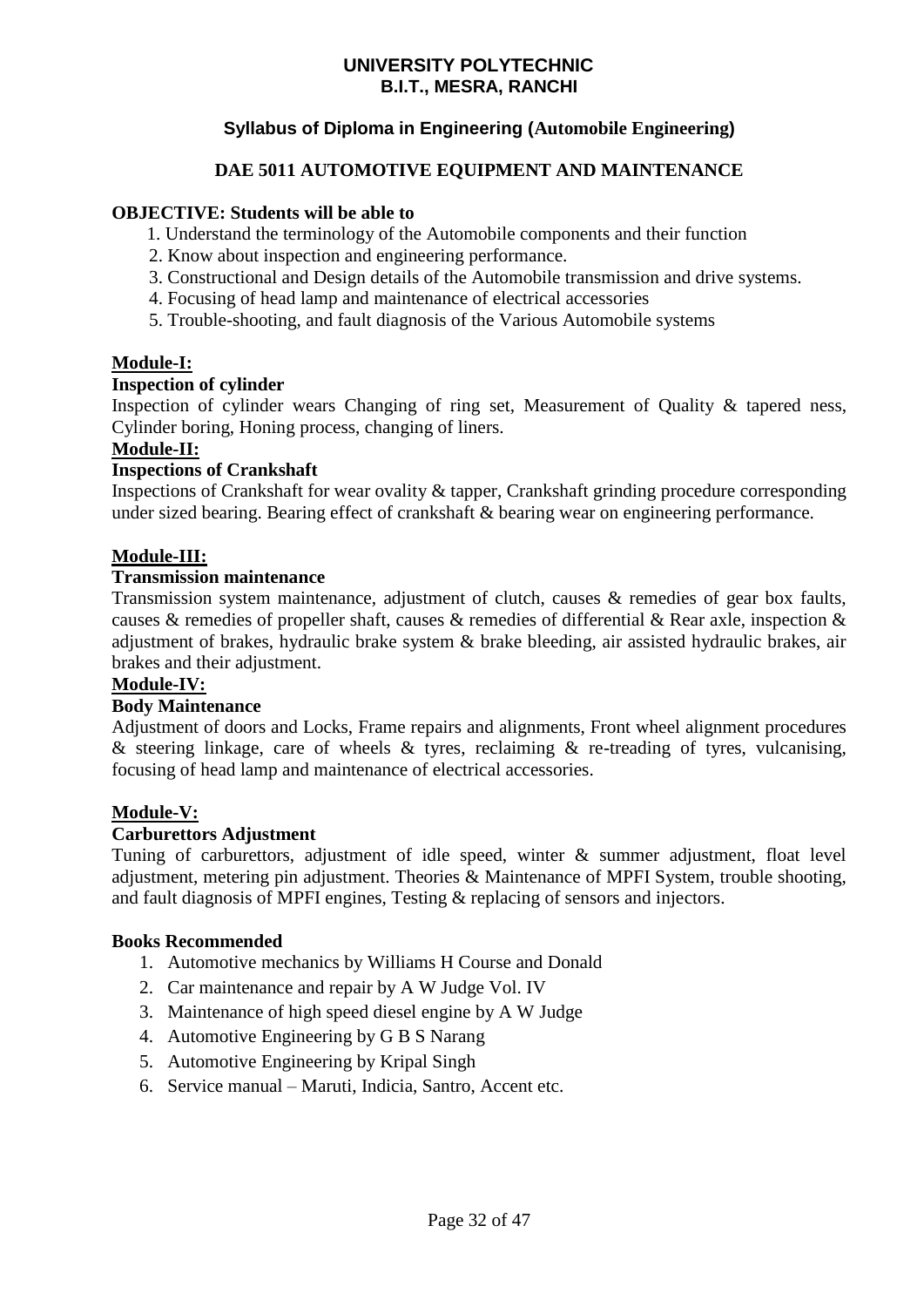# **Syllabus of Diploma in Engineering (Automobile Engineering)**

# **DAE 5015 AUTOMOTIVE DESIGN**

### **OBJECTIVE**

- 1. To make the student get acquainted with standardize the automobile parts
- 2. After design the components like gear, gear box, piston, connected rod, piston pin, crank shaft, valve mechanism, cylinder liner, fly-wheel etc.
- 3. To select the required bearing for same by considering the different design consideration.
- 4. Students will learn various components and their working design consideration.
- 5. To Understand Engine power requirements, selection of engine types, stroke and bore, compression ratio.

### **Module-I Standardization in Automobile system design:**

Preferred numbers- preferred series, derived series and their application in the design

### **Module-II Design consideration:**

Manufacturing and assembly consideration, Design of components for casting, welding, forging, hot and cold working, machining etc. assembly consideration in design. Design for fatigue and creep- thermal consideration, wear consideration in design, human consideration in Design.

### **Module-III Design OF Bearing:**

Bearing Identification/Designations, Rolling contact Bearing. Types of rolling contact bearing, static and dynamic load capacities, equivalent bearing load, Load life relationship, bearing life, load factor, selection of bearing from manufacture catalogue. Lubrication and mounting, dismounting and preloading of bearing, oils seals, and packing.

**Sliding contact bearing**- Bearing materials and their properties, Bearing types, and their constructional details, hydrodynamic lubrication-Basic theory, design consideration in hydrodynamic bearing.

### **Module IV Design of Gear box:**

Design consideration of gear box, selection of proper gear ratio for an automobile gearbox, Design of shaft, splines, and gear for gear box used in automobiles.

### **Module-V Design of I.C Components:**

Engine power requirements, selection of engine types, stroke and bore, compression ratio, clearance volume and swept volume, mean piston speed. Design of crankshaft and connecting rod-forces, materials types, Design criteria, dimension etc. Cylinder block dimension, types of liner-Dry and Wet types.

Valve Mechanism Design: Valve spring, camshaft and cam follower etc. Flywheel type and construction, criteria of design for solid and rim types. Selection of Engine layouts: design criteria of intake and Exhaust manifold**,**

**Refernces Books** Singh. Sadhu Machine Design

**Text books** Text books **Text books**. Bdokins.D.T Elements of Motor Vehicle Design Agrwal.K.M Auto Design problems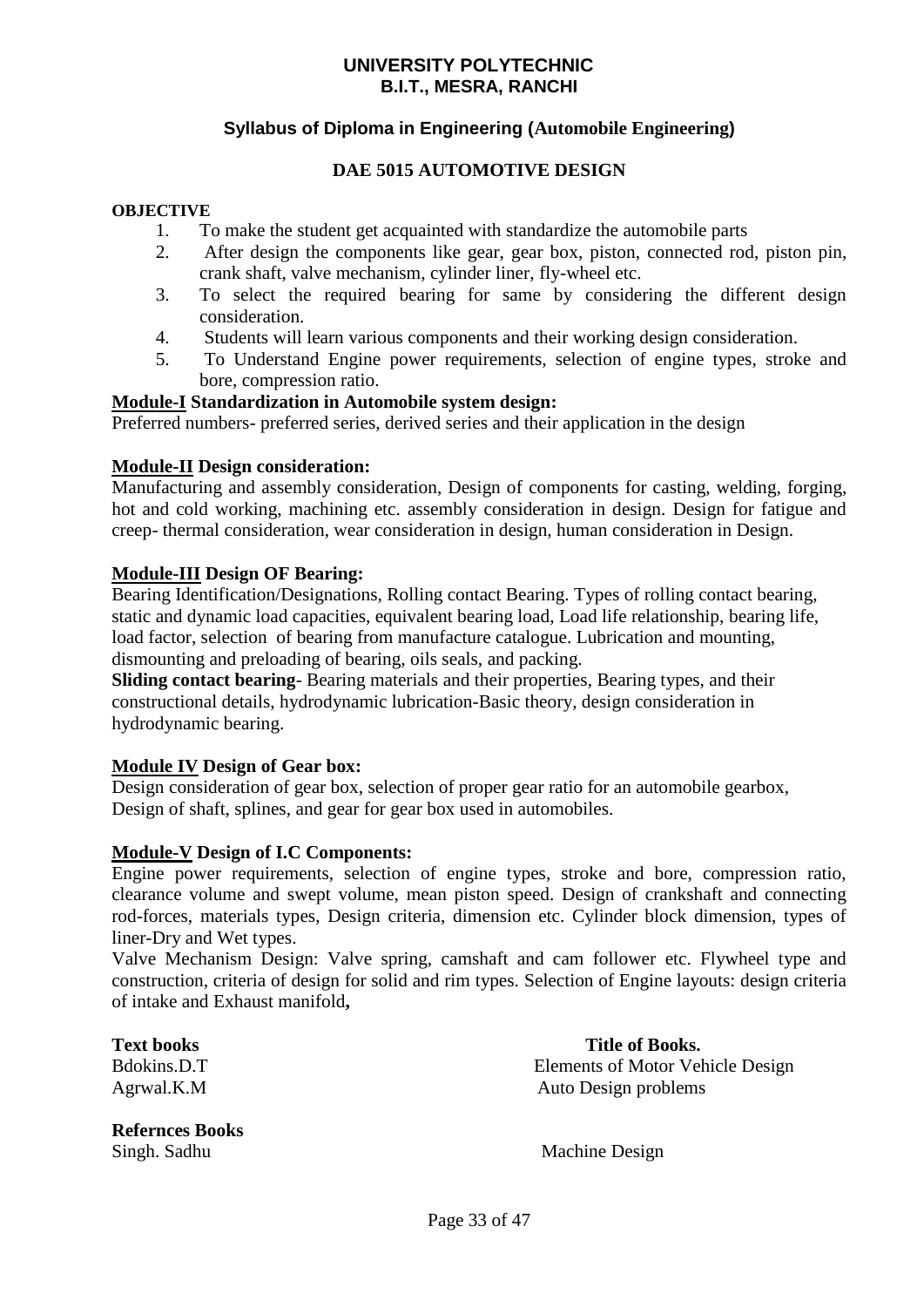# **Syllabus of Diploma in Engineering (Automobile Engineering)**

# **DAE 5017 MOTOR VEHICLE TECHNOLOGY**

### **OBJECTIVE: Students will be able to**

- 1. To understand the transmission and Drive systems.
- 2. Various working principles and Mechanism of the Automobile components systems.
- 3. Introduction & study of front axle assemblies and Electronic controlled systems.
- 4. Familiarisation of Manual and Automatic control and Driving systems.

5. Knowledge Automobile Electrical Components, charging system and possible defects and remedies.

### **Module-I Clutch:**

Principle, torque transmission, types of clutch, lining, friction and bonding material, single plate clutch, multiple spring single plate clutch, driven plate, multiple plate clutch, automatic clutch action, fluid flywheel.

# **Module-II Gear Box, Propeller and Differential Shaft:**

Function, working of selective gear box - sliding mesh type, constant mesh type, synchronous type, torque converter and overdrive, propeller shaft and rear axle, universal joint, differential, automatic transmission. Function of propeller shaft, Types of propeller shaft: - Universal, Hooks, Balls & Trunion Joints. Necessity & function of final drive

### **Module-III Transmission System:**

Requirements, live axle transmission, rear engine with live axle, dead axle and axle less transmission, four wheel drive and all-wheel drive transmission, drive line operation. Principle & necessity of suspension systems, Types of springs (leaf, Coil, Torsion Bar), Front suspension, Stabilizer bar, Rear Suspension, Air Suspension, Shock Absorber, Automatic Lever Control, Introduction of electronic controlled suspension systems

#### **Module-IV Front Axle & Steering:**

Introduction & study of front axle assemblies. Types of front Axle:- Dead, Live, Elliot & Lamoine front wheel assembly, Correct steering angle, Steering gearbox, Worm, Wheel Worm & Roller, Rack & Pinion type, Ackerman linkage, Power Steering, and Electronic controlled Power Steering System.

### **Module-V Miscellaneous Automobile System:**

Automobile Electrical Components, charging system, starting system, lighting system. Speedometer, fuel gauge, Temperature gauge, RPM meter, Horn circuits, power door and windows, Introduction, Chassis lubrication, Types of body, constructional details, types of frames & frameless, materials of frames, load consideration, possible defects and remedies, Types of lubricants, their uses, properties different lubricants used in various automobile components.

### **BOOKS RECOMMENDED:**

- 1. Automobile Engineering Vol.I & II By Kirpal Singh.
- 2. Automobile Engineering By G.B.S. Narang.
- 3. Automotive Mechanics By W.H. Crouse.
- 4. Harbans Singh Rayat.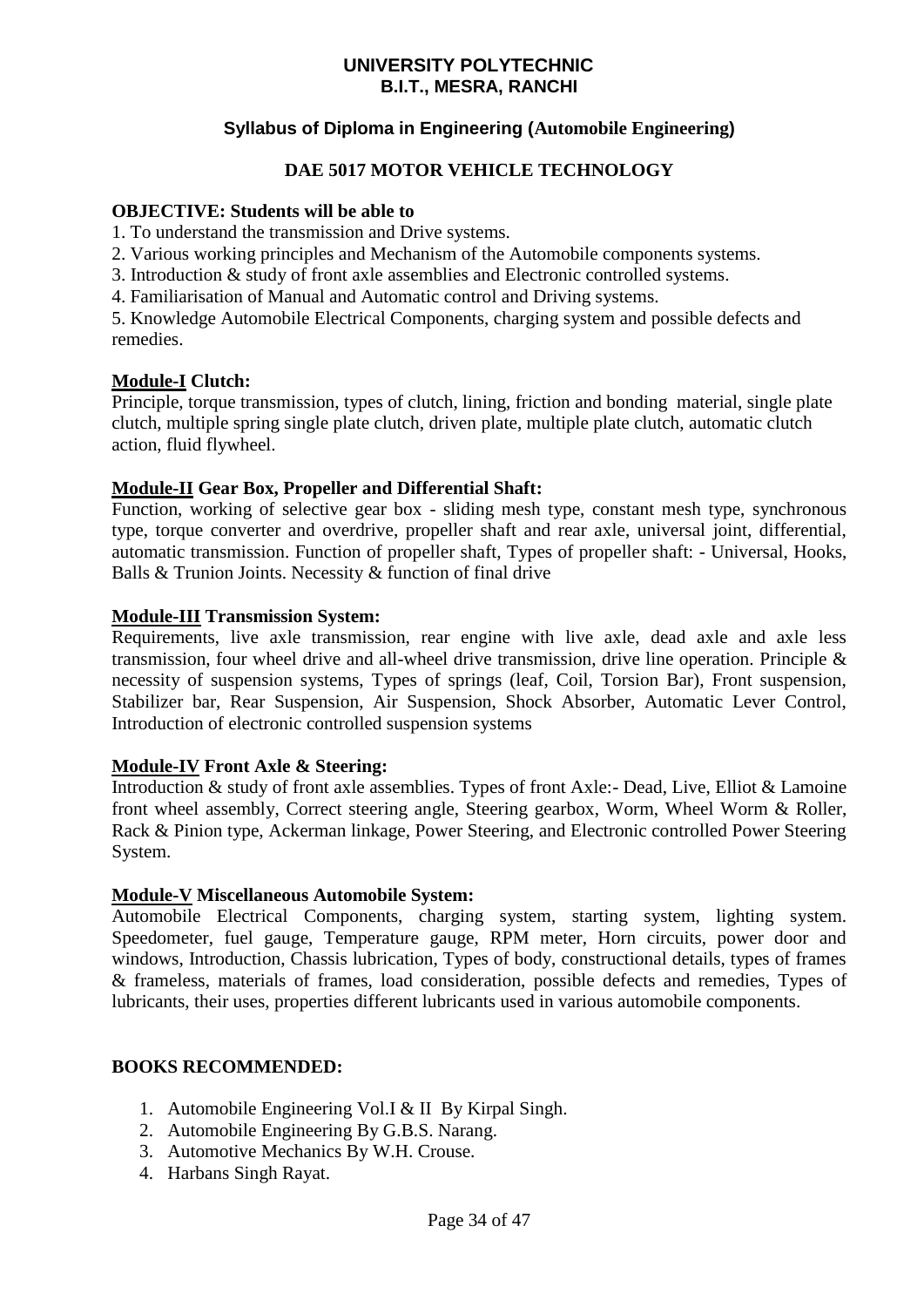# **Syllabus of Diploma in Engineering (Automobile Engineering)**

# **DAE 5010 DRIVING PRACTICE**

1. **Driving Lab**: Lab demonstrates various systems and cut section models of vehicle and display models about various driving procedures.

2. **Testing Laboratory:** To assess vision, Illumination, Adaptation ,Action, Judgment,, Speed Anticipation, Depth Perception and Discriminative reaction.

3. **Driving Simulators Training** with their good scenario control modules can tech a range of cognitive skills deal with complex roadway and Traffic conditions and general driving techniques.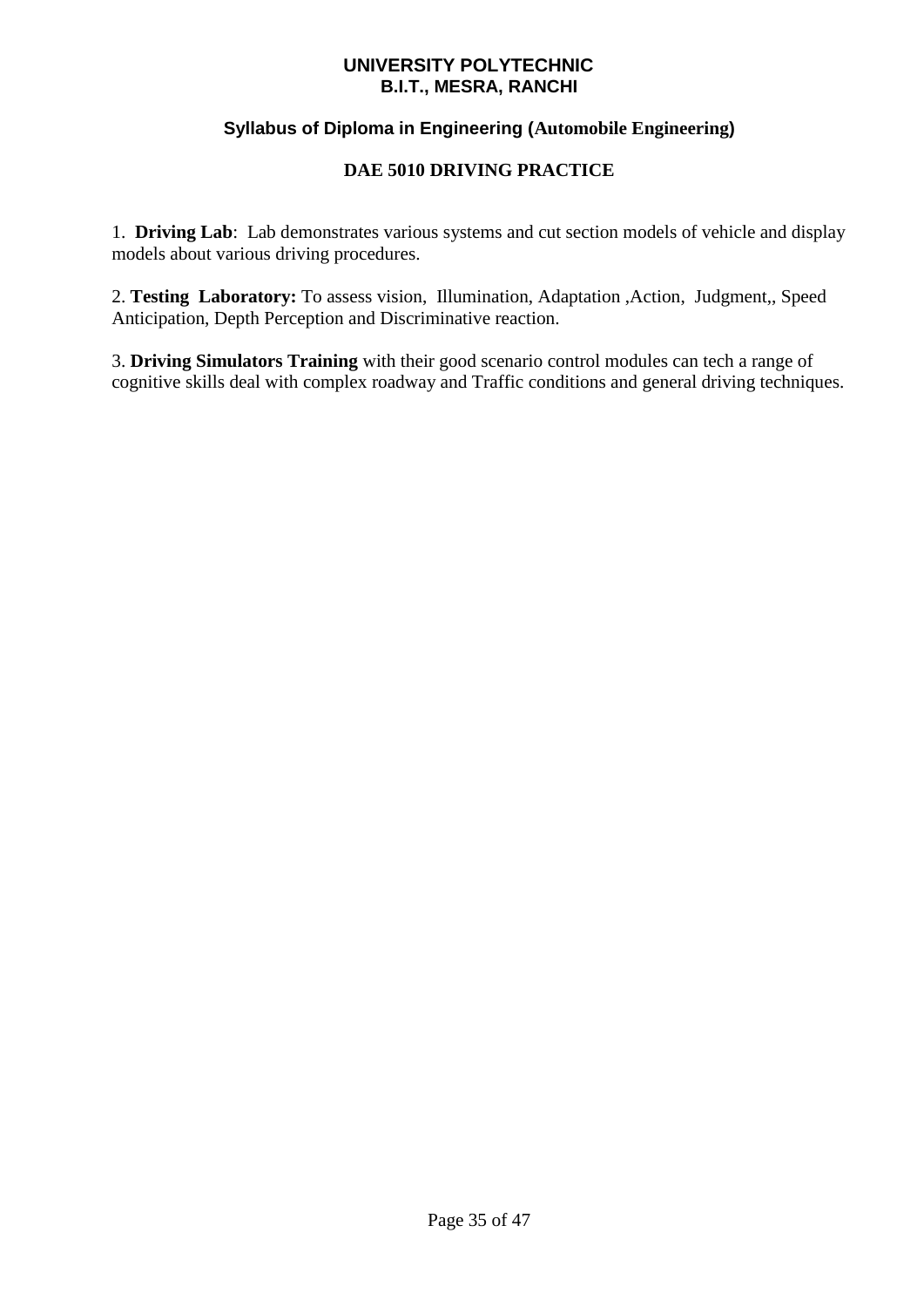# **Syllabus of Diploma in Engineering (Automobile Engineering)**

# **DMM 5014 THEORY OF MACHINE LAB.**

# **LIST OF EXPERIMRNTS**

- 1. To verify the relation of simple pendulum.
- 2. To verify the relation of compound pendulum and determine of the radius of Gyration.
- 3. To determine the radius of Gyration of given bar using bifilar suspension.
- 4. To study the torsional vibration single rotor system
- 5. To study the free vibration of two rotor system and to determine natural frequency(both

theoretically and experimentally)

- 6. To study the gyroscopic effect of a rotating disc.
- 7. To study the static and dynamic balancing using rigid blocks.
- 8. To study the effect of whirling of shaft with:
	- a. both end fixed.
	- b. Both end supported
	- c. Fixed supported.
- 9. Study of cam-follower pair and to plot X-0 curve for different cam-follower pairs.
- 10. Balancing of masses in Machines fault-simulator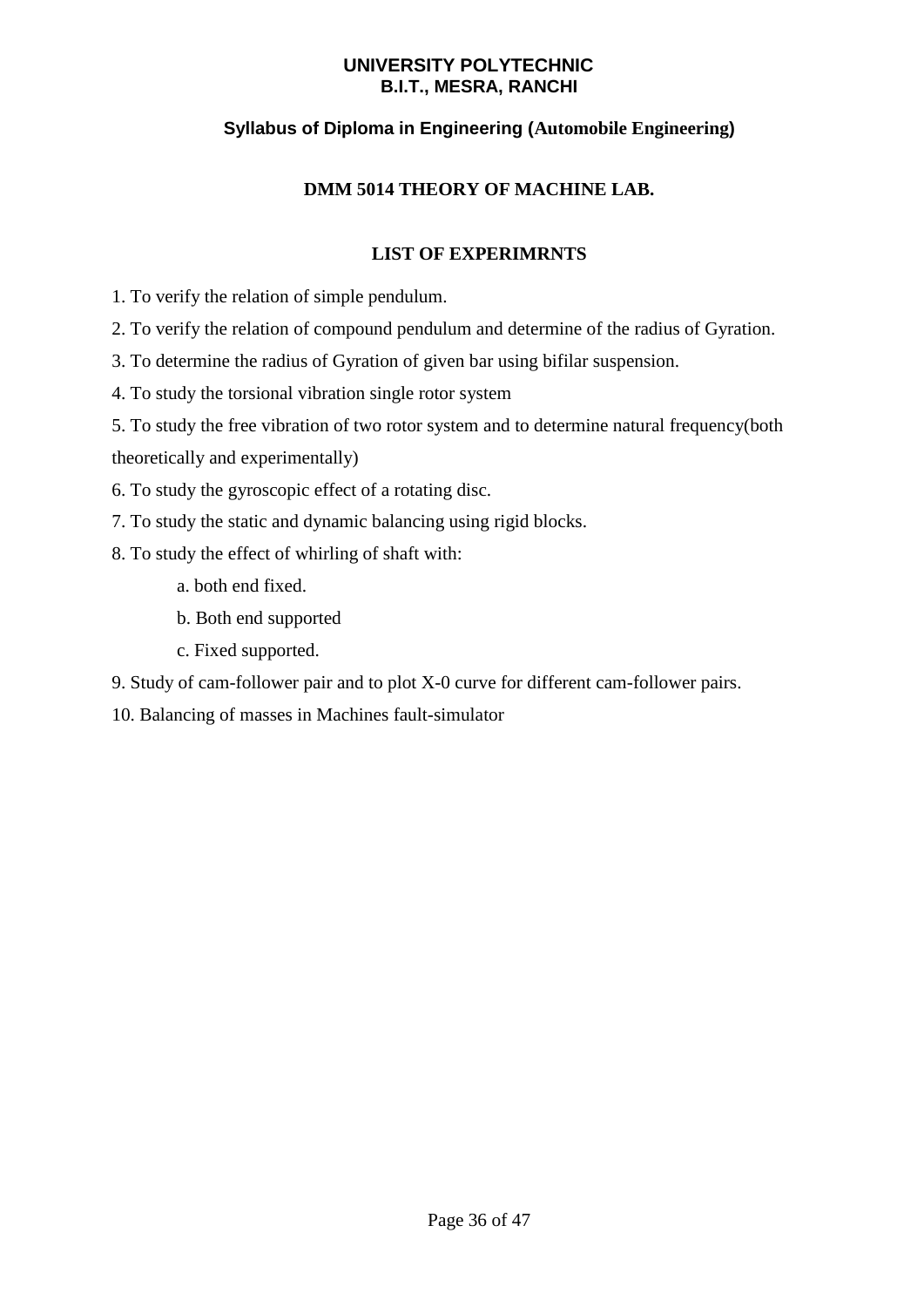# **Syllabus of Diploma in Engineering (Automobile Engineering)**

# **DAE 5016 AUTOMOTIVE REPAIR AND MAINTENANCE LAB. – I**

- 1. Introduction of tool and their uses in workshop.
- 2. Introduction of the different types of automobile engine parts.
- 3. To study of different type clutch system.
- 4. To study of air & water cooling system.
- 5. To study of ignition system.
- 6. To study of different type of gear box.
- 7. To study of Fuel system.
- 8. To study the differential and final drive.
- 9. To study the propeller shaft and universal joint.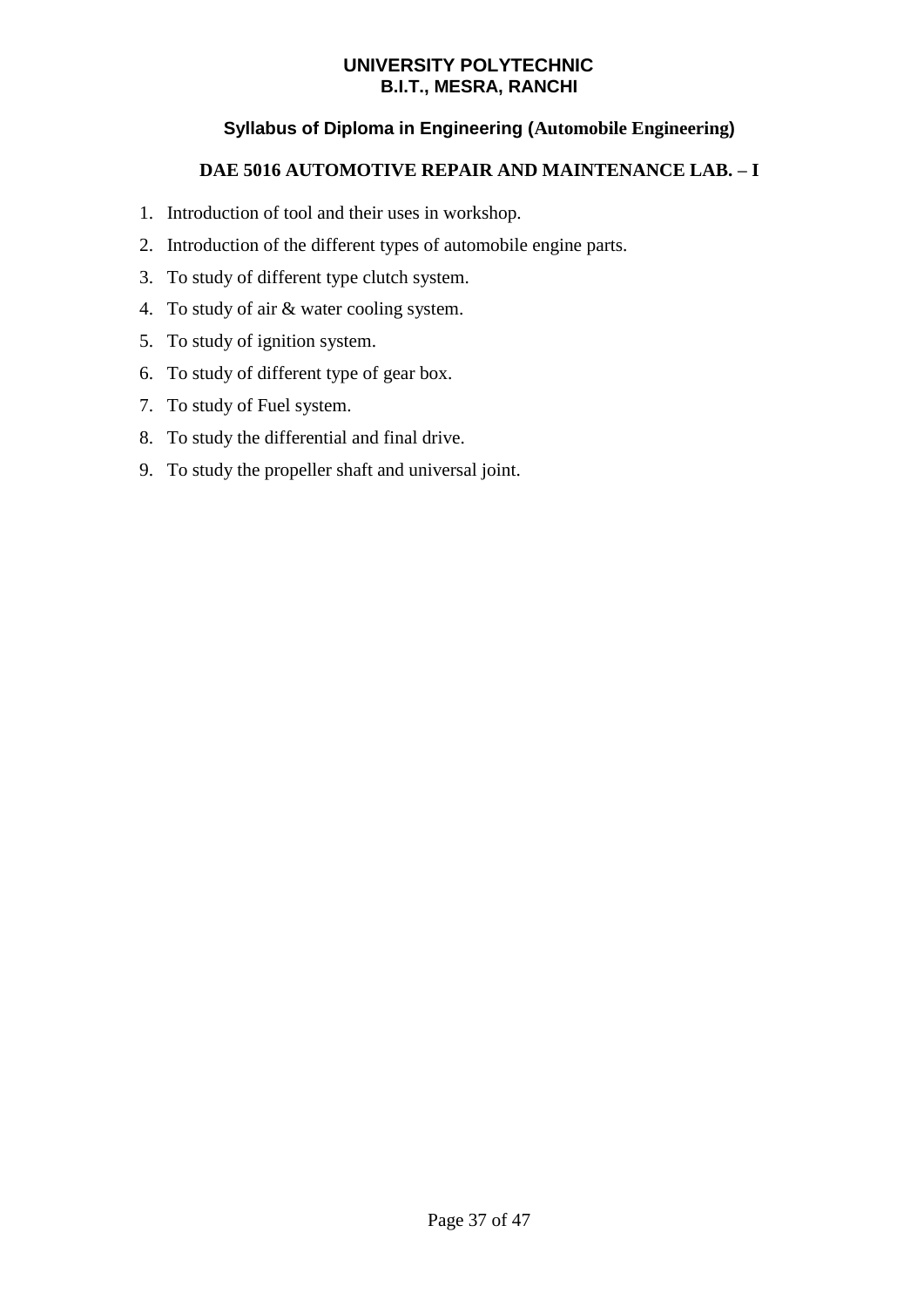**Syllabus of Diploma in Engineering (Automobile Engineering)** 

# **SYLLABUS**

# **SEMESTER-VI**

# **Diploma in Automobile Engineering**

# **(wef 2018 batch)**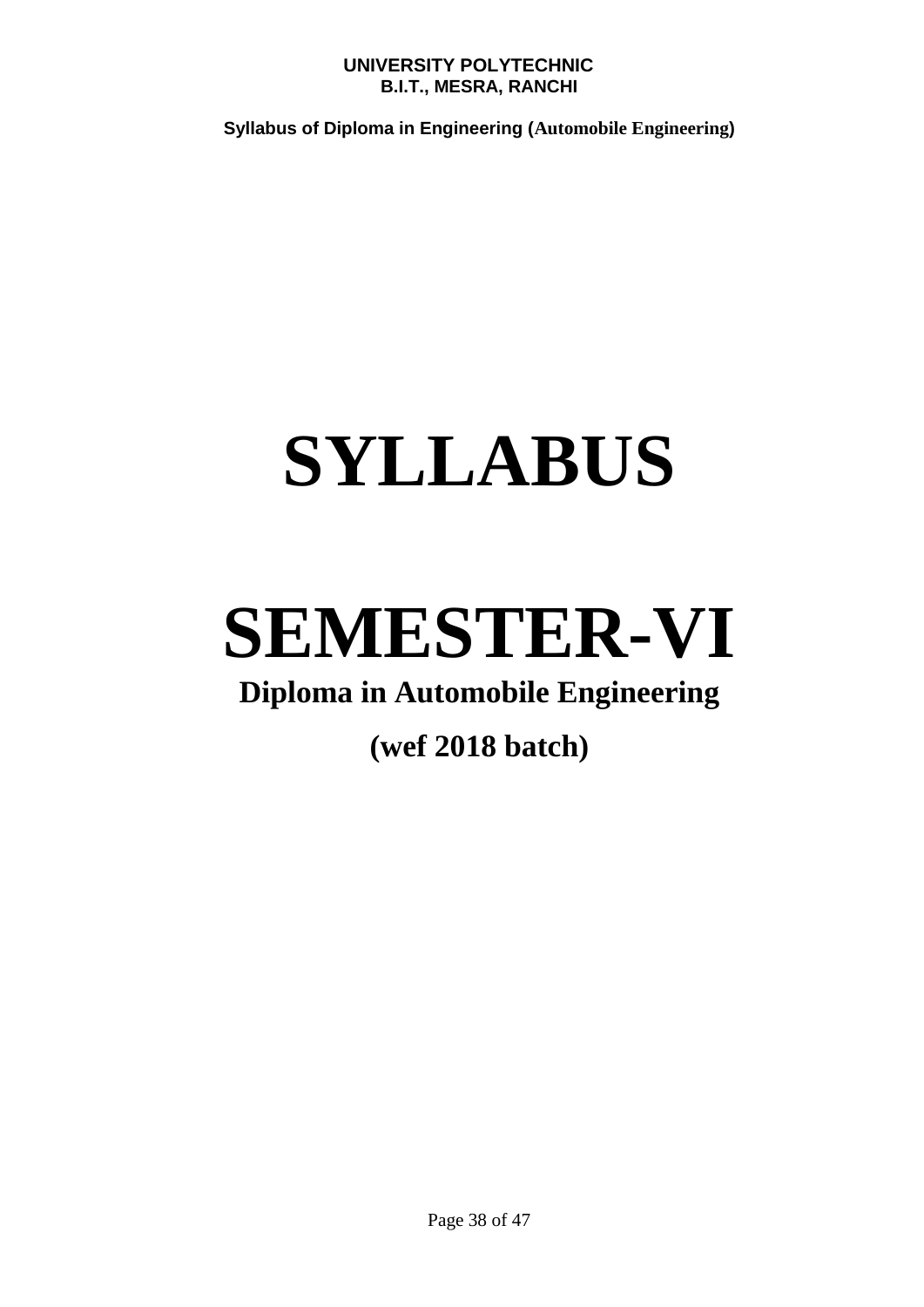# **Syllabus of Diploma in Engineering (Automobile Engineering)**

# **COURSE STRUCTURE (W.E.F. 2018 Batch Students) (Total Credits 25.0)**

| <b>Subject Code</b> | <b>Subject</b>                            | <b>Theory</b>  | <b>Tutorial</b> | Lab.           | <b>Credit</b>               |
|---------------------|-------------------------------------------|----------------|-----------------|----------------|-----------------------------|
| <b>DME 6011</b>     | <b>Industrial Engineering</b>             | 3              | $\Omega$        | $\Omega$       | 3                           |
| DAE 6009            | Automotive Emission and Control System    | 3              | $\theta$        | $\theta$       | 3                           |
| DAE 6115            | Special Purpose Vehicles and Equipment    | 3              | $\Omega$        | $\Omega$       | 3                           |
| <b>DME 6003</b>     | Mechatronics                              | 3              | $\Omega$        | $\Omega$       | 3                           |
| DMM 6013            | CAD/CAM                                   | 3              | $\Omega$        | $\Omega$       | 3                           |
|                     | Elective                                  | 3              | 0               | $\Omega$       | 3                           |
| <b>DAE 6008</b>     | Automotive Repair and Maintenance Lab.-II | $\overline{0}$ |                 | $\overline{2}$ | $\mathcal{D}_{\mathcal{L}}$ |
| <b>DMM 6014</b>     | CAD Lab.                                  | $\overline{0}$ |                 | $\overline{2}$ | $\overline{2}$              |
| DAE 6012            | Project-II                                | $\theta$       | $\Omega$        | 6              | 3                           |
|                     | <b>ELECTIVE</b> (Any one)                 |                |                 |                |                             |
| <b>DME 6107</b>     | <b>Operation Research</b>                 | 3              | $\Omega$        | $\theta$       | 3                           |
| <b>DME 6001</b>     | Numerical Technique                       | 3              | $\overline{0}$  | $\Omega$       | 3                           |
| <b>DMM 6015</b>     | Heating Ventilation and Air Conditioning  | 3              | $\theta$        | $\Omega$       | 3                           |
|                     | Periods per week                          | 18             | 2               | 10             |                             |
|                     | <b>Total credits</b>                      |                |                 |                | 25                          |
|                     | <b>Total periods per week</b>             |                |                 |                | 30                          |

### **Sixth Semester**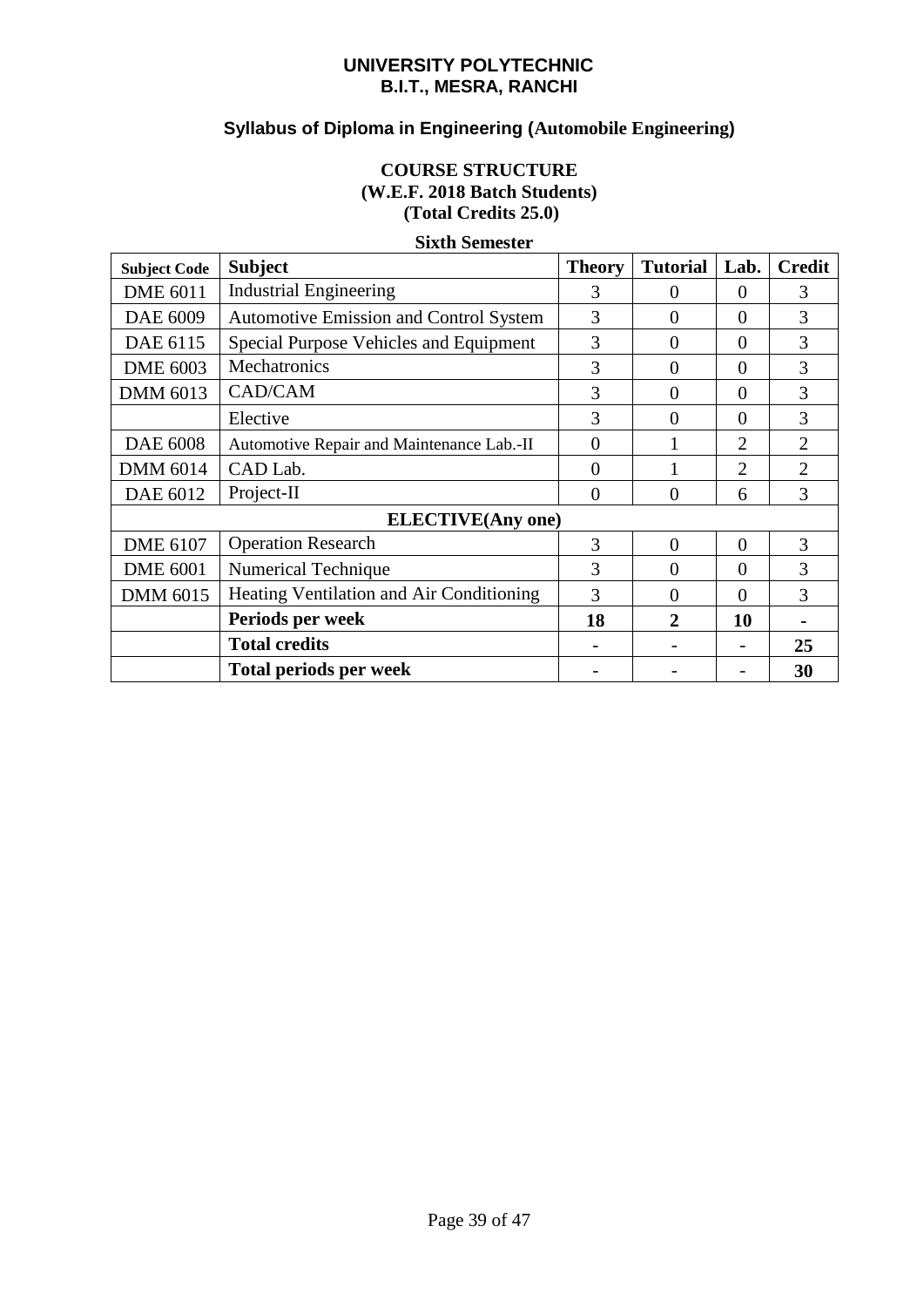# **Syllabus of Diploma in Engineering (Automobile Engineering)**

# **DME 6011 INDUSTRIAL ENGINEERING**

### **OBJECTIVE**

The student will be able to

- 1. Understand importance of productivity, factors affecting productivity and forecasting.
- 2. Find the break-even point for manufacturing a product.
- 3. Prepare or modify layout of production system.
- 4. Find the economic order quantity for given situation.

5. Using techniques of work measurement and method study should be able to improve the existing manufacturing method.

### **Module –I:**

**Production Functions and Forecasting:** Concept, Types and Management of production systems, Predicting markets for products, components of demands, time series forecasting methods (moving average, exponentially weighted moving average, Delphi, market survey and historical and life cycle analysis.

### **Module-II:**

**Facility Layout and Engineering Economy:** Process charts, line and product layout, functional process lay out, group layout, balancing technique, Concept of replacement and depreciation, Break even analysis, overhead, fixed and variable cost.

# **Module –III:**

**Inventory Control :** System inventories, EOQ, buffer stock, reorder point, fixed reorder quantity system, periodic reorder system, ABC analysis, Material requirement planning.

# **Module –IV:**

**Concept of JIT, Lean Manufacturing & Group Technology:** Production wastages and its control, Concept, classification and coding of parts, coding system, OPTIZ coding system and its application.

# **Module –V:**

**Work study:** Conceptual frame work of Method Study, Micro-motion study and work measurement, Principle of Motion Economy, Work sampling.

### **Books Recommended:**

- 1. Industrial Engg. & Management O. P. Khanna
- 2. Production & Operation Management S. N. Chary
- 3. Production & Operation Management Ronald, S. Ebert
- 4. Production & Operation Management S. K Sharma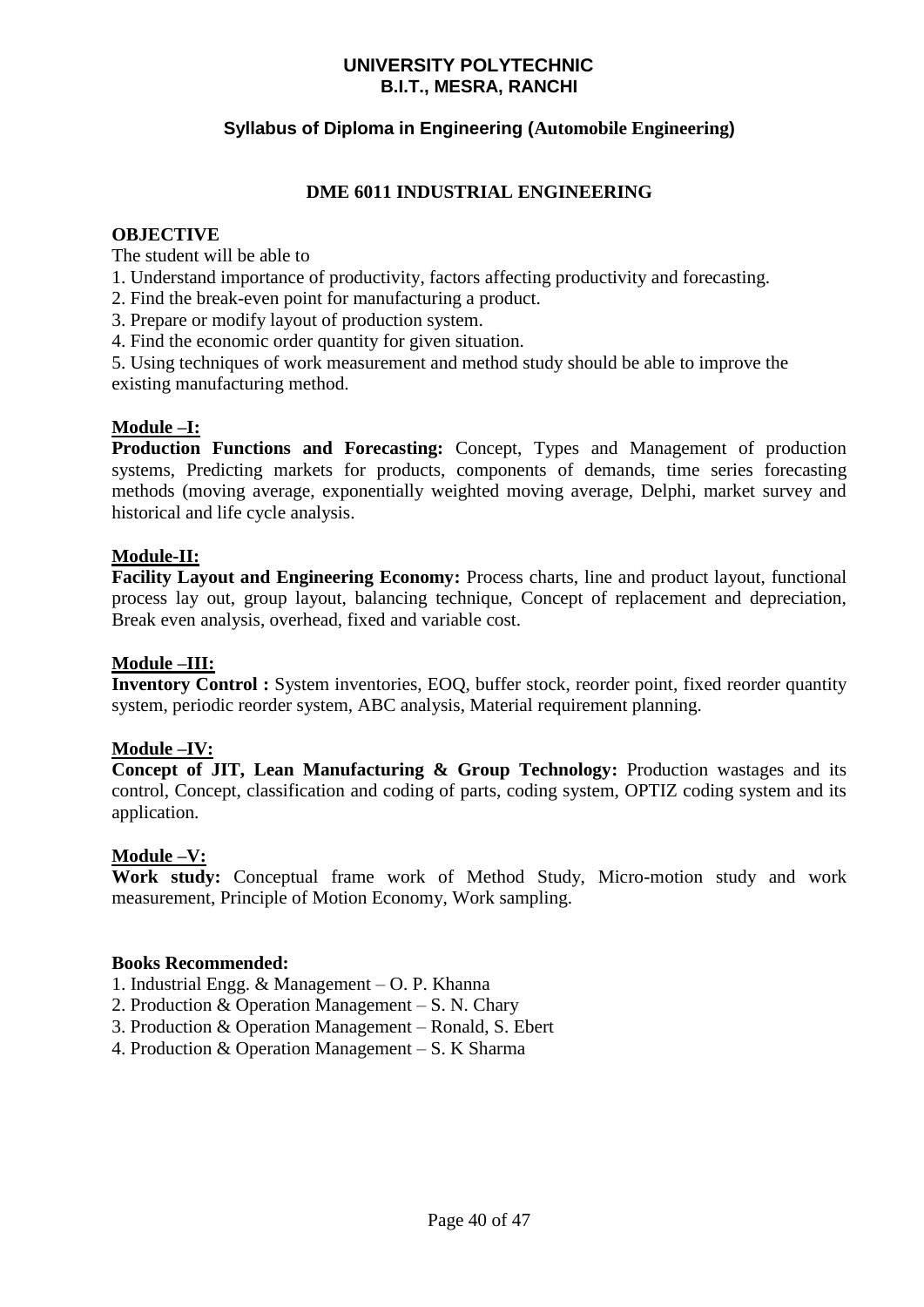# **Syllabus of Diploma in Engineering (Automobile Engineering)**

# **DAE 6009 AUTOMOTIVE EMISSION AND CONTROL SYSTEM**

# **OBJECTIVE**

1. This course will provide an opportunity to develop skills in measuring pollution and maintain emission control devices.it is an important

2. Use appropriate Emission Control Device & Systems as per country prevailing emission-norms.

3. Test and analyses various Emission Control Devices to reduce air pollutant.

4. Select suitable alternative fuels for controlling pollution.

5. The course content should be taught and with the aim to develop different types of skills so that students are able to acquire following competencies

### **Module-I: Introduction to automotive pollution**

The atmosphere: Air pollutants, pollutants produced by automobiles, Emission control Norms-International and Indian Norms: Bharat standards, Noise and sound pressure, Measurement of Noise, causes of automobile noise and its reduction

### **Module-II: Principle of production of exhaust gases**

Describe various pollutants produced under different driving conditions, Theoretical air-fuel ratio, carbon mono-oxide (CO) Gas, Hydro-carbon (HC) Gas, oxides of Nitrogen (NO<sub>x</sub>), Driving conditions and Exhaust gases.

### **Module-III: Emission control systems**

Describe various systems used for emission control, Explain construction & working of different Emission control systems, Emission control components layout and drawing. Necessity and operation of Positive Crankcase Ventilation (PCV) system, Necessity and operation of fuel evaporative emission control (EVAP) system for Carbureted & MPFI engines. Necessity and operation of Throttle Positioner (TP) system & Throttle Positioner sensor, Catalytic converters, Oxygen (O2) sensor. Necessity and operation of High Altitude Compensation (HAC) system, Manifold Absolute Pressure Sensor (MAPS).

### **Module-IV: Principle methods of exhaust gas analysis**

Describe method of measuring various pollutants: Measuring CO and CO2 concentrations, Measuring HC concentrations, Measuring NOx concentrations. Prevalent Automotive emission control norms in India. Construction & working of Exhaust Gas analyzer. Construction & working of Diesel, Smoke meter.

### **Module-V: LPG and CNG conversion**

Describe conversion, installation & maintenance of LPG & CNG kit, Merits of LPG's., LPG conversion kit, LPG kit installation. , Maintenance of LPG kit components , Merits of CNG's., CNG conversion kit., CNG kit installation, Maintenance of CNG kit components, Performance features of Petrol, LPG and CNG vis-à-vis.

**Text Books Titles of Books** Anil Chhikara **Automobile Engineering** Automobile Engineering Richard K. DuPuy, Steven D. Schaefer, Fuel systems and emission controls **References Books**

Tom Denton **Automobile Electrical & Electronics System**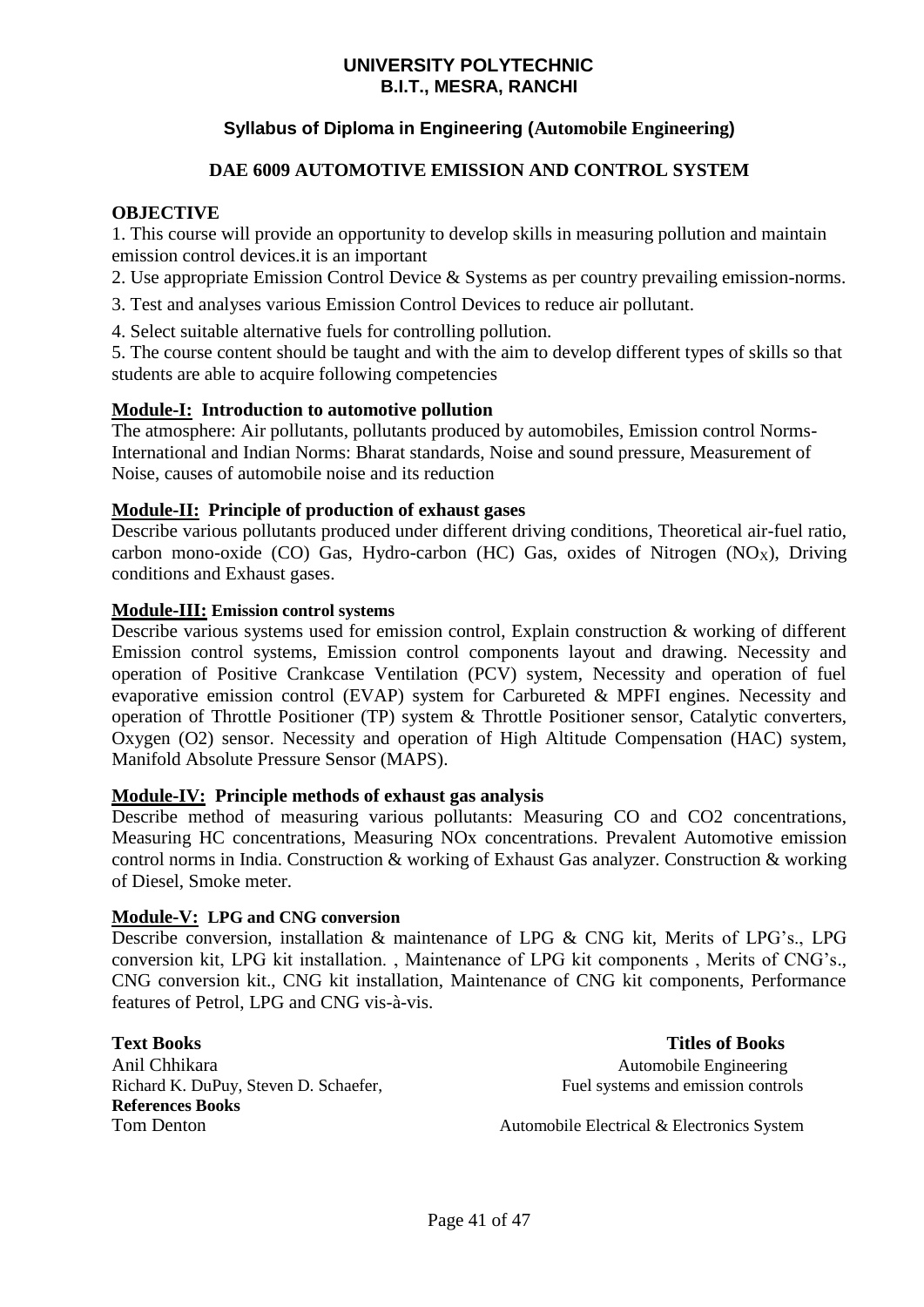# **Syllabus of Diploma in Engineering (Automobile Engineering)**

# **DAE 6115 SPECIAL PURPOSE VEHICLES AND EQUIPMENT**

**Objective:** The course is designed to give knowledge of

- 1. To present a problem oriented in depth knowledge of special purpose vehicle.
- 2. To address the underlying concept and method of special purpose vehicle
- 3. To apply the knowledge of instrumentation in special purpose vehicle.
- 4. Knowledge of stability, design features, control systems and safety Devices.
- 5. To understand the latest trends of Technology in the Automobile and Mobility sectors.

### **MODULE-1**

# **Classification of Special Purpose Vehicles**

Classification of Special Purpose Vehicles, Classification of Special Purpose Vehicles: based on applications, wheel types & Truck type.

# **MODULE -2**

### **Construction, working principle and working**

Construction working principle and working, Study of working principles & design considerations: of different systems involved like power system, transmission, final drive, lubrication, and electrical, braking, steering, pneumatic & hydraulic control circuits. Constructional & working features: of different types of earth moving machinery such as Tippers, shovels, loaders, Excavators, Dumpers, Dozers, Fork Lift truck, Road rollers.

# **MODULE -3**

### **Farm Tractor**

Farm Tractor: Layout, Load distribution, Engine, Transmission & Drive line, Steering, Braking system, Wheels & Tyres, Hydraulic system, Auxiliary Systems, Draw bar, PTO Shaft. Different types of Implements, accessories and attachments. Tractor trolley.

# **MODULE -4**

### **Mobile Cranes**

Mobile Cranes: Basic characteristics of truck cranes, stability & design features, control systems & safety devices. Tracked Vehicles, Articulated Vehicles, Multi-axle Vehicles, fifth wheel mechanism. Semi-trailer & Prime mover brakes & electrical systems. Dead Axles. Special Purpose Electric Vehicles, Solar Vehicles and Hybrid Vehicles. Types, architecture and parameters of design considerations.

### **MODULE -5**

### **Special Purpose Vehicles**

Features of oil tankers-Articulated Vehicles, working features of Ambulance, fire extinguishing vehicle and Tipper working of Hover craft. Electrical and solar power vehicles.

### TEXT BOOKS

1. Theory of Ground Vehicles -J.Y Wong

### REFERENCES BOOKS

- 1. C.P. Nakara Farm Machines and Equipment
- 2. A. Astkhov Trucks Cranes
- 3. Hand Book of Earth moving Machinery –Central water and Power commission (Govt of India)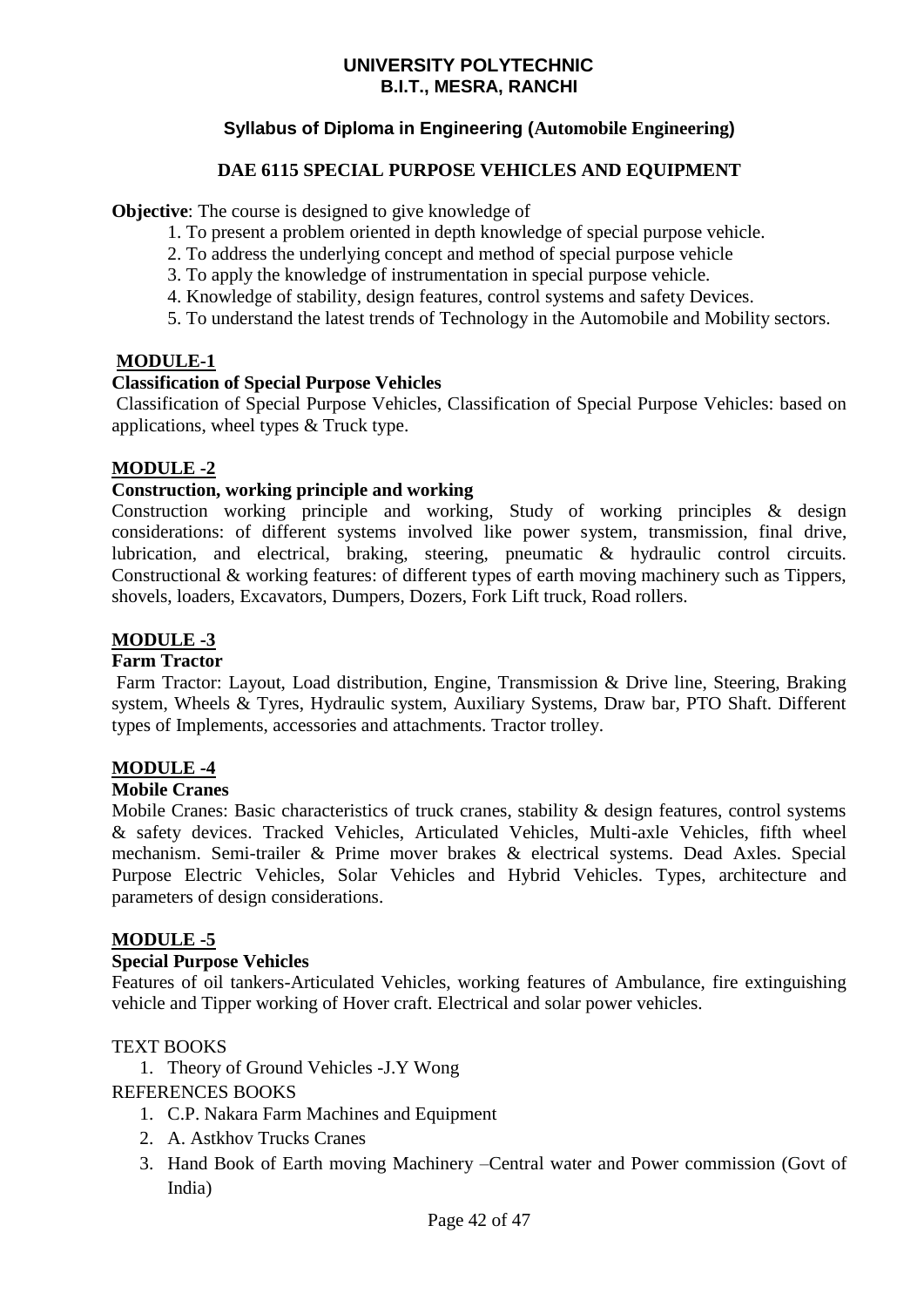# **Syllabus of Diploma in Engineering (Automobile Engineering)**

### **DME 6003 MECHATRONICS**

### **OBJECTIVE: Students should be able to:**

- 1. Identify various input and output devices in an automated system.
- 2. Understand and draw ladder diagrams.
- 3. Write simple programs for PLCs.
- 4. Interpret and use operations manual of a PLC manufacturer.
- 5. Use simulation software provided with the PLC.
- 6. Understand interfacing of input and output devices

### **Module-I:**

### **Introduction and Mechatronics elements:**

Definition of mechatronics. Mechatronics in manufacturing, products and design. Review of fundamentals of electronics. Introduction to Sensors, Transducers and Actuators Principle, working and applications of-Limit switches, proximity switches like inductive ,capacitive and optical (deflecting and through beam type) , Thumb wheel Switches magnetic reed switches , Optical encoders-displacement measurement, rotary, incremental, opto-couplers. Actuator – solenoids – on-off applications, latching, triggering

### **Module-II:**

#### **Processors /controllers:**

Microprocessors, microcontrollers, PID controllers and PLCs.

### **Module-III:**

#### **Drives and mechanisms of an automated system:**

Drives: stepper motors, servo drives. Ball screws, linear motion bearings, cams, systems controlled by camshafts, electronic cams, indexing mechanisms, tool magazines, and transfer systems.

#### **Module-IV:**

#### **Hydraulic system:**

Hydraulic systems: flow, pressure and direction control valves, actuators, and supporting elements, hydraulic power packs, and pumps. Design of hydraulic circuits.

### **Module-V:**

### **Pneumatic system:**

Pneumatics: production, distribution and conditioning of compressed air, system components and graphic representations, design of systems.

#### **Text Books:**

- 1. Bolton W. Mechatronics- Electronic control systems in Mechanical and Electrical Engineering. Pearson Education Ltd.
- 2. Histand B.H. and Alciatore D.G .Introduction to Mechatronics and Measurement systems Tata McGraw Hill Publishing
- 3. John W. Webb and Ronald Reis Programmable Logic Controllers Prentice Hall of India.
- 4. NIIT Programmable Logic Control Principles and Applications Prentice Hall of India
- 5. Kholk R.A. and Shetty D. Mechatronics systems design Vikas Publishing, New Delhi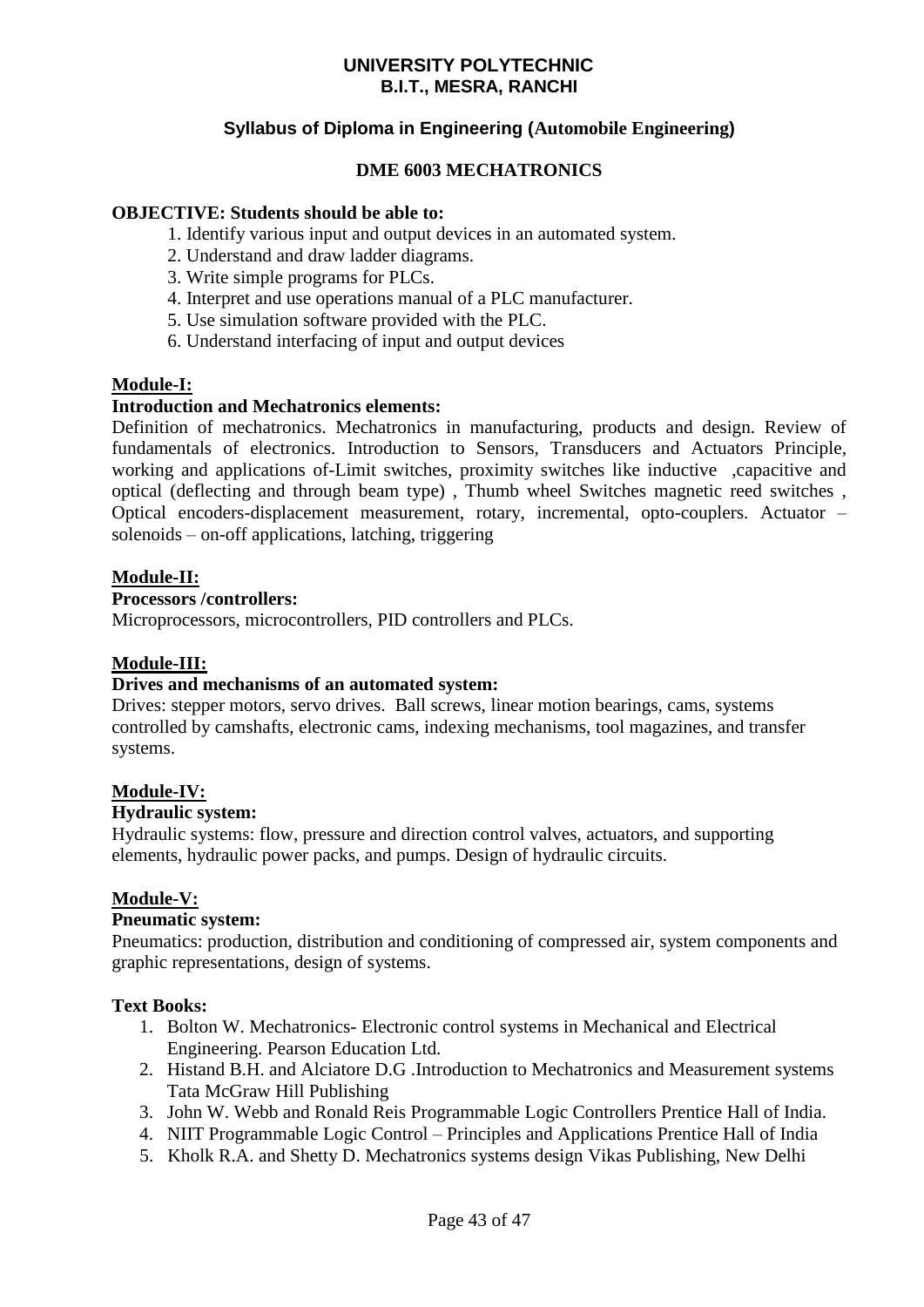# **Syllabus of Diploma in Engineering (Automobile Engineering)**

# **DMM 6013 CAD/CAM**

### **OBJECTIVE: Students should be able to**

1. Identify various Basic Concepts of CAD and CAM

2. Understand Graphic System AND Graphic System

3. Knowledge Various Geometric modelling: Wire frame, surface & solid modelling.

4. Concept of numerical control machine and Industrial application of ROBOT. Introduction to FMS.

5. Preparatory function and G and M-code, simple program for lathe and milling.

### **Module-I**: **Basic Concepts of CAD and CAM**

Introduction of Computer Aided Design, The Design Process, Product Cycle, CAD/CAM Developments, Definition of CAD&CAM Tools, Hardware and Software requirement of CAD, Engineering Application of CAD.

### **Module-II: Computer Graphics**

Graphic System: CRT, Raster Scan system and Display process, Random Scan System and display, direct view storage tubes, Graphics Software configuration. Line draw algorithm – DDA & Bresenhems, Circle Midpoint circle Algorithm, Bezier & B-Spline curves. Bezier & B-Spline surfaces. The various surface representation scheme & techniques.

### **Module-III: Geometric Transformations and Modelling System**

2D & 3D Transformations. Translation, Rotation, Scaling, Reflection, Homogeneous co-ordinates, windowing & clipping, Orthographic projection, Isometric projection.

**Geometric modelling**: Wire frame, surface & solid modelling. Techniques, Boundary Representation and constructive Solid Geometry method.

### **Module-IV: Introduction to CAM, ROBOTICS & FMS:**

Concept of numerical control machine, CNC machine and DNC machine Working principle of NC, Features of CNC machine, Construction and working principle of . Concept & Introduction of Robotics, Configuration of Robots, Industrial application of ROBOT. Introduction to FMS, components of FMS, Layout of FMS, Types of FMS.

### **Module-V: CAM & Part Programming**

NC coordinate system, various programming technique, manual programming, conventional programming and APT, Word address format, NC coordinate system, types of motor control, preparatory function and G code, simple program for lathe and milling: linear & circular interpolation.

#### **Text Book:**

1. Groover. M.P. CAD/CAM

### **Reference Books:**

- 1. CAD/CAM by Ibrahim Zeid ,Tata McGraw Hill Publishing Comp. Ltd., New Delhi
- 2. CAD/CAM by P. N. Rao
- 3. CAD/CAM by Chirs McMohan, Publication: Pearson Education Asia.
- 4. Computer Aided Design by R.K. Srivastava, Umesh Publication.
- 5. Computer Graphics by Hearn & Baker, Publication Prentice Hall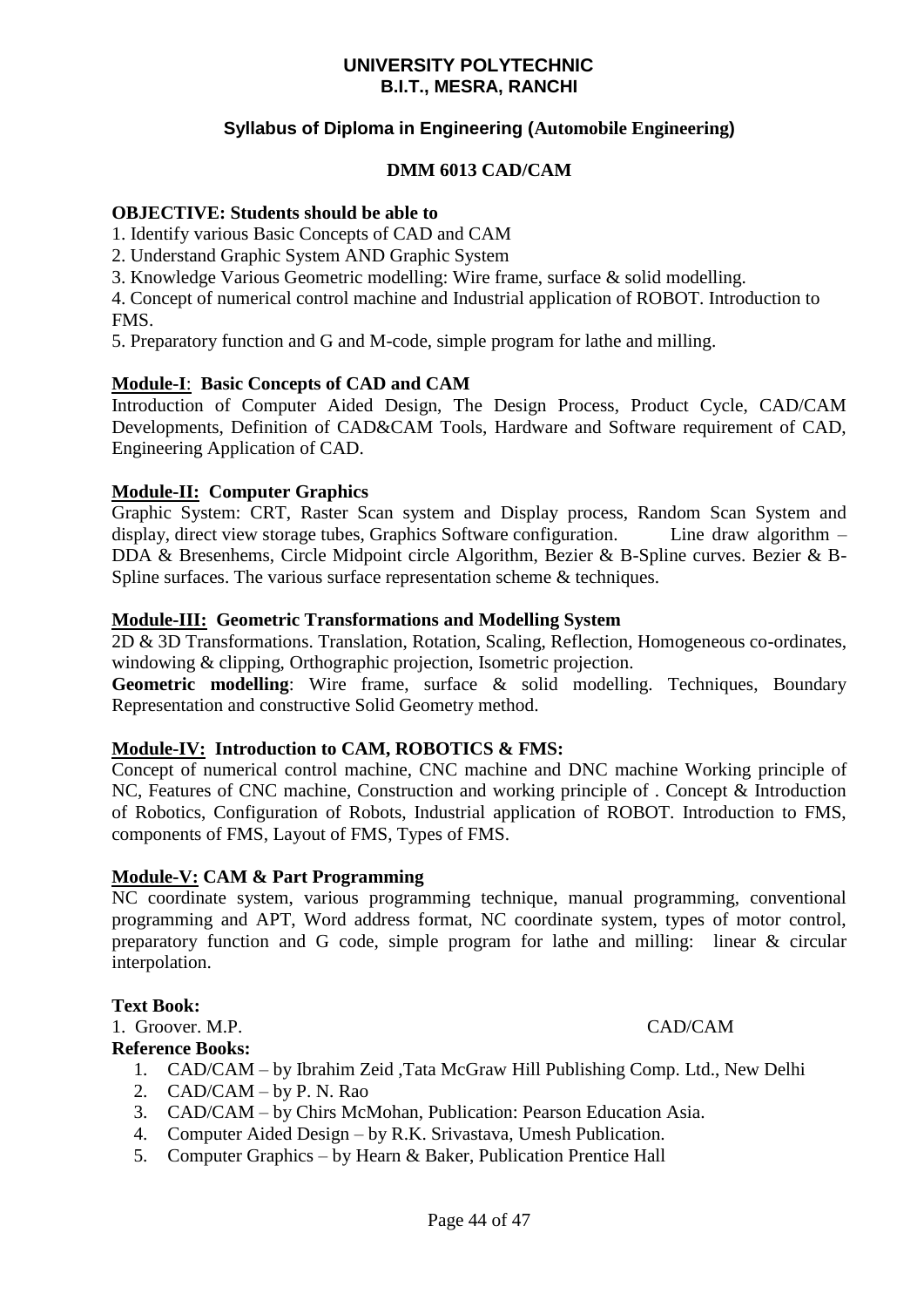# **Syllabus of Diploma in Engineering (Automobile Engineering)**

# **DAE 6008 AUTOMOTIVE REPAIR MAINTENANCE LAB-II**

# **LAB EXPERIMENTS**

- 1. Types of steering system. Removal and refitting of steering gear box.
- 2. Discussion on construction and operation of rack and pinion type steering system.
- 3. Removal, clearing, inspecting of worm and wheel str. Gear box.
- 4. Removal of road spring, shock absorber, cleaning, vowing and installing, removal of torsion Bar, establisher bar.
- 5. Servicing of drum brake, cleaning, servicing of M/cylinder wheel cylinder.
- 6. Removal, dismantling inspection of dies brake.
- 7. Brake bleeding procedure.
- 8. Removal of engine from chassis,
- 9. Dismantling of C.l engine and reassembly.
- 10. Dismantling of S.l engine and reassembly.
- 11. Information sharing on how to operate diagnostics equipment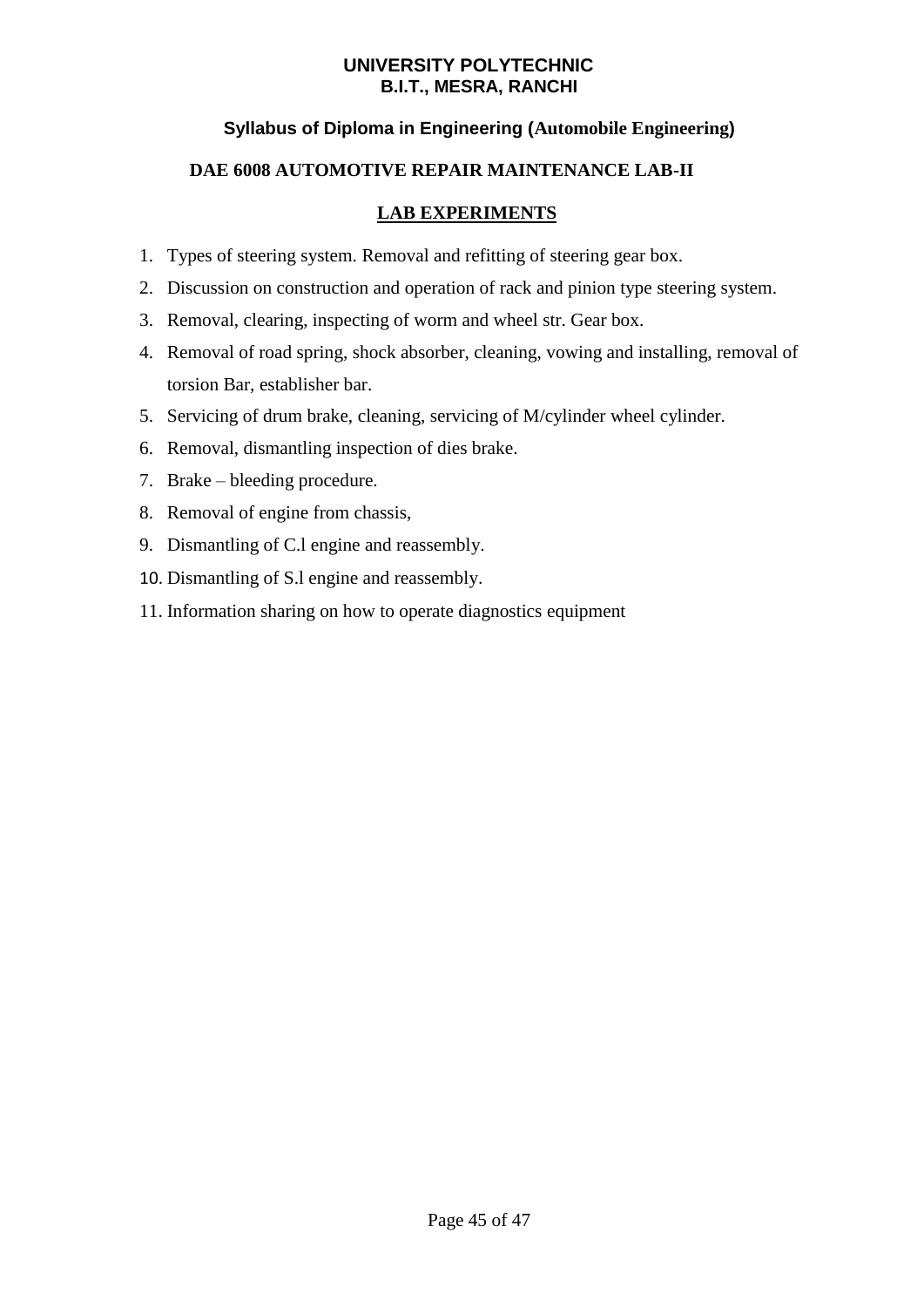# **Syllabus of Diploma in Engineering (Automobile Engineering)**

# **DMM 6014 CAD LAB.**

### 1. **Practice on the following commands**

Units , limits , grid , line , poly-line , donut , polygon , chamfer , fillet , offset , text , detext.

### 2. **Practice on the following commands:**

O snap , Extension , undo , redo , oops , color , line-type , layer , save , quit , end. Hints: use layers, color, line-types)

### 3. **Practice on the following commands:**

Erase , Copy , move , array , break , trim , mirror , pedit , pan , divide , zoom

4. **Practice on the following commands:** Hatch, batch, Hatchedit, boundary and dimensioning.

5. Draw the details of the footstep bearing and also draw plan and elevation (full sectional).

6. Draw the details of connecting Rod, Crank pin, cylinder block and also draw plan and Elevation.

7. Draw all the Automobile components by using the CAD Tools.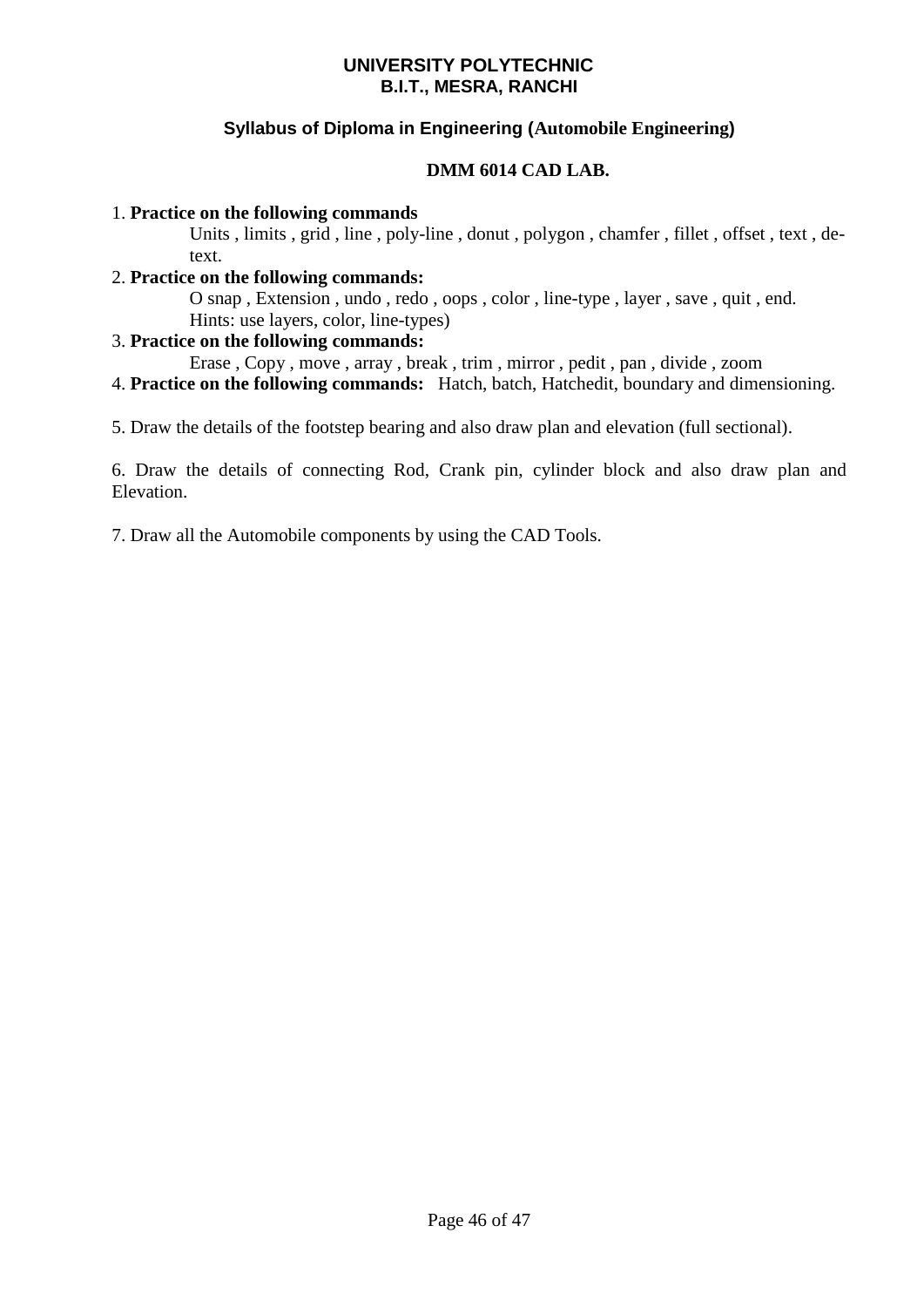# **Syllabus of Diploma in Engineering (Automobile Engineering)**

# **DME 6107 OPERATIONAL RESEARCH (ELECTIVE)**

# **OBJECTIVE: - Students will be able to**

- 1. Develop the essential background in Operations Research.
- 2. Learn to use the LPP in different fields of engineering problems.
- 3. Learn to use Assignment and Transportation algorithms necessary for practical problems.
- 4. Acquire basic skills in PERT/CPM and Queuing Theory.
- 5. Learn to use Sequencing Problem and Inventory Models for managing practical engineering jobs.

# **Module-I:**

### **Operation Research:**

An overview, Organ and Development of OR, Nature and Features of OR, Modelling in OR, General Solution Methods for OR models, Scientific method in OR, Methodology of OR, Application, Opportunities and Shortcomings of OR.

### **Module-II:**

### **Linear Programming Problem**

Introduction, Mathematical Formulation of the Problem, Graphical Solution Method, Some Exceptional **Cases** 

General LPP, Canonical and Standard forms of LPP.

Simplex Method: Introduction, Fundamental properties of solutions, the Computational Procedure, Use of Artificial variables.

# **Module-III:**

# **Assignment Problem, Transportation Problem**

The transportation problem, Formulation of Transportation Problem, Initial Feasible Solution Methods, Optimality Test, Degeneracy in TP.

Assignment Problem, Balanced Assignment Problems, Hungerian Method.

# **Module-IV:**

# **PERT/CPM and Queuing Theory**

Network representation, Critical path (CPM) computations and PERT networks.

Queuing Models: The M/M/1/FIFO queuing systems.

# **Module-V:**

# **Sequencing Problem and Inventory Models**

Sequencing Problem, Processing of n Jobs Through Two Machines and m Machines, Graphical Method of Two Jobs m Machines Problem. Deterministic Inventory Models: EOQ Model and EOQ Cost Model. Sensitivity Analysis.

# **Text Book**

 1. Kanti Swarup, P.K. Gupta, Man Mohan, "Operations Research", Sultan Chand & Sons, 2001 **Reference Books**

- 1. Hillier & Lieberman, "Operations Research", TMH
- 2. Sharma, J.K., "Operations Research-Theory and Applications", 4<sup>th</sup> Ed. Macmillan India, 2009.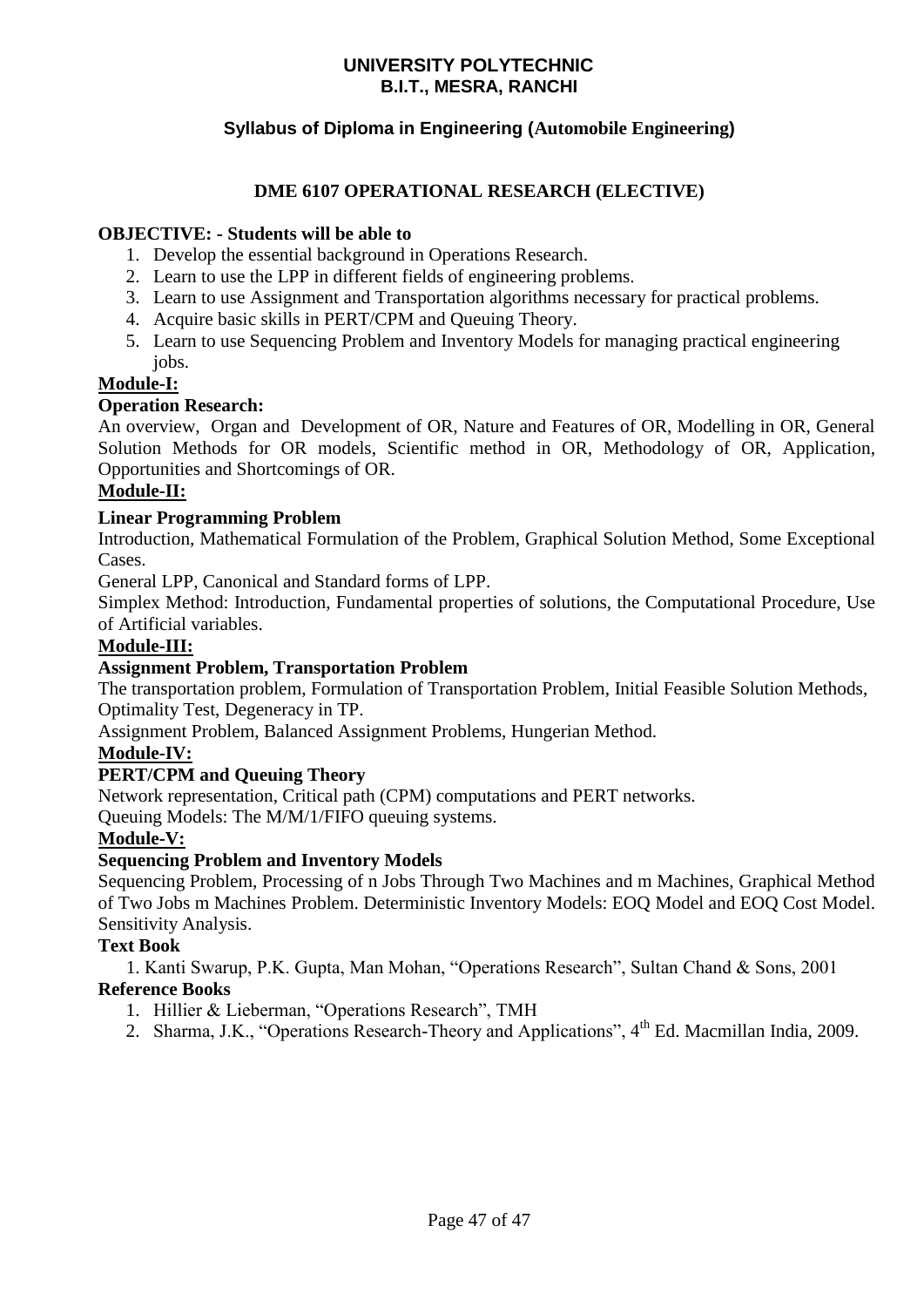# **Syllabus of Diploma in Engineering (Automobile Engineering)**

# **DME 6001 NUMERICAL TECHNIQUE (ELECTIVE)**

# **OBJECTIVE**

### **Students will be able to**

- 1. Understand the importance of Error Analysis in Numerical Analysis.
- 2. Realize the applications of numerical methods in solving Algebraic and Transcendental Equations.
- 3. Learn to use Interpolation Techniques and apply it to solve Numerical Differentiation and Integration problems.
- 4. Solve systems of linear equations numerically.
- 5. Use and learn basic numerical techniques necessary for solving ODEs

### **Module-I:**

### **Error and Solution of Algebraic and Transcendental Equations**

Errors and Their Computations, A General Error Formula, Errors in Series Approximations. The Bisection Method, Method of False Position, The Iteration Method, Newton-Raphson Method.

### **Module-II:**

Finite Differences- Forward Differences, Backward Differences, Central Differences, Symbolic Relations and Separation of Symbols, Newton's Formula for Interpolation. Interpolation with

### **Module-III:**

# **Numerical differentiation and Integration**

Numerical Differentiation. Numerical Integration- Trapezoidal Rule, Simpson's 1/3- Rule, Simpson's 3/8- Rules, Romberg Integration, Weddle's rule.

### **Module-IV:**

# **Numerical solution of linear system of equations**

Direct\_method- Gauss elimination, Gauss-Jordan, LU decomposition methods. Iterative\_methods-Gauss-Jacobi & Gauss Seidel methods.

### **Module-V:**

# **Numerical solution ordinary differential equations**

Solution by Taylor's Series, Picard's Method, Euler's Method, Modified Euler's Method, Runge-Kutta Methods of  $2^{nd}$  & 4<sup>th</sup> order.

### **Text Book**

1. Grewal and Grewal, "Numerical Methods", Khanna Publishers, 2005.

# **Reference Books**

- 1. Sastry, S.S., "Introductory Methods of Numerical Analysis", PHI, 2005.
- 2. Vedamurthy, V.N. and Iyengar N. Ch. S.N., "Numerical Methods", Vikas Publishing House Pvt. Ltd., 2005.
- 3. Mollah, S.A., "Numerical Analysis and Computational Procedures". Books and Allied (P) Ltd, 2005.